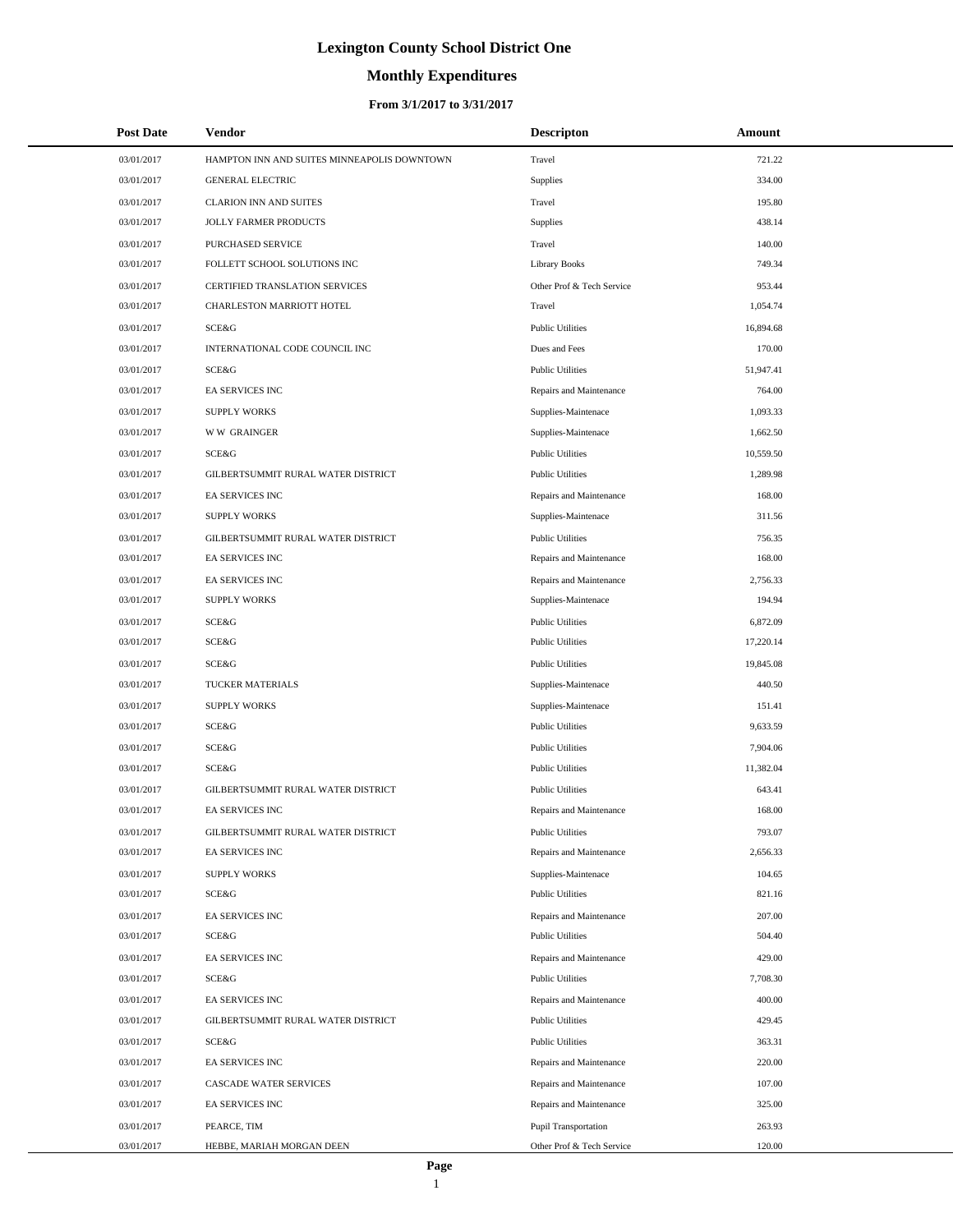# **Monthly Expenditures**

#### **From 3/1/2017 to 3/31/2017**

| <b>Post Date</b> | Vendor                                   | <b>Descripton</b>             | Amount   |
|------------------|------------------------------------------|-------------------------------|----------|
| 03/01/2017       | PAYTON, BRIAN THOMAS                     | Other Prof & Tech Service     | 120.00   |
| 03/01/2017       | FINLEY, STEPHEN CRAIG                    | Other Prof & Tech Service     | 180.00   |
| 03/01/2017       | HINZ, BRIAN E                            | Other Prof & Tech Service     | 120.00   |
| 03/01/2017       | MIXON, CHRISTOPHER DOUGLAS               | Other Prof & Tech Service     | 120.00   |
| 03/01/2017       | TAYLOR, MICHAEL HAMPTON                  | Other Prof & Tech Service     | 120.00   |
| 03/01/2017       | NICHOLSON, BRITTANY CAPRICE              | Other Prof & Tech Service     | 180.00   |
| 03/01/2017       | BLACK, CALEB JAMES                       | Other Prof & Tech Service     | 180.00   |
| 03/01/2017       | SPIVEY, STEPHEN J                        | Other Prof & Tech Service     | 180.00   |
| 03/01/2017       | FRANKLIN, TIMOTHY WILLIAM                | Other Prof & Tech Service     | 180.00   |
| 03/01/2017       | HALL, ROY LEE                            | Other Prof & Tech Service     | 180.00   |
| 03/01/2017       | <b>BLACK, LEWIS ALLEN</b>                | Other Prof & Tech Service     | 240.00   |
| 03/01/2017       | HOBBS, WILLIAM IRA                       | Other Prof & Tech Service     | 120.00   |
| 03/01/2017       | MCMANUS, JOHN-PATRICK A.                 | Other Prof & Tech Service     | 180.00   |
| 03/01/2017       | PARKER, NICHOLAS                         | Other Prof & Tech Service     | 180.00   |
| 03/01/2017       | MAJOR BUSINESS MACHINES                  | Repairs and Maintenance       | 587.00   |
| 03/01/2017       | SPLASH OMNIMEDIA LLC                     | Software Renewal/Agreemen     | 1,800.00 |
| 03/01/2017       | POSTMASTER 010 (BULK MAIL)               | Dues and Fees                 | 225.00   |
| 03/01/2017       | DIGITAL OFFICE SOLUTIONS INC             | Repairs and Maintenance       | 334.65   |
| 03/01/2017       | COMPUTER TREE PROFESSIONAL TRAINING      | Travel                        | 300.00   |
| 03/01/2017       | DIGITAL OFFICE SOLUTIONS INC             | Repairs and Maintenance       | 430.46   |
| 03/01/2017       | DIGITAL OFFICE SOLUTIONS INC             | Repairs and Maintenance       | 924.65   |
| 03/01/2017       | UNDERDOG ENDEAVOR PRODUCTIONS            | Other Prof & Tech Service     | 600.00   |
| 03/01/2017       | SKILLSUSA SC                             | Travel                        | 525.00   |
| 03/01/2017       | NANCY K PERRY CHILDREN'S SHELTER         | <b>Instructional Services</b> | 330.00   |
| 03/01/2017       | <b>HEINEMANN</b>                         | Supplies                      | 643.13   |
| 03/01/2017       | PURCHASED SERVICE                        | <b>Supplies</b>               | 250.00   |
| 03/01/2017       | PURCHASED SERVICE                        | Supplies                      | 250.00   |
| 03/01/2017       | PURCHASED SERVICE                        | <b>Supplies</b>               | 275.00   |
| 03/01/2017       | PURCHASED SERVICE                        | Supplies                      | 250.00   |
| 03/01/2017       | TRIDENT BEVERAGE INC                     | Food                          | 576.00   |
| 03/01/2017       | TRIDENT BEVERAGE INC                     | Food                          | 384.00   |
| 03/01/2017       | TRIDENT BEVERAGE INC                     | Food                          | 480.00   |
| 03/01/2017       | HERSHEYS ICE CREAM                       | Food                          | 144.00   |
| 03/01/2017       | TRIDENT BEVERAGE INC                     | Food                          | 288.00   |
| 03/01/2017       | TRIDENT BEVERAGE INC                     | Food                          | 192.00   |
| 03/01/2017       | HERSHEYS ICE CREAM                       | Food                          | 132.00   |
| 03/01/2017       | HERSHEYS ICE CREAM                       | Food                          | 240.00   |
| 03/01/2017       | TRIDENT BEVERAGE INC                     | Food                          | 192.00   |
| 03/01/2017       | HERSHEYS ICE CREAM                       | Food                          | 132.00   |
| 03/01/2017       | BSN SPORTS DBA US GAMES                  | Pupil Activity                | 1,479.58 |
| 03/01/2017       | SC DEPARTMENT OF EDUCATION               | Pupil Activity                | 761.23   |
| 03/01/2017       | T AND T SPORTS                           | Pupil Activity                | 161.78   |
| 03/01/2017       | LOWER RICHLAND HIGH SCHOOL               | Pupil Activity                | 150.00   |
| 03/01/2017       | HENRY SCHEIN INC MEDICAL SPECIAL MARKETS | Pupil Activity                | 117.70   |
| 03/01/2017       | PURCHASED SERVICE                        | Pupil Activity                | 223.44   |
| 03/01/2017       | SMITH, JAMES ASHLEY                      | Pupil Activity                | 140.00   |
| 03/01/2017       | WOODRING, JIM                            | Pupil Activity                | 140.00   |
| 03/01/2017       | KENT, JASON                              | Pupil Activity                | 107.50   |

L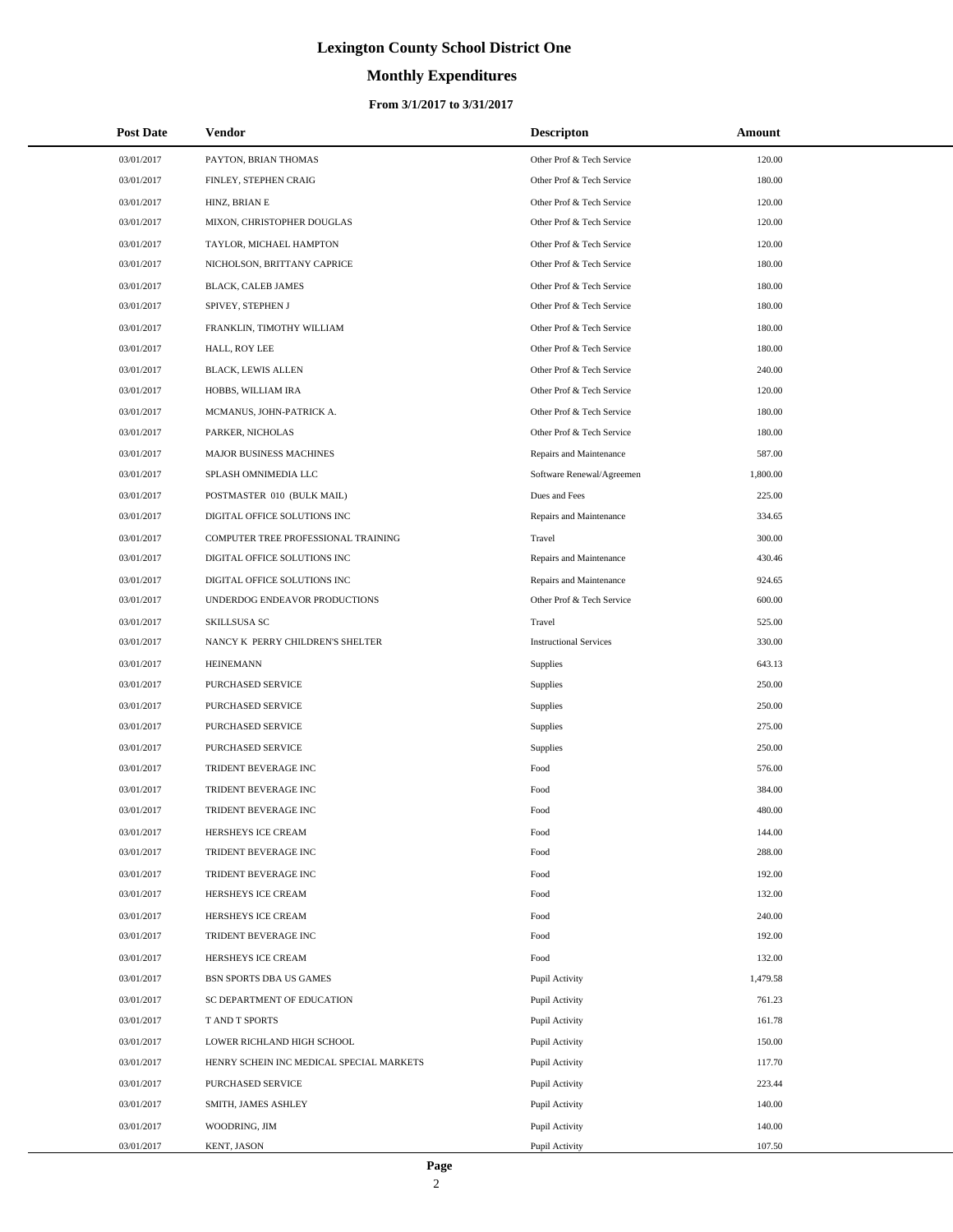# **Monthly Expenditures**

#### **From 3/1/2017 to 3/31/2017**

| <b>Post Date</b> | <b>Vendor</b>                                      | <b>Descripton</b>           | Amount    |  |
|------------------|----------------------------------------------------|-----------------------------|-----------|--|
| 03/01/2017       | T AND T SPORTS                                     | Pupil Activity              | 121.34    |  |
| 03/01/2017       | T AND T SPORTS                                     | Pupil Activity              | 215.34    |  |
| 03/01/2017       | FELLOWSHIP OF CHRISTIAN ATHLETES                   | Pupil Activity              | 750.00    |  |
| 03/01/2017       | ASHLEY, PHILLIP D                                  | Pupil Activity              | 130.00    |  |
| 03/01/2017       | COWAN, JAMES BRIAN                                 | Pupil Activity              | 195.00    |  |
| 03/01/2017       | RAMIREZ, JESSE J                                   | Pupil Activity              | 130.00    |  |
| 03/01/2017       | THREADS EMBROIDERY LLC                             | Pupil Activity              | 1,435.94  |  |
| 03/02/2017       | DELL COMPUTERS                                     | Supplies                    | 556.08    |  |
| 03/02/2017       | <b>SHRED WITH US</b>                               | Repairs and Maintenance     | 150.00    |  |
| 03/02/2017       | LEXINGTON COUNTY SCHOOL DIST 1                     | Pupil Transportation        | 102.30    |  |
| 03/02/2017       | DELL COMPUTERS                                     | Supplies                    | 241.50    |  |
| 03/02/2017       | SCHOOL SPECIALTY INC                               | Supplies                    | 349.61    |  |
| 03/02/2017       | DOUBLETREE HILTON NORTH CHARLESTON CONVENTION CNTR | Travel                      | 744.56    |  |
| 03/02/2017       | <b>VANS VIOLIN</b>                                 | Supplies                    | 866.70    |  |
| 03/02/2017       | PURCHASED SERVICE                                  | Travel                      | 319.93    |  |
| 03/02/2017       | PURCHASED SERVICE                                  | Travel                      | 111.55    |  |
| 03/02/2017       | AMERICAN SCHOOL COUNSELOR ASSOCIATION              | Travel                      | 1,316.00  |  |
| 03/02/2017       | CERTIFIED TRANSLATION SERVICES                     | Other Prof & Tech Service   | 170.32    |  |
| 03/02/2017       | SIMPLY SOUTHERN CATERING LLC                       | Other Objects               | 193.14    |  |
| 03/02/2017       | HYATT REGENCY GREENVILLE                           | Travel                      | 167.18    |  |
| 03/02/2017       | <b>BSN SPORTS</b>                                  | Supplies                    | 347.62    |  |
| 03/02/2017       | ACE GLASS CO INC                                   | Repairs and Maintenance     | 155.00    |  |
| 03/02/2017       | ADVANCED DOOR SYSTEMS INC                          | Repairs and Maintenance     | 913.37    |  |
| 03/02/2017       | AMERICAN ENGINEERING CONSULTANTS INC               | Other Prof & Tech Service   | 4,095.00  |  |
| 03/02/2017       | <b>BLANCHARD MACHINERY</b>                         | Repairs and Maintenance     | 2,430.81  |  |
| 03/02/2017       | RUFUS ORNDUFF REF INC                              | Repairs and Maintenance     | 473.37    |  |
| 03/02/2017       | PALMETTO CONTROLS INC                              | Repairs and Maintenance     | 185.00    |  |
| 03/02/2017       | WISE, ROSS NICHOLAS                                | Other Prof & Tech Service   | 180.00    |  |
| 03/02/2017       | MILLER, JEFFREY J                                  | Other Prof & Tech Service   | 120.00    |  |
| 03/02/2017       | SERVICE PRINTING CO INC                            | Printing and Binding        | 319.93    |  |
| 03/02/2017       | PURCHASED SERVICE                                  | Travel                      | 134.02    |  |
| 03/02/2017       | <b>CAMCOR</b>                                      | <b>Technology Supplies</b>  | 427.74    |  |
| 03/02/2017       | DIGITAL OFFICE SOLUTIONS INC                       | Repairs and Maintenance     | 537.03    |  |
| 03/02/2017       | DIGITAL OFFICE SOLUTIONS INC                       | Repairs and Maintenance     | 845.46    |  |
| 03/02/2017       | FRANKLIN COVEY                                     | Supplies                    | 2,371.04  |  |
| 03/02/2017       | STATE DEPARTMENT OF EDUCATION LEX DIST ONEBUS SHOP | Pupil Transportation        | 345.96    |  |
| 03/02/2017       | STATE DEPARTMENT OF EDUCATION LEX DIST ONEBUS SHOP | <b>Pupil Transportation</b> | 241.80    |  |
| 03/02/2017       | PURCHASED SERVICE                                  | Travel                      | 335.98    |  |
| 03/02/2017       | PURCHASED SERVICE                                  | Travel                      | 189.23    |  |
| 03/02/2017       | PURCHASED SERVICE                                  | Travel                      | 143.43    |  |
| 03/02/2017       | EMBASSY SUITES CHARLESTON CONVENTION CENTER        | Travel                      | 826.08    |  |
| 03/02/2017       | AIKIDO ACADEMY OF SELF DEFENSE LLC                 | Other Prof & Tech Service   | 350.00    |  |
| 03/02/2017       | POCKET NURSE                                       | Supplies                    | 1,261.68  |  |
| 03/02/2017       | KAPLAN EARLY LEARNING COMPANY                      | Supplies                    | 278.96    |  |
| 03/02/2017       | JUMPER CARTER SEASE ARCHITECTS P A                 | Improv Other Than Bldg      | 21,012.32 |  |
| 03/02/2017       | FREY SCIENTIFIC                                    | Pupil Activity              | 930.24    |  |
| 03/02/2017       | FOLLETT SCHOOL SOLUTIONS INC                       | Pupil Activity              | 2,543.68  |  |
| 03/02/2017       | POCKET NURSE                                       | Pupil Activity              | 135.00    |  |

 $\overline{a}$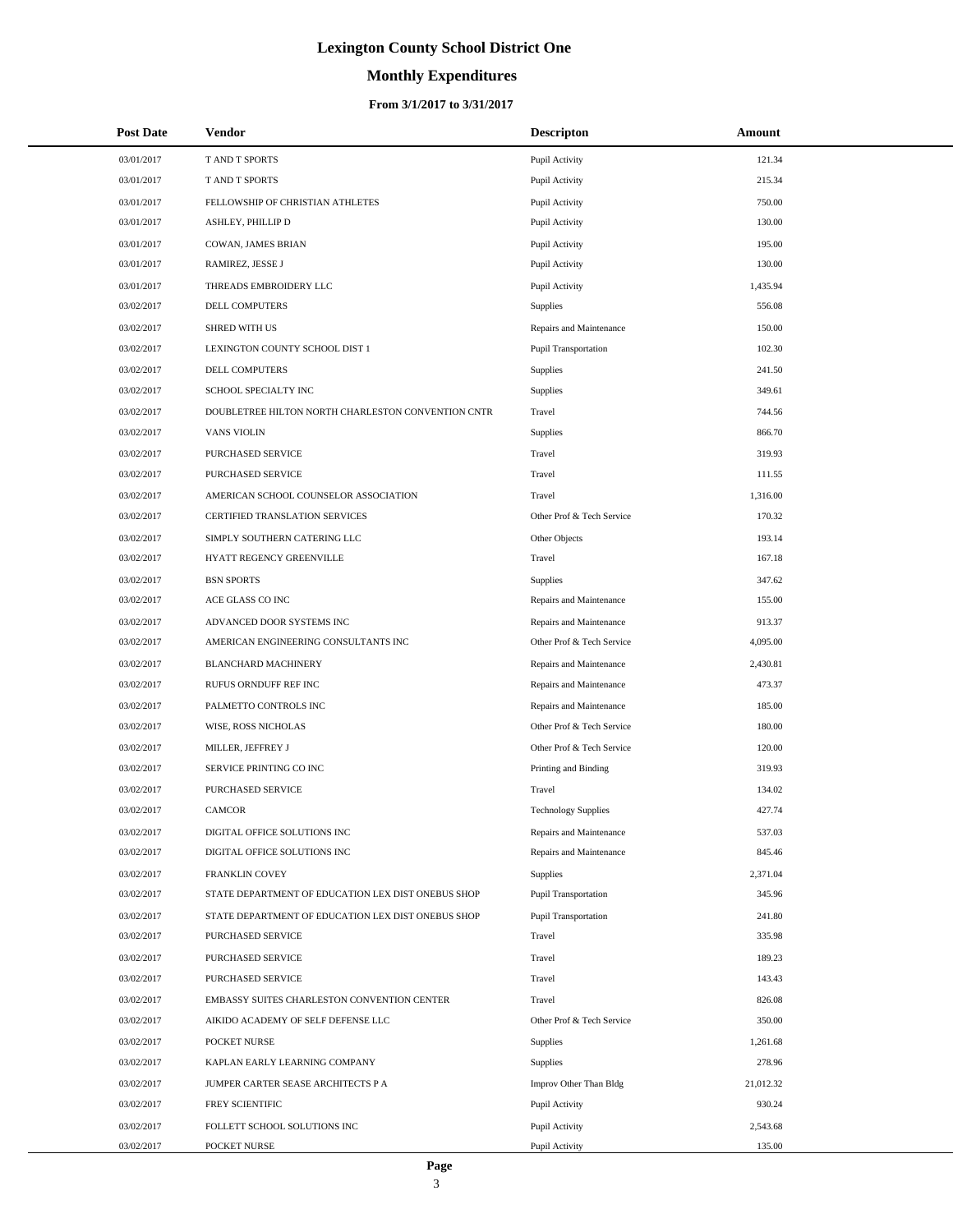# **Monthly Expenditures**

| <b>Post Date</b> | Vendor                                             | <b>Descripton</b>              | Amount     |
|------------------|----------------------------------------------------|--------------------------------|------------|
| 03/02/2017       | STATE DEPARTMENT OF EDUCATION LEX DIST ONEBUS SHOP | Pupil Activity                 | 146.32     |
| 03/02/2017       | NINETY SIX HIGH SCHOOL                             | Pupil Activity                 | 500.00     |
| 03/02/2017       | STATE DEPARTMENT OF EDUCATION LEX DIST ONEBUS SHOP | <b>Pupil Transportation</b>    | 193.44     |
| 03/03/2017       | SCHOOL SPECIALTY INC                               | Supplies                       | 251.46     |
| 03/03/2017       | MONOPRICE.COM                                      | <b>Technology Supplies</b>     | $-8.71$    |
| 03/03/2017       | <b>HEINEMANN</b>                                   | Supplies                       | 435.75     |
| 03/03/2017       | MUSICAL INNOVATIONS                                | Repairs and Maintenance        | 1,360.00   |
| 03/03/2017       | SMITH AND JONES JANITORIAL SUPPLIES AND EQUIP INC  | <b>Supplies</b>                | 120.27     |
| 03/03/2017       | US INK AND TONER INC                               | <b>Supplies</b>                | 825.83     |
| 03/03/2017       | SCHOOL SPECIALTY INC                               | <b>Supplies</b>                | 104.42     |
| 03/03/2017       | FORMS AND SUPPLY INC (FSI)                         | <b>Supplies</b>                | 2,746.35   |
| 03/03/2017       | WOODWIND BRASSWIND                                 | <b>Supplies</b>                | 125.15     |
| 03/03/2017       | US INK AND TONER INC                               | <b>Supplies</b>                | 122.93     |
| 03/03/2017       | FORMS AND SUPPLY INC (FSI)                         | <b>Supplies</b>                | 1,249.23   |
| 03/03/2017       | DADD E TRANSPORTATION                              | Pupil Transportation           | 2,000.00   |
| 03/03/2017       | LEXINGTON PRINTING LLC                             | Printing and Binding           | 267.50     |
| 03/03/2017       | SC SCHOOL BOARDS ASSOCIATION INSURANCE TRUST       | Insurance and Judgments        | 317,004.00 |
| 03/03/2017       | LEXINGTON PRINTING LLC                             | Printing and Binding           | 1,558.99   |
| 03/03/2017       | A Z LAWN MOWER PARTS                               | Supplies-Maintenace            | 451.55     |
| 03/03/2017       | SMITH AND JONES JANITORIAL SUPPLIES AND EQUIP INC  | Supplies-Maintenace            | 1,142.81   |
| 03/03/2017       | SMITH AND JONES JANITORIAL SUPPLIES AND EQUIP INC  | Supplies-Maintenace            | 1,437.60   |
| 03/03/2017       | SHERWIN WILLIAMS                                   | Supplies-Maintenace            | 359.69     |
| 03/03/2017       | SMITH AND JONES JANITORIAL SUPPLIES AND EQUIP INC  | Supplies                       | 596.64     |
| 03/03/2017       | A Z LAWN MOWER PARTS                               | Supplies-Maintenace            | 117.43     |
| 03/03/2017       | SMITH AND JONES JANITORIAL SUPPLIES AND EQUIP INC  | Supplies-Maintenace            | 437.42     |
| 03/03/2017       | GATEWAY SUPPLY CO INC                              | Supplies-Maintenace            | 784.13     |
| 03/03/2017       | SMITH AND JONES JANITORIAL SUPPLIES AND EQUIP INC  | Supplies-Maintenace            | 670.51     |
| 03/03/2017       | GATEWAY SUPPLY CO INC                              | Supplies-Maintenace            | 591.35     |
| 03/03/2017       | A Z LAWN MOWER PARTS                               | Supplies-Maintenace            | 117.43     |
| 03/03/2017       | SMITH AND JONES JANITORIAL SUPPLIES AND EQUIP INC  | Supplies-Maintenace            | 1,733.40   |
| 03/03/2017       | SMITH AND JONES JANITORIAL SUPPLIES AND EQUIP INC  | Supplies-Maintenace            | 828.18     |
| 03/03/2017       | ACE GLASS CO INC                                   | Repairs and Maintenance        | 278.10     |
| 03/03/2017       | SC SCHOOL BOARDS ASSOCIATION INSURANCE TRUST       | <b>Insurance and Judgments</b> | 79,250.00  |
| 03/03/2017       | COCKERILL, STEFFONIE CAROL LYNN                    | Other Prof & Tech Service      | 120.00     |
| 03/03/2017       | CERTIFIED TRANSLATION SERVICES                     | Other Prof & Tech Service      | 136.96     |
| 03/03/2017       | NEWZ GROUP                                         | Other Prof & Tech Service      | 240.00     |
| 03/03/2017       | FREEDOM SCIENTIFIC BLV GROUP LLC                   | <b>Supplies</b>                | 2,380.00   |
| 03/03/2017       | SC DEPARTMENT OF REVENUE (SALES TAX RETURN)        | Supplies                       | 166.60     |
| 03/03/2017       | <b>LAMAR CO</b>                                    | Advertising                    | 2,550.00   |
| 03/03/2017       | PINE PRESS OF LEXINGTON INC                        | Printing and Binding           | 845.30     |
| 03/03/2017       | <b>LEGO EDUCATION</b>                              | <b>Supplies</b>                | 6,259.82   |
| 03/03/2017       | <b>HEINEMANN</b>                                   | Supplies                       | 842.45     |
| 03/03/2017       | SOUTHERN EDUCATIONAL SYSTEMS INC                   | <b>Technology Supplies</b>     | 1,736.61   |
| 03/03/2017       | PINNACLE ARCHITECTURE PA                           | Improv Other Than Bldg         | 11,497.50  |
| 03/03/2017       | SMARTPHONE MEDIC LLC                               | Pupil Activity                 | 149.00     |
| 03/03/2017       | SMARTPHONE MEDIC LLC                               | Pupil Activity                 | 149.00     |
| 03/03/2017       | SMARTPHONE MEDIC LLC                               | Pupil Activity                 | 198.00     |
| 03/03/2017       | PECKNEL MUSIC CO INC                               | Pupil Activity                 | 1,181.60   |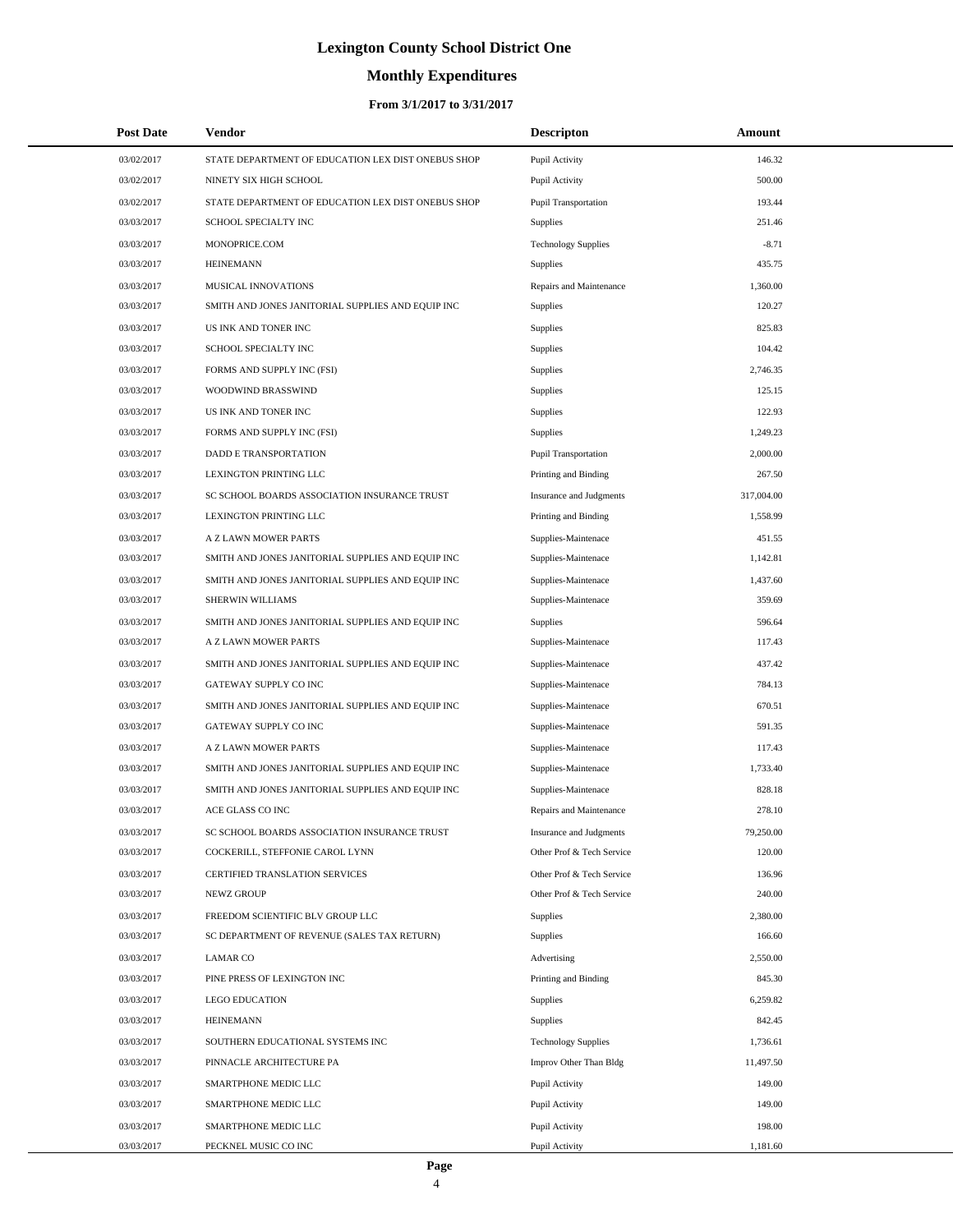# **Monthly Expenditures**

#### **From 3/1/2017 to 3/31/2017**

| <b>Post Date</b> | <b>Vendor</b>                                     | <b>Descripton</b>         | Amount   |
|------------------|---------------------------------------------------|---------------------------|----------|
| 03/03/2017       | PERFORMANCE HEALTH SUPPLY INC DBA MEDCO SUPPLY    | Pupil Activity            | 109.77   |
| 03/03/2017       | SOUTHERN SCRIPT LLC                               | Pupil Activity            | 631.30   |
| 03/06/2017       | US INK AND TONER INC                              | Supplies                  | 506.58   |
| 03/06/2017       | US INK AND TONER INC                              | Supplies                  | 176.55   |
| 03/06/2017       | PURCHASED SERVICE                                 | Travel                    | 115.56   |
| 03/06/2017       | MUSICAL INNOVATIONS                               | Repairs and Maintenance   | 787.00   |
| 03/06/2017       | MUSICIAN SUPPLY                                   | Repairs and Maintenance   | 136.00   |
| 03/06/2017       | SCHOOL SPECIALTY INC                              | Supplies                  | 840.25   |
| 03/06/2017       | PINE GROVE INC                                    | Tuition                   | 2,398.21 |
| 03/06/2017       | MITCHELL PRINTING AND GRAPHICS INC                | Printing and Binding      | 314.39   |
| 03/06/2017       | BLICK ART MATERIALS LLC                           | Supplies                  | 285.42   |
| 03/06/2017       | WEISSMAN THEATRICAL SUPPLY DBA DESIGN FOR DANCE   | Supplies                  | 1,631.91 |
| 03/06/2017       | <b>LRADAC</b>                                     | Other Prof & Tech Service | 3,140.05 |
| 03/06/2017       | <b>DELL COMPUTERS</b>                             | Supplies                  | 101.64   |
| 03/06/2017       | PURCHASED SERVICE                                 | Supplies                  | 221.79   |
| 03/06/2017       | PURCHASED SERVICE                                 | Travel                    | 384.71   |
| 03/06/2017       | PURCHASED SERVICE                                 | Travel                    | 103.79   |
| 03/06/2017       | PURCHASED SERVICE                                 | Travel                    | 687.89   |
| 03/06/2017       | PURCHASED SERVICE                                 | Travel                    | 235.57   |
| 03/06/2017       | PURCHASED SERVICE                                 | Travel                    | 368.83   |
| 03/06/2017       | PURCHASED SERVICE                                 | Travel                    | 368.83   |
| 03/06/2017       | PURCHASED SERVICE                                 | Travel                    | 206.50   |
| 03/06/2017       | PURCHASED SERVICE                                 | Travel                    | 206.50   |
| 03/06/2017       | PURCHASED SERVICE                                 | Travel                    | 392.68   |
| 03/06/2017       | PURCHASED SERVICE                                 | Travel                    | 206.50   |
| 03/06/2017       | THE HALL COMPANY INC                              | Supplies                  | 726.53   |
| 03/06/2017       | LCJMWANDSC (LEX CTY JOINT WATER AND SEWER COMMI   | <b>Public Utilities</b>   | 117.87   |
| 03/06/2017       | TOWN OF LEXINGTON                                 | <b>Public Utilities</b>   | 416.06   |
| 03/06/2017       | NUIDEA SCHOOL SUPPLY CO                           | Supplies-Maintenace       | 1,556.67 |
| 03/06/2017       | HOUGHTON MIFFLIN HARCOURT PUBLISHING CO           | Supplies                  | 892.60   |
| 03/06/2017       | LCJMWANDSC (LEX CTY JOINT WATER AND SEWER COMMI   | <b>Public Utilities</b>   | 2,259.52 |
| 03/06/2017       | TOWN OF LEXINGTON                                 | <b>Public Utilities</b>   | 3,469.70 |
| 03/06/2017       | TOWN OF LEXINGTON                                 | <b>Public Utilities</b>   | 1,211.08 |
| 03/06/2017       | LCJMWANDSC (LEX CTY JOINT WATER AND SEWER COMMI   | <b>Public Utilities</b>   | 1,306.24 |
| 03/06/2017       | DADE PAPER AND BAG CO                             | Supplies-Maintenace       | 459.03   |
| 03/06/2017       | <b>WW GRAINGER</b>                                | Supplies-Maintenace       | 898.80   |
| 03/06/2017       | LCJMWANDSC (LEX CTY JOINT WATER AND SEWER COMMI   | <b>Public Utilities</b>   | 798.36   |
| 03/06/2017       | TOWN OF LEXINGTON                                 | <b>Public Utilities</b>   | 285.40   |
| 03/06/2017       | TOWN OF LEXINGTON                                 | <b>Public Utilities</b>   | 983.73   |
| 03/06/2017       | GATEWAY SUPPLY CO INC                             | Supplies-Maintenace       | 295.67   |
| 03/06/2017       | LCJMWANDSC (LEX CTY JOINT WATER AND SEWER COMMI   | <b>Public Utilities</b>   | 1,607.71 |
| 03/06/2017       | LCJMWANDSC (LEX CTY JOINT WATER AND SEWER COMMI   | <b>Public Utilities</b>   | 1,480.18 |
| 03/06/2017       | SMITH AND JONES JANITORIAL SUPPLIES AND EQUIP INC | Supplies-Maintenace       | 1,223.91 |
| 03/06/2017       | LCJMWANDSC (LEX CTY JOINT WATER AND SEWER COMMI   | <b>Public Utilities</b>   | 6,335.48 |
| 03/06/2017       | CITY OF WEST COLUMBIA WATER COLLECTION DIVISION   | <b>Public Utilities</b>   | 900.50   |
| 03/06/2017       | TOWN OF LEXINGTON                                 | <b>Public Utilities</b>   | 153.49   |
| 03/06/2017       | SCHOOL HEALTH CORP                                | Supplies-Maintenace       | 411.68   |
| 03/06/2017       | LCJMWANDSC (LEX CTY JOINT WATER AND SEWER COMMI   | <b>Public Utilities</b>   | 536.47   |

÷.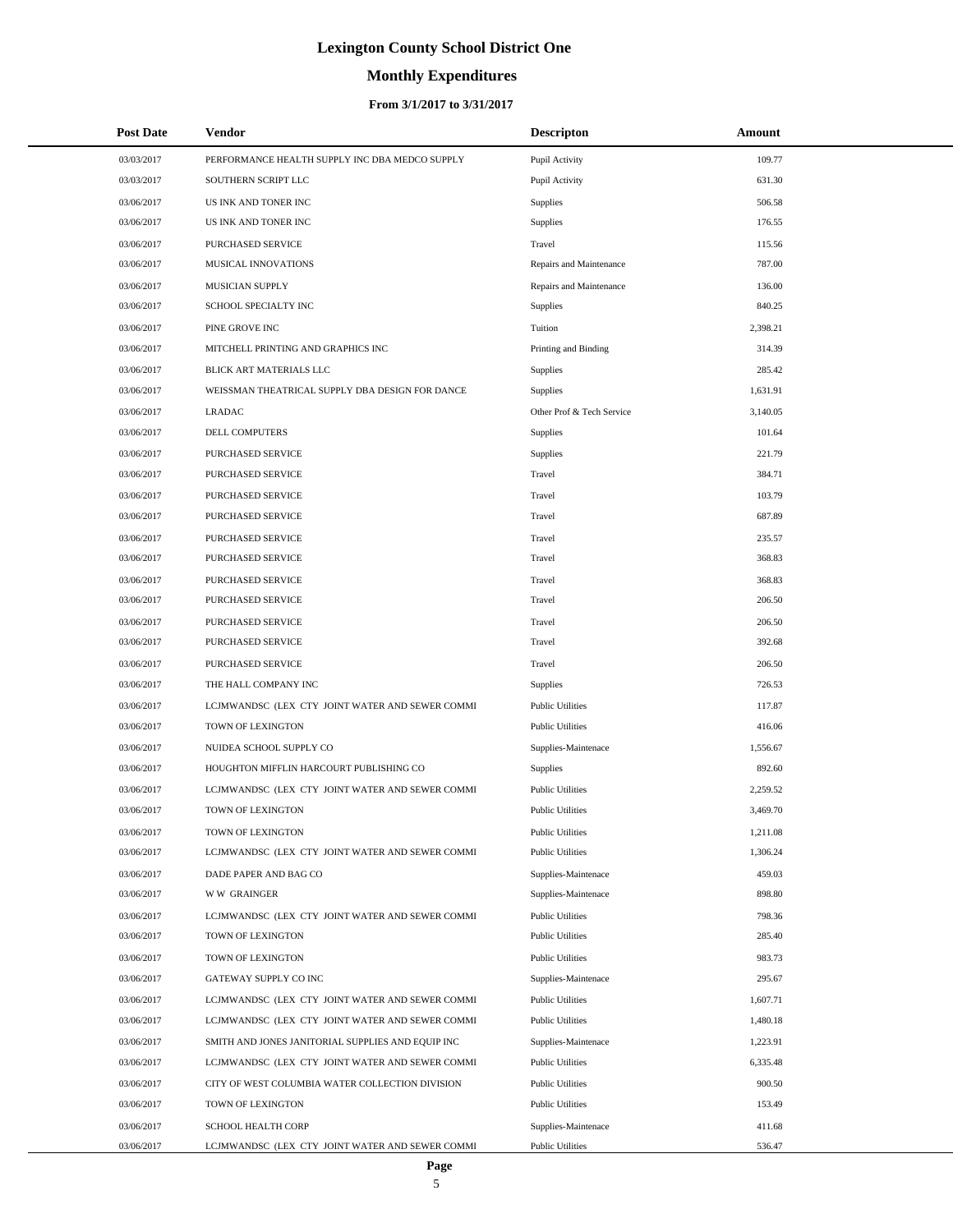# **Monthly Expenditures**

#### **From 3/1/2017 to 3/31/2017**

| <b>Post Date</b> | Vendor                                          | <b>Descripton</b>          | Amount    |
|------------------|-------------------------------------------------|----------------------------|-----------|
| 03/06/2017       | LCJMWANDSC (LEX CTY JOINT WATER AND SEWER COMMI | <b>Public Utilities</b>    | 582.59    |
| 03/06/2017       | TOWN OF LEXINGTON                               | <b>Public Utilities</b>    | 656.85    |
| 03/06/2017       | LCJMWANDSC (LEX CTY JOINT WATER AND SEWER COMMI | <b>Public Utilities</b>    | 698.97    |
| 03/06/2017       | TOWN OF LEXINGTON                               | <b>Public Utilities</b>    | 803.81    |
| 03/06/2017       | LCJMWANDSC (LEX CTY JOINT WATER AND SEWER COMMI | <b>Public Utilities</b>    | 757.16    |
| 03/06/2017       | TOWN OF LEXINGTON                               | <b>Public Utilities</b>    | 935.81    |
| 03/06/2017       | LCJMWANDSC (LEX CTY JOINT WATER AND SEWER COMMI | <b>Public Utilities</b>    | 1,133.38  |
| 03/06/2017       | GATEWAY SUPPLY CO INC                           | Supplies-Maintenace        | 376.69    |
| 03/06/2017       | LCJMWANDSC (LEX CTY JOINT WATER AND SEWER COMMI | <b>Public Utilities</b>    | 1,577.45  |
| 03/06/2017       | LCJMWANDSC (LEX CTY JOINT WATER AND SEWER COMMI | <b>Public Utilities</b>    | 743.98    |
| 03/06/2017       | LCJMWANDSC (LEX CTY JOINT WATER AND SEWER COMMI | <b>Public Utilities</b>    | 619.79    |
| 03/06/2017       | TOWN OF LEXINGTON                               | <b>Public Utilities</b>    | 443.89    |
| 03/06/2017       | LCJMWANDSC (LEX CTY JOINT WATER AND SEWER COMMI | <b>Public Utilities</b>    | 215.00    |
| 03/06/2017       | TOWN OF LEXINGTON                               | <b>Public Utilities</b>    | 614.61    |
| 03/06/2017       | TOWN OF LEXINGTON                               | <b>Public Utilities</b>    | 1,452.99  |
| 03/06/2017       | TOWN OF LEXINGTON                               | <b>Public Utilities</b>    | 1,410.70  |
| 03/06/2017       | TOWN OF LEXINGTON                               | <b>Public Utilities</b>    | 3,498.05  |
| 03/06/2017       | LCJMWANDSC (LEX CTY JOINT WATER AND SEWER COMMI | <b>Public Utilities</b>    | 1,420.84  |
| 03/06/2017       | MANSFIELD OIL CO                                | Pupil Transportation       | 1,027.98  |
| 03/06/2017       | HALL, ROY LEE                                   | Other Prof & Tech Service  | 120.00    |
| 03/06/2017       | MILLER, JEFFREY J                               | Other Prof & Tech Service  | 120.00    |
| 03/06/2017       | JONES, TORRELL J                                | Other Prof & Tech Service  | 180.00    |
| 03/06/2017       | HAIGLER III, THOMAS I                           | Other Prof & Tech Service  | 180.00    |
| 03/06/2017       | <b>GOVAN, TERRY</b>                             | Other Prof & Tech Service  | 180.00    |
| 03/06/2017       | <b>COMPORIUM</b>                                | Communication              | 20,779.80 |
| 03/06/2017       | SUNGARD PUBLIC SECTOR INC                       | Software Renewal/Agreemen  | 2,038.79  |
| 03/06/2017       | COMMUNICATION MANAGEMENT INC                    | <b>Technology Supplies</b> | 1,342.62  |
| 03/06/2017       | UNIFIED AV SYSTEMS INC DBA MULTI MEDIA SERVICES | <b>Technology Supplies</b> | 1,030.80  |
| 03/06/2017       | <b>COMPORIUM</b>                                | Communication              | 6,533.45  |
| 03/06/2017       | <b>COMPORIUM</b>                                | Communication              | 2,190.34  |
| 03/06/2017       | <b>COMPORIUM</b>                                | Communication              | 4,132.73  |
| 03/06/2017       | <b>COMPORIUM</b>                                | Communication              | 2,218.84  |
| 03/06/2017       | <b>COMPORIUM</b>                                | Communication              | 3,414.30  |
| 03/06/2017       | <b>COMPORIUM</b>                                | Communication              | 3,356.66  |
| 03/06/2017       | <b>COMPORIUM</b>                                | Communication              | 1,182.90  |
| 03/06/2017       | <b>COMPORIUM</b>                                | Communication              | 3,526.32  |
| 03/06/2017       | <b>COMPORIUM</b>                                | Communication              | 2,321.36  |
| 03/06/2017       | <b>COMPORIUM</b>                                | Communication              | 2,296.05  |
| 03/06/2017       | <b>COMPORIUM</b>                                | Communication              | 2,197.00  |
| 03/06/2017       | <b>COMPORIUM</b>                                | Communication              | 2,749.15  |
| 03/06/2017       | <b>COMPORIUM</b>                                | Communication              | 2,451.60  |
| 03/06/2017       | <b>COMPORIUM</b>                                | Communication              | 3,082.55  |
| 03/06/2017       | <b>COMPORIUM</b>                                | Communication              | 5,943.33  |
| 03/06/2017       | <b>COMPORIUM</b>                                | Communication              | 2,481.17  |
| 03/06/2017       | <b>COMPORIUM</b>                                | Communication              | 2,623.98  |
| 03/06/2017       | <b>COMPORIUM</b>                                | Communication              | 2,597.01  |
| 03/06/2017       | <b>COMPORIUM</b>                                | Communication              | 2,546.09  |
| 03/06/2017       | <b>COMPORIUM</b>                                | Communication              | 2,708.62  |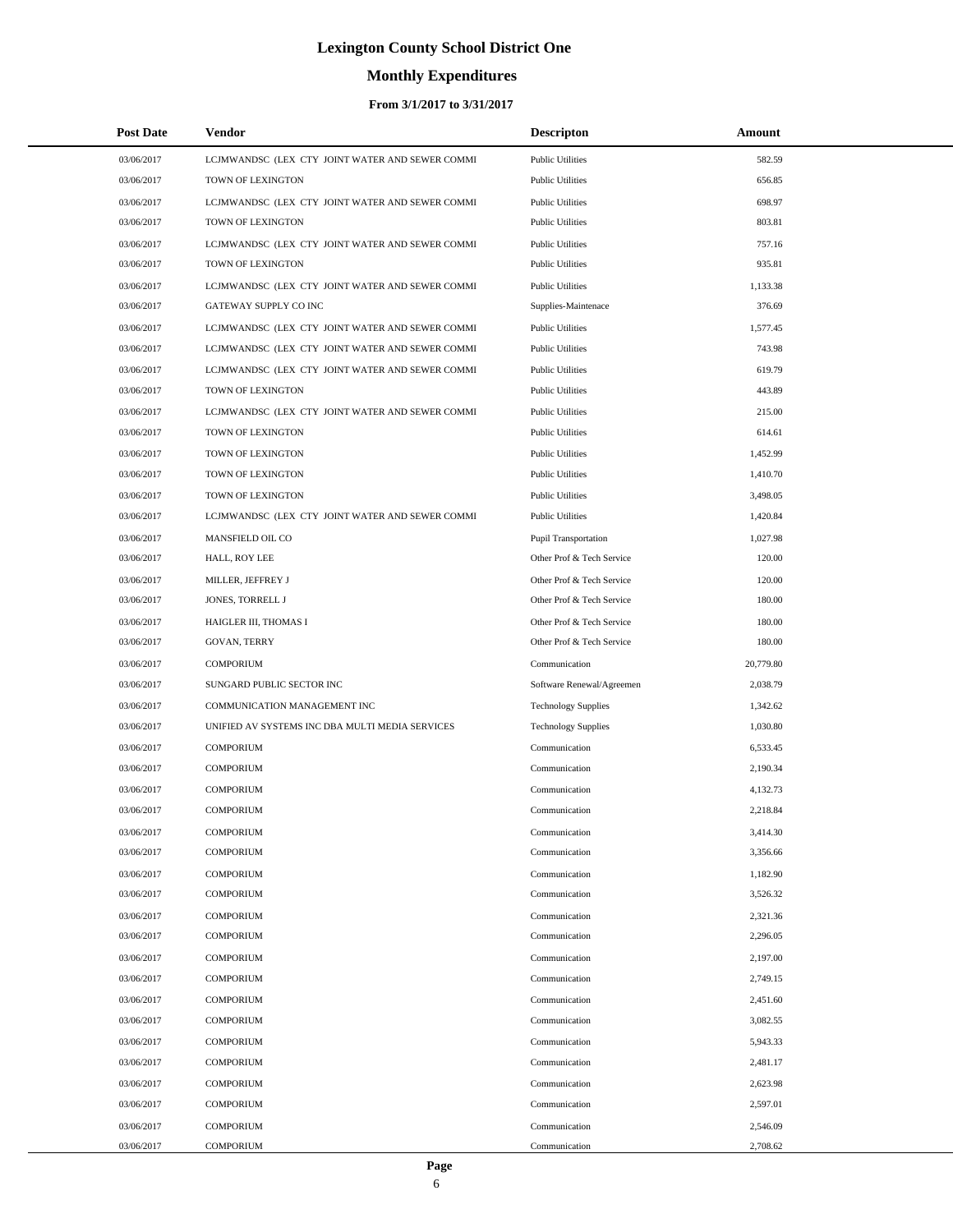# **Monthly Expenditures**

#### **From 3/1/2017 to 3/31/2017**

| <b>Post Date</b> | Vendor                                   | <b>Descripton</b>     | Amount   |
|------------------|------------------------------------------|-----------------------|----------|
| 03/06/2017       | <b>COMPORIUM</b>                         | Communication         | 3,431.21 |
| 03/06/2017       | <b>COMPORIUM</b>                         | Communication         | 2,854.76 |
| 03/06/2017       | <b>COMPORIUM</b>                         | Communication         | 2,525.82 |
| 03/06/2017       | <b>COMPORIUM</b>                         | Communication         | 2,510.23 |
| 03/06/2017       | <b>COMPORIUM</b>                         | Communication         | 2,076.56 |
| 03/06/2017       | <b>COMPORIUM</b>                         | Communication         | 2,076.82 |
| 03/06/2017       | <b>COMPORIUM</b>                         | Communication         | 2,193.15 |
| 03/06/2017       | <b>COMPORIUM</b>                         | Communication         | 2,409.39 |
| 03/06/2017       | <b>COMPORIUM</b>                         | Communication         | 3,065.63 |
| 03/06/2017       | <b>COMPORIUM</b>                         | Communication         | 7,320.93 |
| 03/06/2017       | <b>COMPORIUM</b>                         | Communication         | 2,956.36 |
| 03/06/2017       | PURCHASED SERVICE                        | Travel                | 169.60   |
| 03/06/2017       | EVOLLVE INC DBA OZOBOT                   | Supplies              | 2,000.00 |
| 03/06/2017       | WILDER, PHILLIP M                        | Inst Prog Improvement | 6,110.16 |
| 03/06/2017       | PITSCO EDUCATION HEARILY AND COMPANY     | Supplies              | 178.56   |
| 03/06/2017       | HENRY SCHEIN INC MEDICAL SPECIAL MARKETS | Supplies              | 2,658.95 |
| 03/06/2017       | SMARTPHONE MEDIC LLC                     | Pupil Activity        | 297.00   |
| 03/06/2017       | BLICK ART MATERIALS LLC                  | Pupil Activity        | 134.58   |
| 03/06/2017       | MUSICIAN SUPPLY                          | Pupil Activity        | 102.72   |
| 03/06/2017       | EVOLLVE INC DBA OZOBOT                   | Pupil Activity        | 140.00   |
| 03/06/2017       | <b>SCHOLASTIC INC</b>                    | Pupil Activity        | 158.00   |
| 03/06/2017       | DELL COMPUTERS                           | Pupil Activity        | 686.08   |
| 03/06/2017       | MUSICIAN SUPPLY                          | Pupil Activity        | 279.00   |
| 03/06/2017       | PITSCO EDUCATION HEARILY AND COMPANY     | Pupil Activity        | 168.12   |
| 03/06/2017       | STOKES, JAMES LEE                        | Pupil Activity        | 180.00   |
| 03/06/2017       | T AND T SPORTS                           | Pupil Activity        | 179.76   |
| 03/06/2017       | T AND T SPORTS                           | Pupil Activity        | 294.25   |
| 03/06/2017       | MODERN TURF INC                          | Pupil Activity        | 500.00   |
| 03/06/2017       | FRYE, AARON BRADLEY                      | Pupil Activity        | 130.00   |
| 03/06/2017       | HOOVER, MARK STEVEN                      | Pupil Activity        | 130.00   |
| 03/06/2017       | MCGINTY, CHAD                            | Pupil Activity        | 135.00   |
| 03/06/2017       | PENSA, BART                              | Pupil Activity        | 140.00   |
| 03/06/2017       | RIDGEWAY, DOUGLAS JAMES                  | Pupil Activity        | 275.00   |
| 03/06/2017       | <b>CRAFTY THINGS</b>                     | Pupil Activity        | 513.80   |
| 03/06/2017       | MF ATHLETIC CO                           | Pupil Activity        | 957.65   |
| 03/06/2017       | REED, JOHN MARCUS                        | Pupil Activity        | 105.00   |
| 03/06/2017       | ROBERTSON, CHARLES                       | Pupil Activity        | 115.10   |
| 03/06/2017       | SHIREY, RANDALL W                        | Pupil Activity        | 116.00   |
| 03/06/2017       | <b>BRICK, NATHAN</b>                     | Pupil Activity        | 117.50   |
| 03/06/2017       | KRAMER, WILLIAM S                        | Pupil Activity        | 115.70   |
| 03/06/2017       | DAVIS, KEITH D                           | Pupil Activity        | 154.43   |
| 03/06/2017       | ROYSTER, DEREK SCOTT                     | Pupil Activity        | 108.50   |
| 03/06/2017       | MODERN TURF INC                          | Pupil Activity        | 2,450.00 |
| 03/06/2017       | MURNANE, MATTHEW JOSEPH                  | Pupil Activity        | 195.00   |
| 03/06/2017       | SMITH, BRIAN                             | Pupil Activity        | 660.00   |
| 03/06/2017       | STROCK, BENJAMIN H                       | Pupil Activity        | 150.00   |
| 03/06/2017       | BAYNE, DALE                              | Pupil Activity        | 195.00   |
| 03/06/2017       | CASSADY, ALEX                            | Pupil Activity        | 140.00   |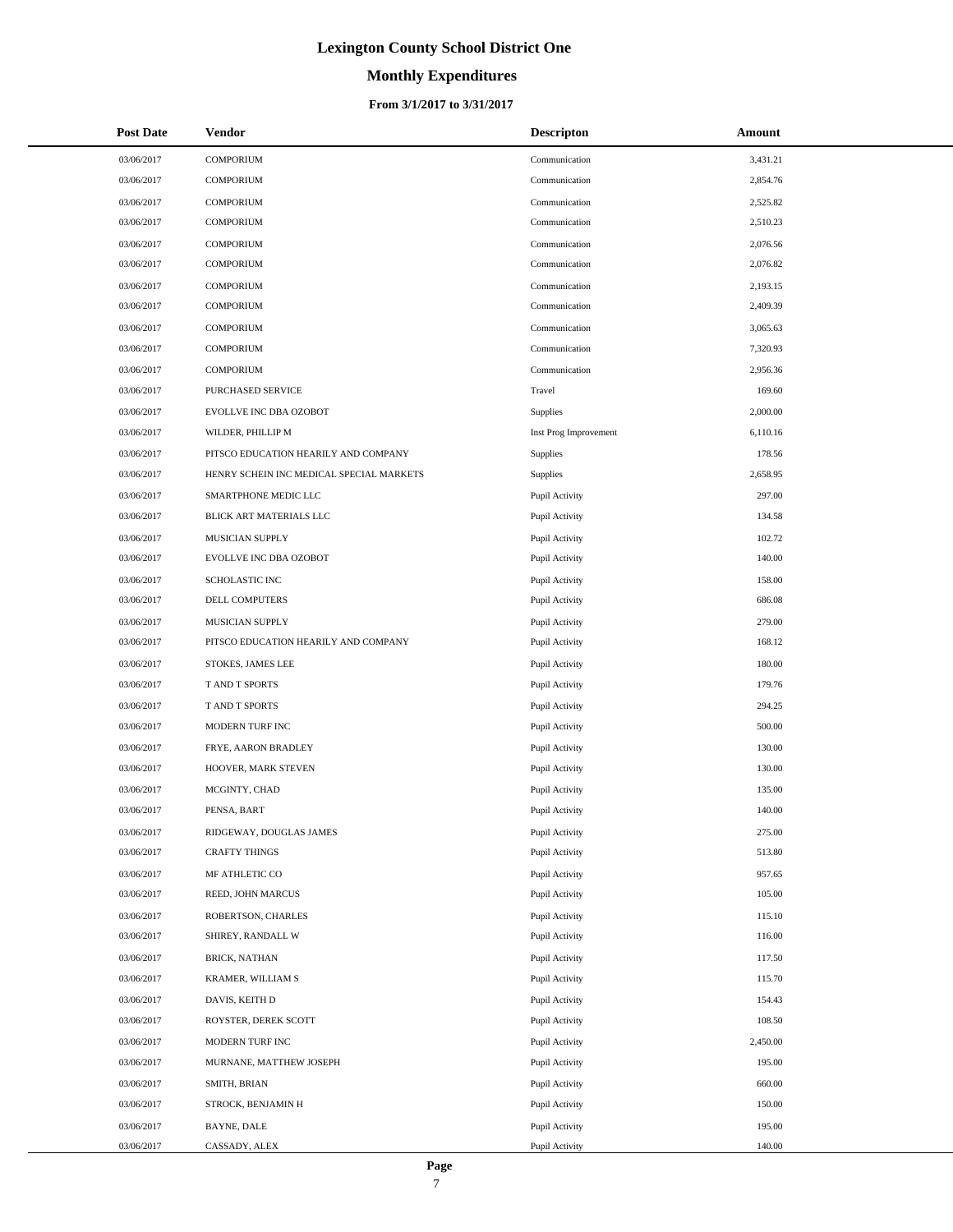# **Monthly Expenditures**

| <b>Post Date</b> | <b>Vendor</b>                               | <b>Descripton</b>           | Amount    |
|------------------|---------------------------------------------|-----------------------------|-----------|
| 03/06/2017       | DUMLAO, MARVIN R                            | Pupil Activity              | 280.00    |
| 03/06/2017       | FRYE, AARON BRADLEY                         | Pupil Activity              | 210.00    |
| 03/06/2017       | JOYNER, ROBERT W                            | Pupil Activity              | 140.00    |
| 03/06/2017       | SCOTT, DAMON                                | Pupil Activity              | 140.00    |
| 03/06/2017       | WOODRING, JIM                               | Pupil Activity              | 630.00    |
| 03/06/2017       | EASTMAN, JAMES ALLEN                        | Pupil Activity              | 405.00    |
| 03/06/2017       | MODERN TURF INC                             | Pupil Activity              | 1,300.00  |
| 03/06/2017       | PALMETTO GRAPHIX                            | Pupil Activity              | 428.00    |
| 03/06/2017       | MODERN TURF INC                             | Pupil Activity              | 2,550.00  |
| 03/07/2017       | FORMS AND SUPPLY INC (FSI)                  | Supplies                    | 2,158.73  |
| 03/07/2017       | SCHOOL SPECIALTY INC                        | Supplies                    | 830.45    |
| 03/07/2017       | SCHOOL SPECIALTY INC                        | Supplies                    | 107.02    |
| 03/07/2017       | US INK AND TONER INC                        | Supplies                    | 909.82    |
| 03/07/2017       | DELL COMPUTERS                              | Supplies                    | 857.93    |
| 03/07/2017       | SCHOOL SPECIALTY INC                        | Supplies                    | 506.99    |
| 03/07/2017       | US INK AND TONER INC                        | Supplies                    | 256.18    |
| 03/07/2017       | SCHOOL SPECIALTY INC                        | Supplies                    | 439.82    |
| 03/07/2017       | FORMS AND SUPPLY INC (FSI)                  | Supplies                    | 256.93    |
| 03/07/2017       | SCHOOL SPECIALTY INC                        | Supplies                    | 1,031.65  |
| 03/07/2017       | SPARROW AND KENNEDY TRACTOR CO INC          | Supplies                    | 1,340.18  |
| 03/07/2017       | <b>AC SUPPLY</b>                            | Supplies                    | 159.80    |
| 03/07/2017       | COLLINS SPORTS MEDICINE                     | Supplies                    | 3,127.80  |
| 03/07/2017       | SC DEPARTMENT OF REVENUE (SALES TAX RETURN) | Supplies                    | 218.95    |
| 03/07/2017       | <b>APPLE INC</b>                            | <b>Technology Supplies</b>  | 121.98    |
| 03/07/2017       | LAKELAND TOURS LLC DBA WORLDSTRIDES         | <b>Pupil Transportation</b> | 1,000.00  |
| 03/07/2017       | COLLINS SPORTS MEDICINE                     | Supplies                    | 2,172.20  |
| 03/07/2017       | SC DEPARTMENT OF REVENUE (SALES TAX RETURN) | Supplies                    | 152.05    |
| 03/07/2017       | FORMS AND SUPPLY INC (FSI)                  | Supplies                    | 263.22    |
| 03/07/2017       | FOLLETT SCHOOL SOLUTIONS INC                | <b>Library Books</b>        | 220.90    |
| 03/07/2017       | CERTIFIED TRANSLATION SERVICES              | Other Prof & Tech Service   | 188.08    |
| 03/07/2017       | LAKELAND TOURS LLC DBA WORLDSTRIDES         | Travel                      | 1,800.00  |
| 03/07/2017       | HP INC                                      | <b>Technology Supplies</b>  | 538.27    |
| 03/07/2017       | FORMS AND SUPPLY INC (FSI)                  | Supplies                    | 529.37    |
| 03/07/2017       | PALMETTO PROPANE                            | Energy                      | 354.60    |
| 03/07/2017       | <b>INTERSTATE SOLUTIONS</b>                 | Supplies-Maintenace         | 120.75    |
| 03/07/2017       | <b>WW GRAINGER</b>                          | Supplies-Maintenace         | 449.40    |
| 03/07/2017       | PALMETTO PLAYGROUNDS LLC                    | Supplies-Maintenace         | 1,284.00  |
| 03/07/2017       | CAROLINA WATER SERVICE INC                  | <b>Public Utilities</b>     | 2,789.41  |
| 03/07/2017       | <b>INTERSTATE SOLUTIONS</b>                 | Supplies-Maintenace         | 117.90    |
| 03/07/2017       | SC DEPARTMENT OF ADMINISTRATION             | Repairs and Maintenance     | 17,713.23 |
| 03/07/2017       | LINT, CHARLES ROBERT                        | Other Prof & Tech Service   | 180.00    |
| 03/07/2017       | <b>BLACK, CALEB JAMES</b>                   | Other Prof & Tech Service   | 180.00    |
| 03/07/2017       | <b>BLACK, LEWIS ALLEN</b>                   | Other Prof & Tech Service   | 240.00    |
| 03/07/2017       | SIGN A RAMA                                 | Printing and Binding        | 141.24    |
| 03/07/2017       | PARKER'S OF LEXINGTON                       | Other Objects               | 112.35    |
| 03/07/2017       | FORMS AND SUPPLY INC (FSI)                  | Supplies                    | 1,300.35  |
| 03/07/2017       | SPIRIT COMMUNICATIONS                       | Communication               | 196.73    |
| 03/07/2017       | COMPORIUM                                   | Communication               | 100.22    |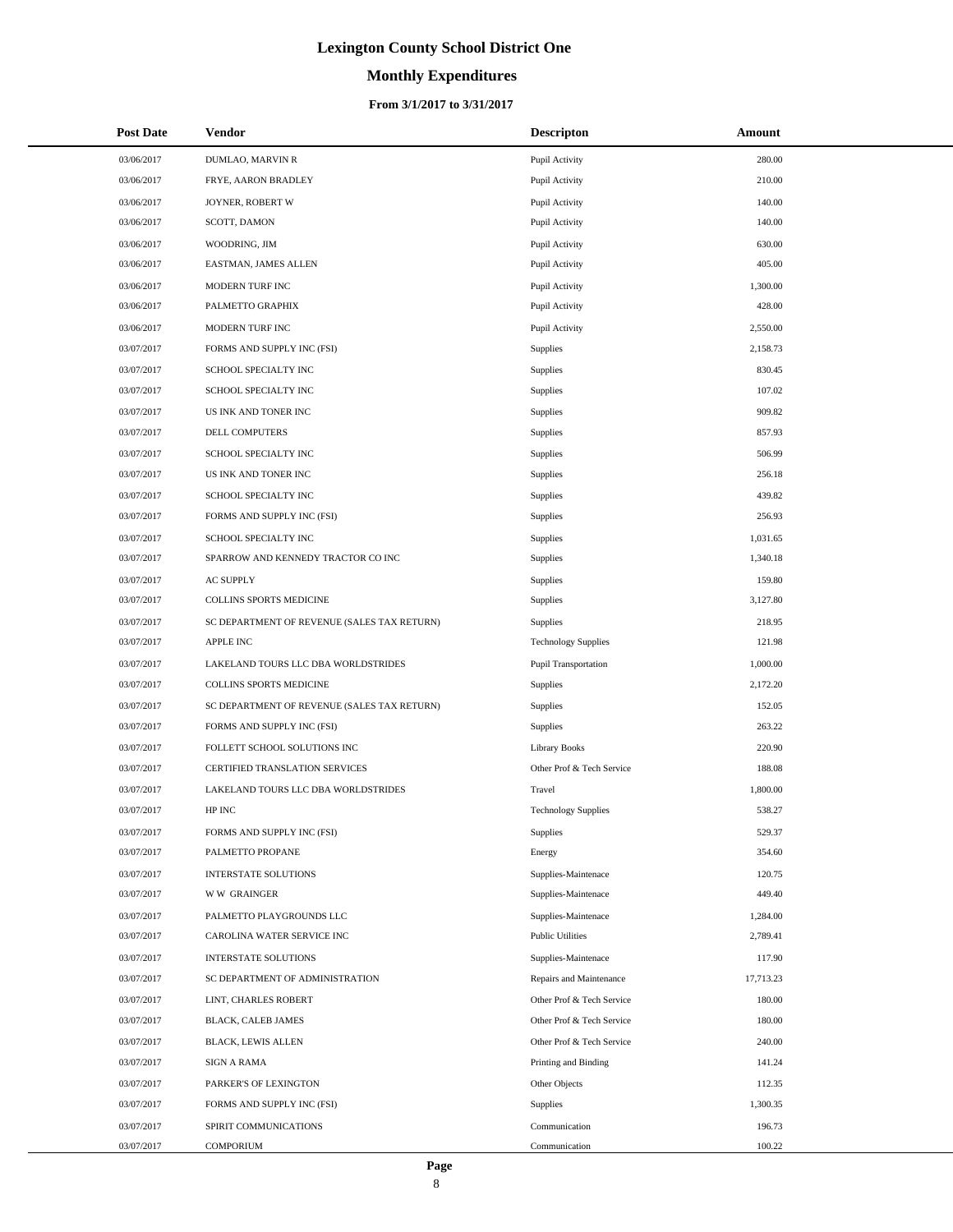# **Monthly Expenditures**

#### **From 3/1/2017 to 3/31/2017**

| <b>Post Date</b> | Vendor                                             | <b>Descripton</b>           | Amount   |  |
|------------------|----------------------------------------------------|-----------------------------|----------|--|
| 03/07/2017       | CDWG ACCT 305089                                   | <b>Technology Supplies</b>  | 1,070.00 |  |
| 03/07/2017       | FISHER SCIENTIFIC COMPANY LLC                      | Supplies                    | 577.47   |  |
| 03/07/2017       | TROXELL COMMUNICATIONS INC                         | Supplies                    | 5,827.20 |  |
| 03/07/2017       | LAKESHORE LEARNING MATERIALS                       | Supplies                    | 1,206.62 |  |
| 03/07/2017       | <b>BOOKSOURCE</b>                                  | Supplies                    | 486.51   |  |
| 03/07/2017       | <b>HEINEMANN</b>                                   | Supplies                    | 350.00   |  |
| 03/07/2017       | AMERICAN READING COMPANY INC                       | Supplies                    | 2,999.20 |  |
| 03/07/2017       | SOUTHMED INC                                       | <b>Technology Supplies</b>  | 2,240.20 |  |
| 03/07/2017       | <b>COMPORIUM</b>                                   | Communication               | 773.36   |  |
| 03/07/2017       | DELL COMPUTERS                                     | Supplies                    | 223.37   |  |
| 03/07/2017       | <b>WW GRAINGER</b>                                 | Supplies                    | 205.01   |  |
| 03/07/2017       | <b>USA SUPPLY</b>                                  | Supplies                    | 150.87   |  |
| 03/07/2017       | <b>USA SUPPLY</b>                                  | Supplies                    | 114.49   |  |
| 03/07/2017       | CK PARTS LLC                                       | Supplies                    | 834.62   |  |
| 03/07/2017       | <b>USA SUPPLY</b>                                  | Supplies                    | 150.87   |  |
| 03/07/2017       | <b>USA SUPPLY</b>                                  | Supplies                    | 150.87   |  |
| 03/07/2017       | CK PARTS LLC                                       | Supplies                    | 499.85   |  |
| 03/07/2017       | <b>USA SUPPLY</b>                                  | Supplies                    | 265.36   |  |
| 03/07/2017       | <b>USA SUPPLY</b>                                  | Supplies                    | 415.16   |  |
| 03/07/2017       | <b>WW GRAINGER</b>                                 | Supplies                    | 236.42   |  |
| 03/07/2017       | CK PARTS LLC                                       | Supplies                    | 834.62   |  |
| 03/07/2017       | <b>USA SUPPLY</b>                                  | Supplies                    | 150.87   |  |
| 03/07/2017       | <b>WW GRAINGER</b>                                 | Supplies                    | 210.43   |  |
| 03/07/2017       | CK PARTS LLC                                       | Supplies                    | 271.17   |  |
| 03/07/2017       | <b>USA SUPPLY</b>                                  | Supplies                    | 226.31   |  |
| 03/07/2017       | SCHOOL SPECIALTY INC                               | Pupil Activity              | 391.73   |  |
| 03/07/2017       | <b>BSN SPORTS</b>                                  | Pupil Activity              | 184.04   |  |
| 03/07/2017       | <b>BSN SPORTS</b>                                  | Pupil Activity              | 1,780.40 |  |
| 03/07/2017       | CHARLESTON MARRIOTT HOTEL                          | Pupil Activity              | 554.26   |  |
| 03/07/2017       | ACO MEDICAL SUPPLY INC                             | Pupil Activity              | 102.03   |  |
| 03/07/2017       | <b>IMAGE INK</b>                                   | Pupil Activity              | 669.45   |  |
| 03/07/2017       | <b>BSN SPORTS</b>                                  | Pupil Activity              | 2,865.42 |  |
| 03/07/2017       | <b>HEINEMANN</b>                                   | Supplies                    | 3,291.80 |  |
| 03/07/2017       | <b>BOOKSOURCE</b>                                  | Supplies                    | 1,034.63 |  |
| 03/08/2017       | SCHOOL SPECIALTY INC                               | Supplies                    | 759.85   |  |
| 03/08/2017       | <b>IVEY SALES ASSOC</b>                            | Supplies                    | 516.00   |  |
| 03/08/2017       | <b>BOOKSOURCE</b>                                  | Supplies                    | 598.90   |  |
| 03/08/2017       | VIRTUAL ENTERPRISES INTERNATL                      | Dues and Fees               | 350.00   |  |
| 03/08/2017       | LAQUINTA INN AND SUITES                            | <b>Pupil Transportation</b> | 881.10   |  |
| 03/08/2017       | LAQUINTA INN AND SUITES                            | Travel                      | 293.70   |  |
| 03/08/2017       | GLOBE MICROSYSTEMS INC DBA AB SOFTWARE CONSULT LTD | <b>Technology Supplies</b>  | 391.20   |  |
| 03/08/2017       | HP INC                                             | Supplies                    | 515.54   |  |
| 03/08/2017       | PRAXAIR DISTRIBUTION                               | Supplies                    | 286.89   |  |
| 03/08/2017       | DEMCO INC                                          | Supplies                    | 214.32   |  |
| 03/08/2017       | NATIONAL COUNCIL OF TEACHERS OF MATHEMATICS (NCT   | Dues and Fees               | 129.00   |  |
| 03/08/2017       | SC INTERNATIONAL BACCALAUREATE SCHOOLS             | Travel-Teacher Staff Dev    | 260.00   |  |
| 03/08/2017       | UNITED NATIONS INTERNATIONAL SCHOOL                | Travel-Teacher Staff Dev    | 1,200.00 |  |
| 03/08/2017       | LORICK OFFICE PRODUCTS                             | Supplies                    | 341.33   |  |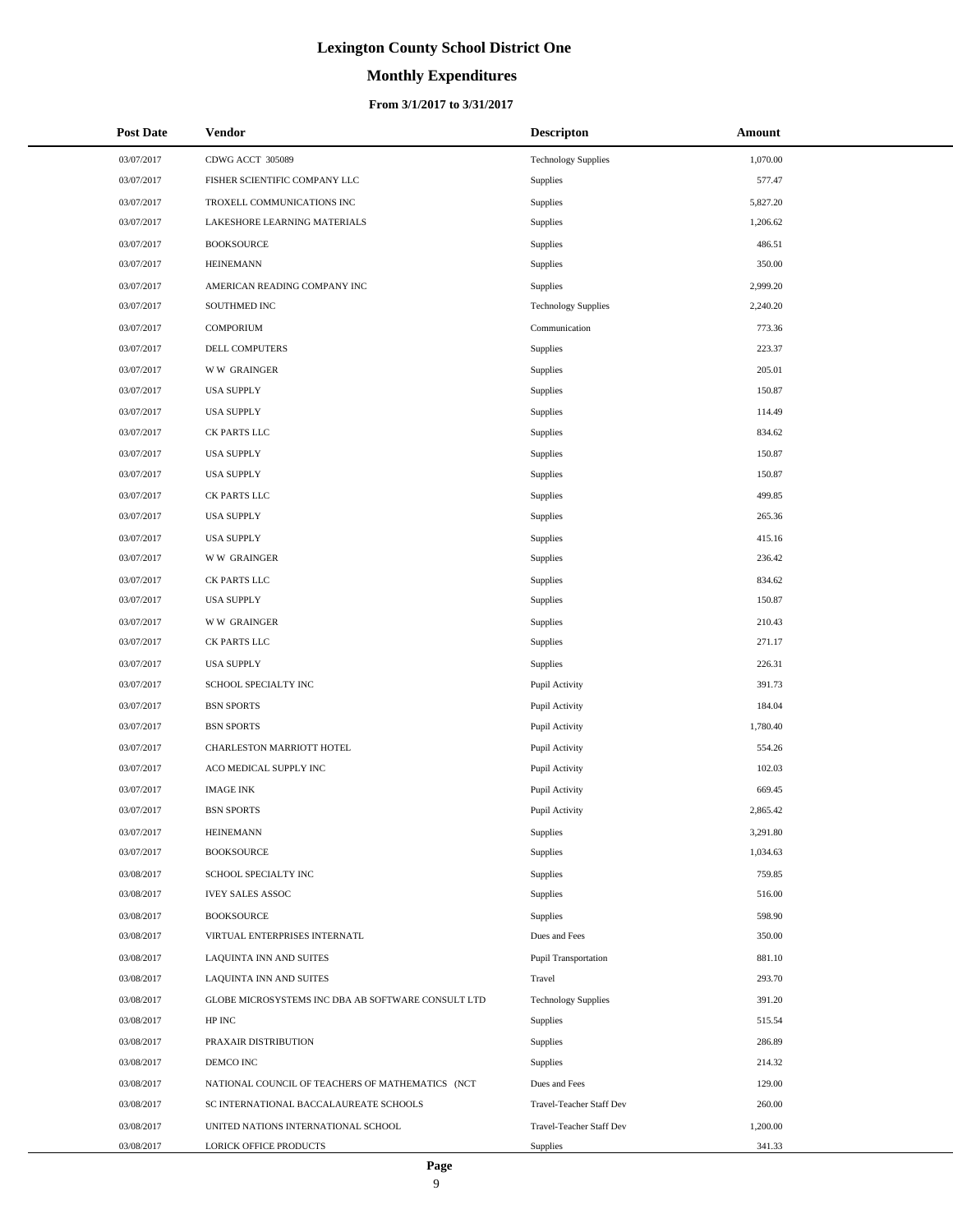# **Monthly Expenditures**

| <b>Post Date</b> | Vendor                                      | <b>Descripton</b>             | Amount    |
|------------------|---------------------------------------------|-------------------------------|-----------|
| 03/08/2017       | COOK & BOARDMAN LLC                         | Supplies-Maintenace           | 353.10    |
| 03/08/2017       | NUIDEA SCHOOL SUPPLY CO                     | Supplies-Maintenace           | 214.00    |
| 03/08/2017       | COOK & BOARDMAN LLC                         | Supplies-Maintenace           | 214.00    |
| 03/08/2017       | COOK & BOARDMAN LLC                         | Supplies-Maintenace           | 214.00    |
| 03/08/2017       | COOK & BOARDMAN LLC                         | Supplies-Maintenace           | 337.05    |
| 03/08/2017       | COOK & BOARDMAN LLC                         | Supplies-Maintenace           | 337.05    |
| 03/08/2017       | COOK & BOARDMAN LLC                         | Supplies-Maintenace           | 219.35    |
| 03/08/2017       | COOK & BOARDMAN LLC                         | Supplies-Maintenace           | 219.35    |
| 03/08/2017       | COOK & BOARDMAN LLC                         | Supplies-Maintenace           | 219.35    |
| 03/08/2017       | COOK & BOARDMAN LLC                         | Supplies-Maintenace           | 219.35    |
| 03/08/2017       | RANDOM DRUG SCREENS INC                     | Other Prof & Tech Service     | 1,030.00  |
| 03/08/2017       | PAYTON, BRIAN THOMAS                        | Other Prof & Tech Service     | 120.00    |
| 03/08/2017       | FINLEY, STEPHEN CRAIG                       | Other Prof & Tech Service     | 180.00    |
| 03/08/2017       | HINZ, BRIAN E                               | Other Prof & Tech Service     | 240.00    |
| 03/08/2017       | WILFONG, MICHAEL BRIAN                      | Other Prof & Tech Service     | 180.00    |
| 03/08/2017       | CARTER, BRENT C                             | Other Prof & Tech Service     | 120.00    |
| 03/08/2017       | PROFESSIONAL PRINTERS LTD                   | Printing and Binding          | 444.05    |
| 03/08/2017       | DATA MANAGEMENT INC                         | Repairs and Maintenance       | 4,073.76  |
| 03/08/2017       | DATA MANAGEMENT INC                         | Software Renewal/Agreemen     | 17,524.67 |
| 03/08/2017       | DIGITAL OFFICE SOLUTIONS INC                | Repairs and Maintenance       | 1,100.35  |
| 03/08/2017       | MONOPRICE.COM                               | <b>Technology Supplies</b>    | 137.50    |
| 03/08/2017       | COMPUTER DESIGN CONSULTING SERVICE LLC      | Printing and Binding          | 516.81    |
| 03/08/2017       | FRANKLIN COVEY                              | Inst Prog Improvement         | 2,970.89  |
| 03/08/2017       | LEARNING LABS INC                           | <b>Supplies</b>               | 1,123.49  |
| 03/08/2017       | NANCY K PERRY CHILDREN'S SHELTER            | <b>Instructional Services</b> | 367.50    |
| 03/08/2017       | LAKESHORE LEARNING MATERIALS                | Supplies                      | 1,403.79  |
| 03/08/2017       | COMPUTER DESIGN CONSULTING SERVICE LLC      | Printing and Binding          | 131.08    |
| 03/08/2017       | DATA MANAGEMENT INC                         | Technology Equipment D F      | 73,809.90 |
| 03/08/2017       | <b>INTERNETWORK ENGINEERING</b>             | <b>Technology Supplies</b>    | 4,282.14  |
| 03/08/2017       | <b>INTERNETWORK ENGINEERING</b>             | Technology Equipment D F      | 12,536.12 |
| 03/08/2017       | SC DEPARTMENT OF REVENUE (SALES TAX RETURN) | Sales Tax on Adult Meals      | 1,978.69  |
| 03/08/2017       | TRIDENT BEVERAGE INC                        | Food                          | 192.00    |
| 03/08/2017       | PRO KITCHEN ONLINE LLC                      | Supplies                      | 166.30    |
| 03/08/2017       | PRO KITCHEN ONLINE LLC                      | Supplies                      | 146.91    |
| 03/08/2017       | HERSHEYS ICE CREAM                          | Food                          | 132.00    |
| 03/08/2017       | HERSHEYS ICE CREAM                          | Food                          | 991.80    |
| 03/08/2017       | INDIAN WATERS COUNCIL BOY SCOUTS OF AMERICA | Pupil Activity                | 522.00    |
| 03/08/2017       | <b>JW PEPPER</b>                            | Pupil Activity                | 691.00    |
| 03/08/2017       | T AND T SPORTS                              | Pupil Activity                | 2,230.95  |
| 03/08/2017       | THE TROPHY & AWARDS CENTER                  | Pupil Activity                | 123.58    |
| 03/08/2017       | SC ATHLETE TRAINERS ASSOCIATION             | Pupil Activity                | 225.00    |
| 03/08/2017       | <b>BSN SPORTS</b>                           | Pupil Activity                | 499.83    |
| 03/08/2017       | PARKER'S OF LEXINGTON                       | Pupil Activity                | 321.00    |
| 03/08/2017       | <b>GREEN, COREY</b>                         | Pupil Activity                | 130.00    |
| 03/08/2017       | WOODRING, JIM                               | Pupil Activity                | 130.00    |
| 03/08/2017       | LINT, CHARLES ROBERT                        | Pupil Activity                | 120.00    |
| 03/08/2017       | CAULDER, CHARLES DANNY                      | Pupil Activity                | 109.90    |
| 03/08/2017       | <b>BSN SPORTS</b>                           | Pupil Activity                | 1,256.35  |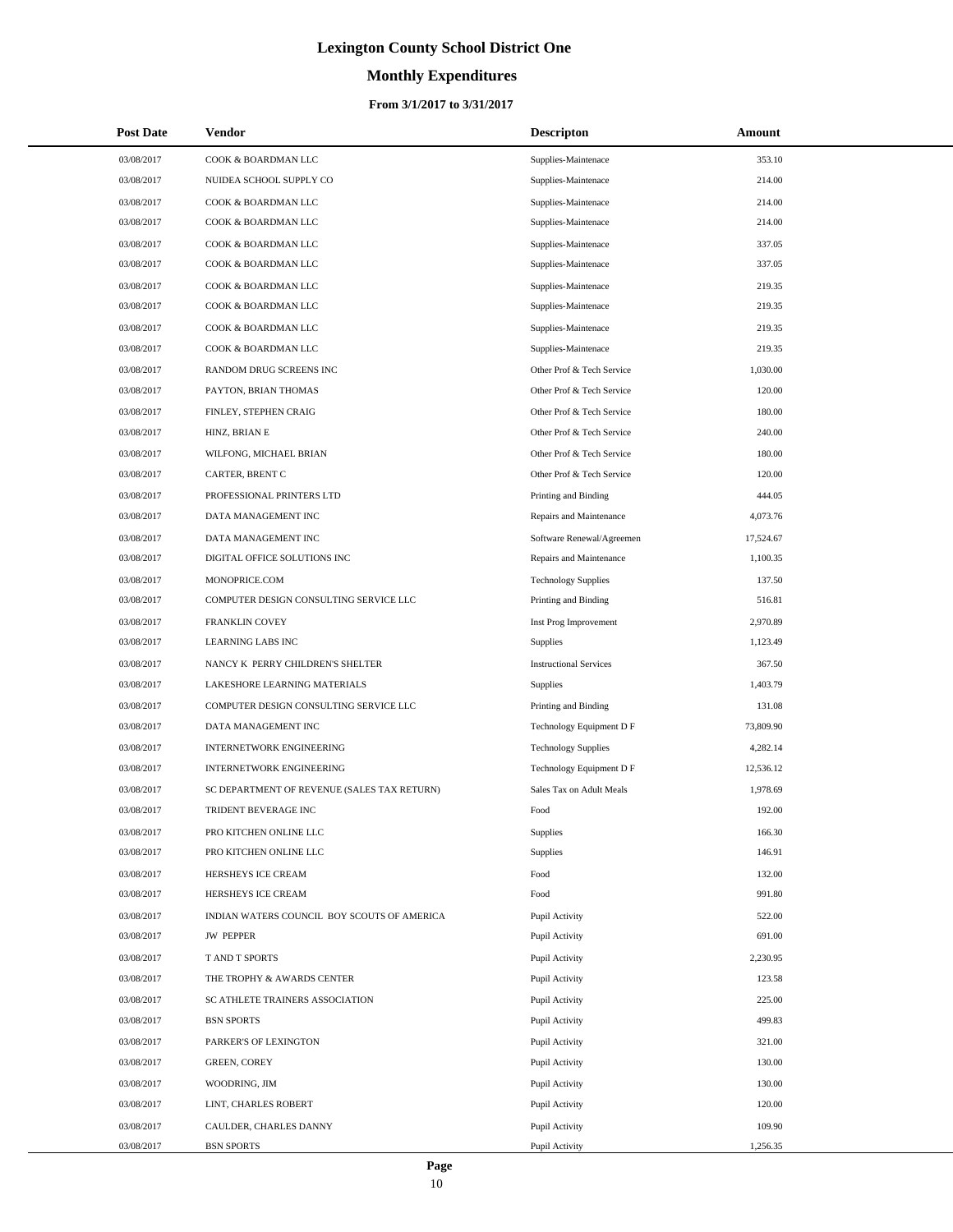# **Monthly Expenditures**

#### **From 3/1/2017 to 3/31/2017**

| <b>Post Date</b> | <b>Vendor</b>                                     | <b>Descripton</b>             | Amount   |
|------------------|---------------------------------------------------|-------------------------------|----------|
| 03/08/2017       | <b>BSN SPORTS</b>                                 | Pupil Activity                | 2,791.76 |
| 03/08/2017       | HARMON, SCOTT                                     | Pupil Activity                | 114.40   |
| 03/08/2017       | SMITH, RODNEY J                                   | Pupil Activity                | 103.20   |
| 03/08/2017       | CHERUP, MONTY                                     | Pupil Activity                | 107.00   |
| 03/08/2017       | NGUYEN, JULIUS H                                  | Pupil Activity                | 131.30   |
| 03/08/2017       | KENT, JASON                                       | Pupil Activity                | 116.50   |
| 03/08/2017       | BLYTHEWOOD HIGH SCHOOL                            | Pupil Activity                | 575.00   |
| 03/08/2017       | SOUTHERN CROSS SERTOMA CLUB                       | Pupil Activity                | 200.00   |
| 03/08/2017       | <b>BSN SPORTS</b>                                 | Pupil Activity                | 2,409.01 |
| 03/08/2017       | HIGGINS, TOME A                                   | Pupil Activity                | 280.00   |
| 03/08/2017       | RAMIREZ, JESSE J                                  | Pupil Activity                | 280.00   |
| 03/08/2017       | THE TROPHY & AWARDS CENTER                        | Pupil Activity                | 111.28   |
| 03/08/2017       | <b>BSN SPORTS</b>                                 | Pupil Activity                | 1,458.81 |
| 03/08/2017       | THE TROPHY & AWARDS CENTER                        | Pupil Activity                | 101.12   |
| 03/08/2017       | <b>CAROWINDS</b>                                  | Pupil Activity                | 1,938.00 |
| 03/09/2017       | PURCHASED SERVICE                                 | Travel                        | 121.98   |
| 03/09/2017       | PURCHASED SERVICE                                 | Travel                        | 464.81   |
| 03/09/2017       | CAMCOR                                            | Supplies                      | 295.27   |
| 03/09/2017       | <b>BWI COMPANIES INC</b>                          | Supplies                      | 606.47   |
| 03/09/2017       | PURCHASED SERVICE                                 | Travel                        | 101.65   |
| 03/09/2017       | PURCHASED SERVICE                                 | Travel                        | 262.15   |
| 03/09/2017       | FAIR PLAY CAMP SCHOOL INC                         | Tuition                       | 1,122.75 |
| 03/09/2017       | PALMETTO HEALTH ALLIANCE                          | <b>Instructional Services</b> | 300.00   |
| 03/09/2017       | SCHOOL SPECIALTY INC                              | Supplies                      | 462.02   |
| 03/09/2017       | PURCHASED SERVICE                                 | Travel                        | 108.61   |
| 03/09/2017       | PURCHASED SERVICE                                 | Travel                        | 112.67   |
| 03/09/2017       | PURCHASED SERVICE                                 | Travel                        | 130.27   |
| 03/09/2017       | PURCHASED SERVICE                                 | Travel                        | 220.74   |
| 03/09/2017       | PURCHASED SERVICE                                 | Travel                        | 106.47   |
| 03/09/2017       | PURCHASED SERVICE                                 | Travel                        | 327.47   |
| 03/09/2017       | PURCHASED SERVICE                                 | Travel                        | 171.20   |
| 03/09/2017       | CERTIFIED TRANSLATION SERVICES                    | Other Prof & Tech Service     | 130.00   |
| 03/09/2017       | SC ASSOCIATION SUPERVISION AND CURRICULUM DEV     | Dues and Fees                 | 195.00   |
| 03/09/2017       | PURCHASED SERVICE                                 | Travel                        | 101.65   |
| 03/09/2017       | PURCHASED SERVICE                                 | Travel                        | 136.05   |
| 03/09/2017       | PURCHASED SERVICE                                 | Travel                        | 287.00   |
| 03/09/2017       | PURCHASED SERVICE                                 | Travel                        | 178.69   |
| 03/09/2017       | PURCHASED SERVICE                                 | Travel                        | 140.06   |
| 03/09/2017       | PURCHASED SERVICE                                 | Travel                        | 100.31   |
| 03/09/2017       | DELL COMPUTERS                                    | Supplies                      | 552.90   |
| 03/09/2017       | <b>WW GRAINGER</b>                                | Supplies                      | 938.60   |
| 03/09/2017       | SMITH AND JONES JANITORIAL SUPPLIES AND EQUIP INC | Supplies-Maintenace           | 363.27   |
| 03/09/2017       | MIDSTATE AUTO/ELECTRICAL REPAIR INC               | Repairs and Maintenance       | 322.93   |
| 03/09/2017       | PURCHASED SERVICE                                 | Travel                        | 286.76   |
| 03/09/2017       | PURCHASED SERVICE                                 | Travel                        | 507.72   |
| 03/09/2017       | PURCHASED SERVICE                                 | Travel                        | 264.99   |
| 03/09/2017       | PURCHASED SERVICE                                 | Travel                        | 287.30   |
| 03/09/2017       | FOLLETT SCHOOL SOLUTIONS INC                      | Supplies                      | 9,753.79 |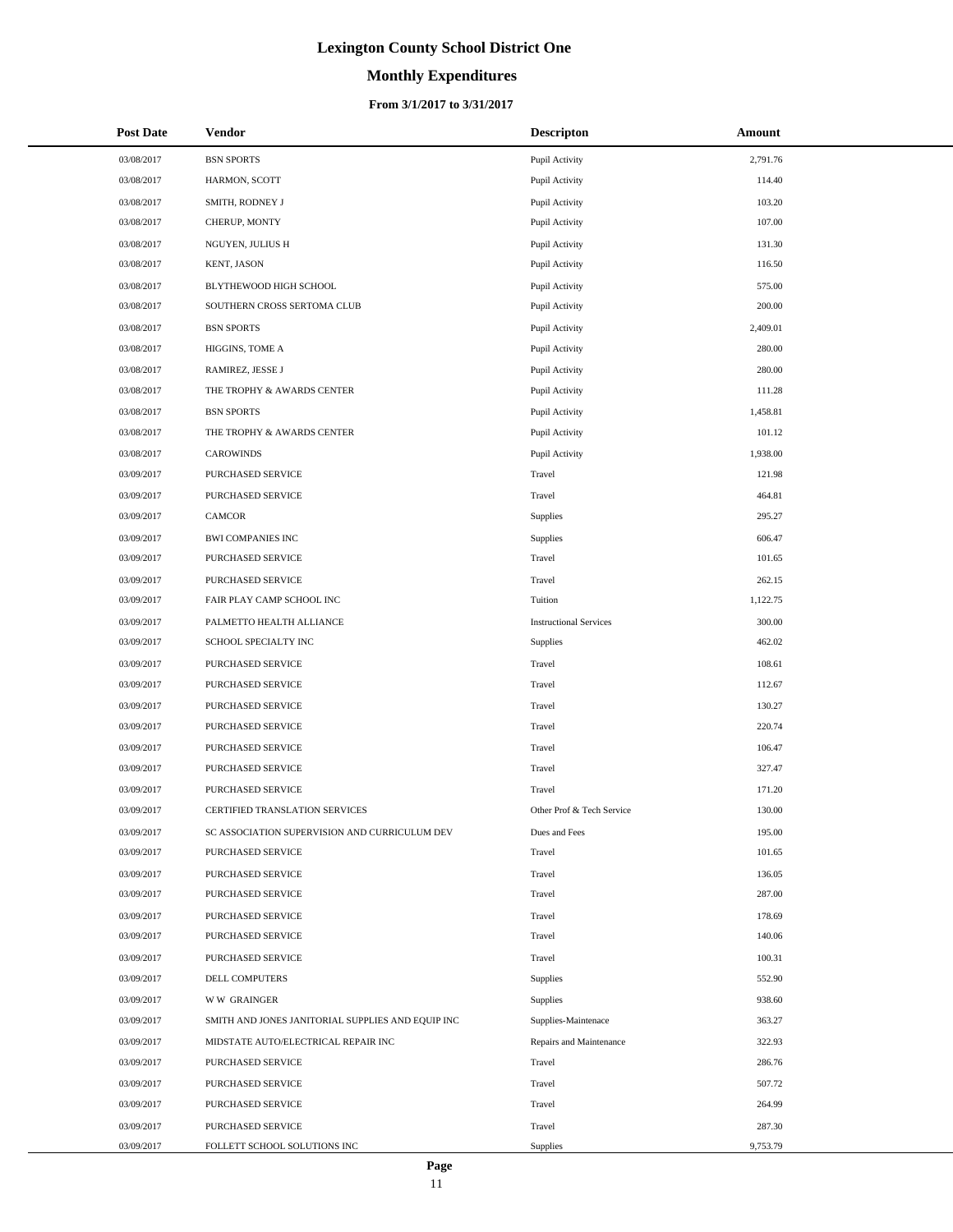# **Monthly Expenditures**

#### **From 3/1/2017 to 3/31/2017**

| <b>Post Date</b> | Vendor                                      | <b>Descripton</b>       | Amount   |
|------------------|---------------------------------------------|-------------------------|----------|
| 03/09/2017       | PURCHASED SERVICE                           | Travel                  | 177.89   |
| 03/09/2017       | CONVERSE COLLEGE                            | Inst Prog Improvement   | 1,820.00 |
| 03/09/2017       | <b>PURCHASED SERVICE</b>                    | Travel                  | 180.30   |
| 03/09/2017       | CPR SAVERS AND FIRST AID SUPPLY             | <b>Supplies</b>         | 2,889.63 |
| 03/09/2017       | SC DEPARTMENT OF REVENUE (SALES TAX RETURN) | <b>Supplies</b>         | 142.28   |
| 03/09/2017       | PETEDGE DIRECT MARKETING                    | Supplies                | 1,939.33 |
| 03/09/2017       | SC DEPARTMENT OF REVENUE (SALES TAX RETURN) | <b>Supplies</b>         | 112.00   |
| 03/09/2017       | PURCHASED SERVICE                           | Travel                  | 107.86   |
| 03/09/2017       | STREETMAN RESOURCES INC                     | Repairs and Maintenance | 200.00   |
| 03/09/2017       | STREETMAN RESOURCES INC                     | Repairs and Maintenance | 200.00   |
| 03/09/2017       | STREETMAN RESOURCES INC                     | Repairs and Maintenance | 200.00   |
| 03/09/2017       | STREETMAN RESOURCES INC                     | Repairs and Maintenance | 200.00   |
| 03/09/2017       | STREETMAN RESOURCES INC                     | Repairs and Maintenance | 200.00   |
| 03/09/2017       | STREETMAN RESOURCES INC                     | Repairs and Maintenance | 200.00   |
| 03/09/2017       | STREETMAN RESOURCES INC                     | Repairs and Maintenance | 200.00   |
| 03/09/2017       | STREETMAN RESOURCES INC                     | Repairs and Maintenance | 200.00   |
| 03/09/2017       | STREETMAN RESOURCES INC                     | Repairs and Maintenance | 200.00   |
| 03/09/2017       | STREETMAN RESOURCES INC                     | Repairs and Maintenance | 200.00   |
| 03/09/2017       | STREETMAN RESOURCES INC                     | Repairs and Maintenance | 200.00   |
| 03/09/2017       | STREETMAN RESOURCES INC                     | Repairs and Maintenance | 200.00   |
| 03/09/2017       | STREETMAN RESOURCES INC                     | Repairs and Maintenance | 200.00   |
| 03/09/2017       | STREETMAN RESOURCES INC                     | Repairs and Maintenance | 200.00   |
| 03/09/2017       | STREETMAN RESOURCES INC                     | Repairs and Maintenance | 200.00   |
| 03/09/2017       | STREETMAN RESOURCES INC                     | Repairs and Maintenance | 200.00   |
| 03/09/2017       | STREETMAN RESOURCES INC                     | Repairs and Maintenance | 200.00   |
| 03/09/2017       | STREETMAN RESOURCES INC                     | Repairs and Maintenance | 200.00   |
| 03/09/2017       | STREETMAN RESOURCES INC                     | Repairs and Maintenance | 200.00   |
| 03/09/2017       | STREETMAN RESOURCES INC                     | Repairs and Maintenance | 200.00   |
| 03/09/2017       | STREETMAN RESOURCES INC                     | Repairs and Maintenance | 200.00   |
| 03/09/2017       | STREETMAN RESOURCES INC                     | Repairs and Maintenance | 200.00   |
| 03/09/2017       | STREETMAN RESOURCES INC                     | Repairs and Maintenance | 200.00   |
| 03/09/2017       | STREETMAN RESOURCES INC                     | Repairs and Maintenance | 200.00   |
| 03/09/2017       | STREETMAN RESOURCES INC                     | Repairs and Maintenance | 200.00   |
| 03/09/2017       | STREETMAN RESOURCES INC                     | Repairs and Maintenance | 200.00   |
| 03/09/2017       | STREETMAN RESOURCES INC                     | Repairs and Maintenance | 200.00   |
| 03/09/2017       | STREETMAN RESOURCES INC                     | Repairs and Maintenance | 200.00   |
| 03/09/2017       | STREETMAN RESOURCES INC                     | Repairs and Maintenance | 200.00   |
| 03/09/2017       | STREETMAN RESOURCES INC                     | Repairs and Maintenance | 200.00   |
| 03/09/2017       | PELION MIDDLE SCHOOL                        | Pupil Activity          | 570.00   |
| 03/09/2017       | HENRY SCHEIN INC MEDICAL SPECIAL MARKETS    | Pupil Activity          | 313.30   |
| 03/09/2017       | SOUTHERN REEL SOULTIONS LLC                 | Pupil Activity          | 1,384.15 |
| 03/09/2017       | STAR MUSIC CO                               | Pupil Activity          | 1,413.95 |
| 03/10/2017       | SCHOOL SPECIALTY INC                        | <b>Supplies</b>         | 334.32   |
| 03/10/2017       | PURCHASED SERVICE                           | Travel                  | 178.50   |
| 03/10/2017       | PURCHASED SERVICE                           | Travel                  | 178.50   |
| 03/10/2017       | PURCHASED SERVICE                           | Travel                  | 178.50   |
| 03/10/2017       | DELL COMPUTERS                              | <b>Supplies</b>         | 1,597.30 |
| 03/10/2017       | <b>WENGER CORP</b>                          | <b>Supplies</b>         | 2,111.11 |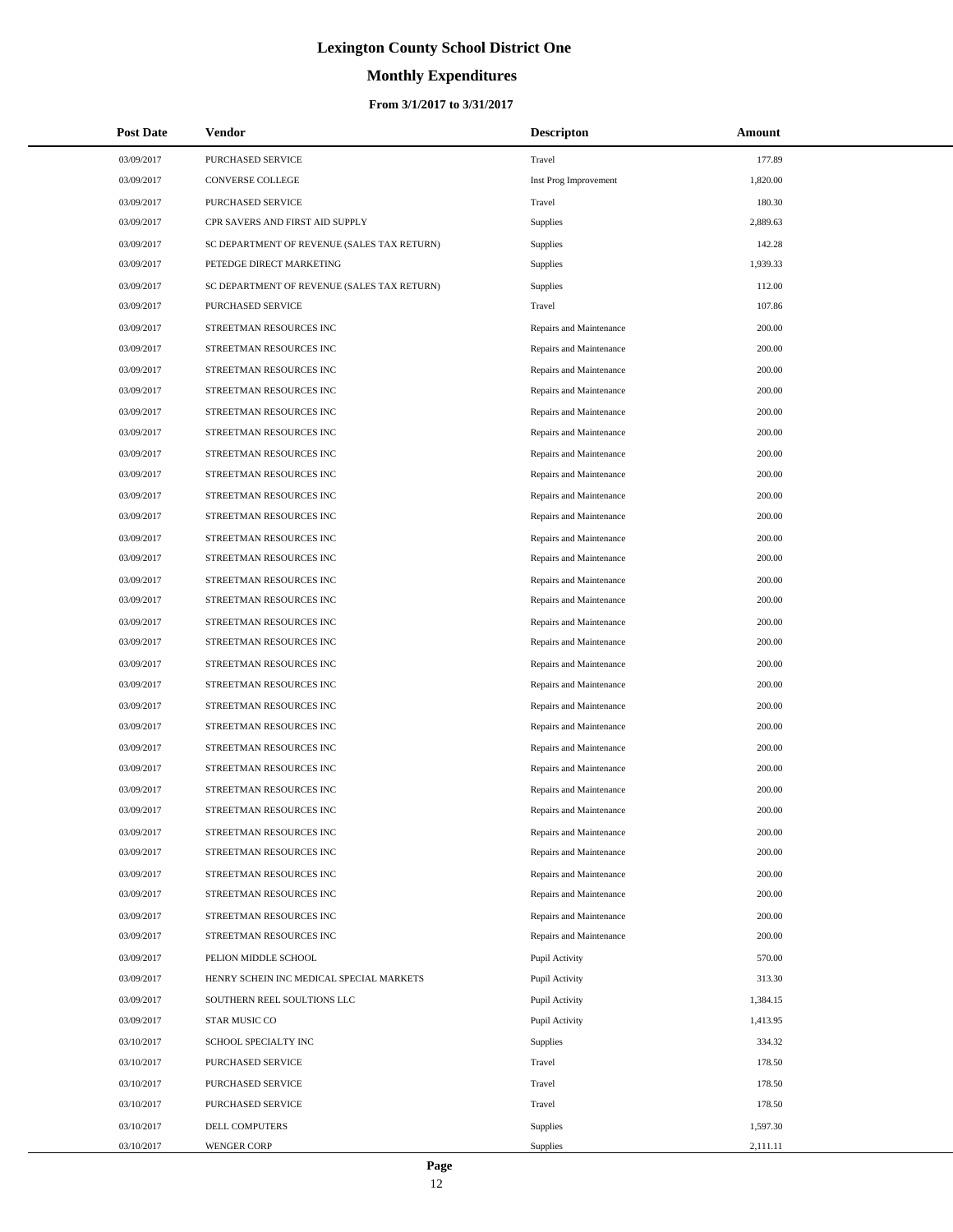# **Monthly Expenditures**

#### **From 3/1/2017 to 3/31/2017**

| <b>Post Date</b> | <b>Vendor</b>                         | <b>Descripton</b>          | Amount   |
|------------------|---------------------------------------|----------------------------|----------|
| 03/10/2017       | PURCHASED SERVICE                     | Travel                     | 102.19   |
| 03/10/2017       | PURCHASED SERVICE                     | Travel                     | 166.28   |
| 03/10/2017       | <b>CERTIFIED TRANSLATION SERVICES</b> | Other Prof & Tech Service  | 353.92   |
| 03/10/2017       | HOLIDAY INN ORLANDO AIRPORT           | Travel                     | 491.64   |
| 03/10/2017       | PURCHASED SERVICE                     | Travel                     | 147.50   |
| 03/10/2017       | PURCHASED SERVICE                     | Travel                     | 330.47   |
| 03/10/2017       | PURCHASED SERVICE                     | Travel                     | 147.50   |
| 03/10/2017       | PURCHASED SERVICE                     | Travel                     | 330.47   |
| 03/10/2017       | PURCHASED SERVICE                     | Travel                     | 514.67   |
| 03/10/2017       | PURCHASED SERVICE                     | Travel                     | 1,640.43 |
| 03/10/2017       | PURCHASED SERVICE                     | Travel                     | 124.71   |
| 03/10/2017       | <b>CAMCOR</b>                         | <b>Technology Supplies</b> | 556.92   |
| 03/10/2017       | KMB ELECTRIC CO INC                   | Repairs and Maintenance    | 1,100.00 |
| 03/10/2017       | SOUTHEASTERN PAPER                    | Supplies-Maintenace        | 613.00   |
| 03/10/2017       | KMB ELECTRIC CO INC                   | Repairs and Maintenance    | 837.50   |
| 03/10/2017       | KMB ELECTRIC CO INC                   | Repairs and Maintenance    | 837.50   |
| 03/10/2017       | CAROLINA PARKS AND PLAY LLC           | Supplies-Maintenace        | 3,519.23 |
| 03/10/2017       | SOUTHEASTERN PAPER                    | Supplies-Maintenace        | 613.01   |
| 03/10/2017       | ACE GLASS CO INC                      | Repairs and Maintenance    | 355.97   |
| 03/10/2017       | PALMETTO PLAYGROUNDS LLC              | Supplies-Maintenace        | 642.00   |
| 03/10/2017       | SOUTHEASTERN PAPER                    | Supplies-Maintenace        | 613.00   |
| 03/10/2017       | KMB ELECTRIC CO INC                   | Repairs and Maintenance    | 1,100.00 |
| 03/10/2017       | ACE GLASS CO INC                      | Repairs and Maintenance    | 125.00   |
| 03/10/2017       | SOUTHEASTERN PAPER                    | Supplies-Maintenace        | 613.00   |
| 03/10/2017       | PINE PRESS OF LEXINGTON INC           | Printing and Binding       | 540.02   |
| 03/10/2017       | PURCHASED SERVICE                     | Travel                     | 131.24   |
| 03/10/2017       | PURCHASED SERVICE                     | Travel                     | 176.44   |
| 03/10/2017       | <b>CAMCOR</b>                         | <b>Technology Supplies</b> | 1,113.85 |
| 03/10/2017       | CAMCOR                                | <b>Technology Supplies</b> | 1,113.85 |
| 03/10/2017       | <b>CAMCOR</b>                         | <b>Technology Supplies</b> | 1,113.85 |
| 03/10/2017       | CAMCOR                                | <b>Technology Supplies</b> | 1,113.85 |
| 03/10/2017       | <b>CAMCOR</b>                         | <b>Technology Supplies</b> | 2,664.30 |
| 03/10/2017       | PURCHASED SERVICE                     | Travel                     | 469.44   |
| 03/10/2017       | PURCHASED SERVICE                     | Travel                     | 401.27   |
| 03/10/2017       | SCHOOL HEALTH CORP                    | Supplies                   | 437.43   |
| 03/10/2017       | EFFECTIVE TEACHER INC                 | Inst Prog Improvement      | 1,500.00 |
| 03/10/2017       | PURCHASED SERVICE                     | Travel                     | 1,059.76 |
| 03/10/2017       | PAPER PRO INC                         | Supplies                   | 200.63   |
| 03/10/2017       | KAPLAN EARLY LEARNING COMPANY         | Supplies                   | 783.74   |
| 03/10/2017       | <b>HEINEMANN</b>                      | Supplies                   | 229.50   |
| 03/10/2017       | <b>LENOVO US</b>                      | <b>Technology Supplies</b> | 513.60   |
| 03/10/2017       | GENERAL SALES COMPANY                 | Supplies                   | 2,746.75 |
| 03/10/2017       | <b>US FOODS</b>                       | Supplies                   | 473.36   |
| 03/10/2017       | NATIONAL FOOD GROUP                   | Food                       | 412.65   |
| 03/10/2017       | SYSCO FOOD SERV OF COLUMBIA           | Food                       | 4,168.47 |
| 03/10/2017       | EARTHGRAINS BAKING COMPANIES INC      | <b>Bread</b>               | 112.50   |
| 03/10/2017       | BORDEN DAIRY CO OF SC LLC             | Milk                       | 390.66   |
| 03/10/2017       | US FOODS                              | Supplies                   | 698.29   |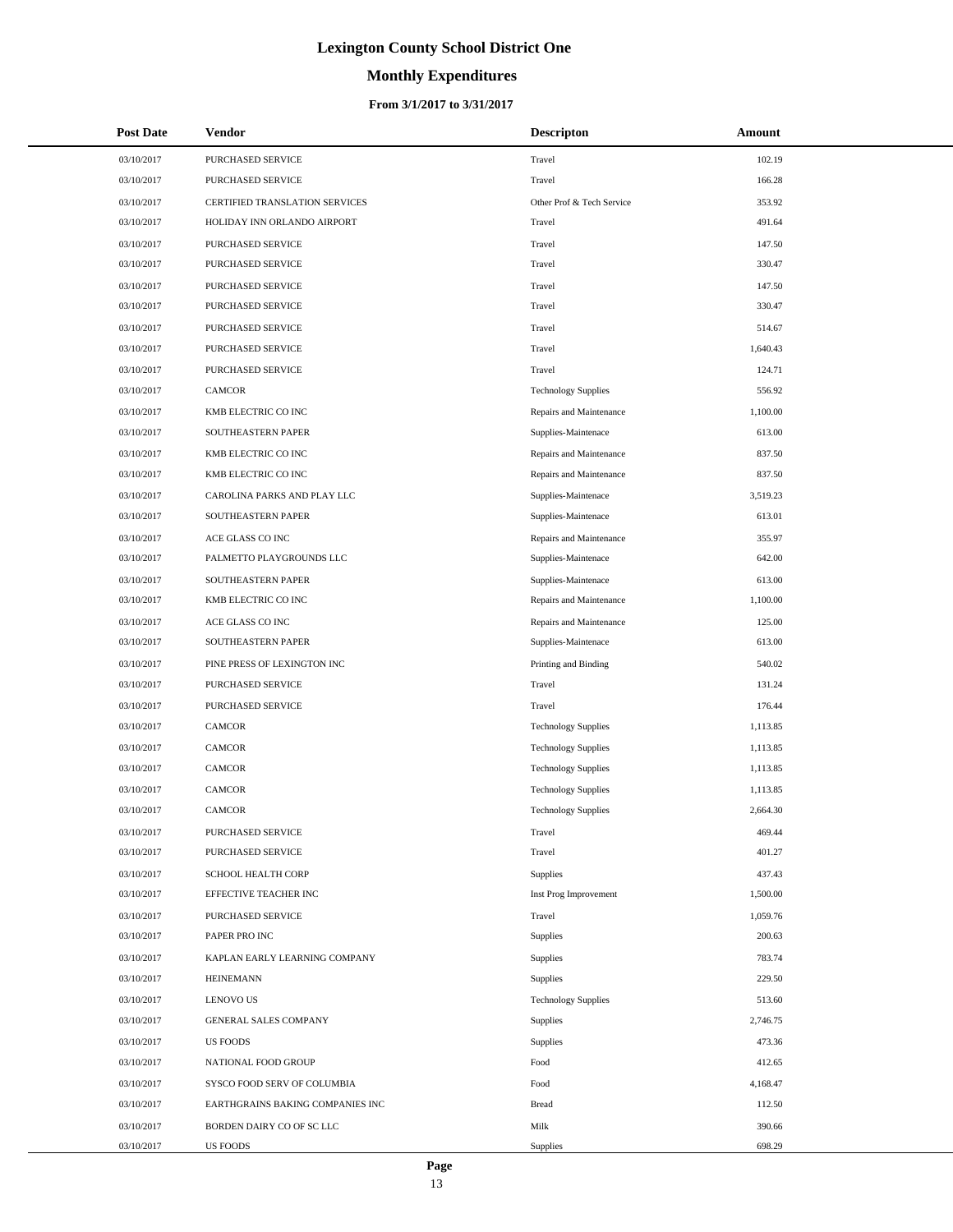# **Monthly Expenditures**

| <b>Post Date</b> | Vendor                      | <b>Descripton</b>             | Amount   |  |
|------------------|-----------------------------|-------------------------------|----------|--|
| 03/10/2017       | NATIONAL FOOD GROUP         | Food                          | 589.50   |  |
| 03/10/2017       | SYSCO FOOD SERV OF COLUMBIA | Food                          | 1,831.60 |  |
| 03/10/2017       | BORDEN DAIRY CO OF SC LLC   | Milk                          | 447.09   |  |
| 03/10/2017       | <b>US FOODS</b>             | Supplies                      | 1,171.91 |  |
| 03/10/2017       | NATIONAL FOOD GROUP         | Food                          | 412.65   |  |
| 03/10/2017       | SYSCO FOOD SERV OF COLUMBIA | Food                          | 3,475.55 |  |
| 03/10/2017       | BORDEN DAIRY CO OF SC LLC   | Milk                          | 125.45   |  |
| 03/10/2017       | SENN BROTHERS INC           | Produce                       | 116.30   |  |
| 03/10/2017       | <b>US FOODS</b>             | Commodity Distribution Charge | $-2.12$  |  |
| 03/10/2017       | <b>US FOODS</b>             | Supplies                      | 760.58   |  |
| 03/10/2017       | NATIONAL FOOD GROUP         | Food                          | 589.50   |  |
| 03/10/2017       | SYSCO FOOD SERV OF COLUMBIA | Food                          | 1,876.44 |  |
| 03/10/2017       | BORDEN DAIRY CO OF SC LLC   | Milk                          | 915.78   |  |
| 03/10/2017       | SENN BROTHERS INC           | Produce                       | 110.60   |  |
| 03/10/2017       | <b>US FOODS</b>             | Supplies                      | 418.21   |  |
| 03/10/2017       | NATIONAL FOOD GROUP         | Food                          | 412.65   |  |
| 03/10/2017       | SYSCO FOOD SERV OF COLUMBIA | Food                          | 2,974.29 |  |
| 03/10/2017       | BORDEN DAIRY CO OF SC LLC   | Milk                          | 213.73   |  |
| 03/10/2017       | SENN BROTHERS INC           | Produce                       | 113.62   |  |
| 03/10/2017       | <b>US FOODS</b>             | Supplies                      | 424.06   |  |
| 03/10/2017       | NATIONAL FOOD GROUP         | Food                          | 589.50   |  |
| 03/10/2017       | SYSCO FOOD SERV OF COLUMBIA | Food                          | 621.64   |  |
| 03/10/2017       | BORDEN DAIRY CO OF SC LLC   | Milk                          | 770.52   |  |
| 03/10/2017       | SENN BROTHERS INC           | Produce                       | 401.80   |  |
| 03/10/2017       | <b>US FOODS</b>             | Supplies                      | 179.88   |  |
| 03/10/2017       | SYSCO FOOD SERV OF COLUMBIA | Food                          | 1,268.58 |  |
| 03/10/2017       | SENN BROTHERS INC           | Produce                       | 103.28   |  |
| 03/10/2017       | <b>US FOODS</b>             | Supplies                      | 603.31   |  |
| 03/10/2017       | NATIONAL FOOD GROUP         | Food                          | 471.60   |  |
| 03/10/2017       | SYSCO FOOD SERV OF COLUMBIA | Food                          | 2,981.34 |  |
| 03/10/2017       | SENN BROTHERS INC           | Produce                       | 257.05   |  |
| 03/10/2017       | <b>US FOODS</b>             | Commodity Distribution Charge | $-2.12$  |  |
| 03/10/2017       | <b>US FOODS</b>             | <b>Supplies</b>               | 493.71   |  |
| 03/10/2017       | NATIONAL FOOD GROUP         | Food                          | 589.50   |  |
| 03/10/2017       | SYSCO FOOD SERV OF COLUMBIA | Food                          | 3,071.36 |  |
| 03/10/2017       | BORDEN DAIRY CO OF SC LLC   | Milk                          | 373.16   |  |
| 03/10/2017       | US FOODS                    | <b>Supplies</b>               | 611.66   |  |
| 03/10/2017       | NATIONAL FOOD GROUP         | Food                          | 589.50   |  |
| 03/10/2017       | SYSCO FOOD SERV OF COLUMBIA | Food                          | 2,858.97 |  |
| 03/10/2017       | BORDEN DAIRY CO OF SC LLC   | Milk                          | 1,069.05 |  |
| 03/10/2017       | SENN BROTHERS INC           | Produce                       | 318.05   |  |
| 03/10/2017       | <b>US FOODS</b>             | <b>Supplies</b>               | 643.55   |  |
| 03/10/2017       | NATIONAL FOOD GROUP         | Food                          | 589.50   |  |
| 03/10/2017       | SYSCO FOOD SERV OF COLUMBIA | Food                          | 3,325.67 |  |
| 03/10/2017       | BORDEN DAIRY CO OF SC LLC   | Milk                          | 820.80   |  |
| 03/10/2017       | <b>US FOODS</b>             | <b>Supplies</b>               | 824.37   |  |
| 03/10/2017       | NATIONAL FOOD GROUP         | Food                          | 589.50   |  |
| 03/10/2017       | SYSCO FOOD SERV OF COLUMBIA | Food                          | 2,867.82 |  |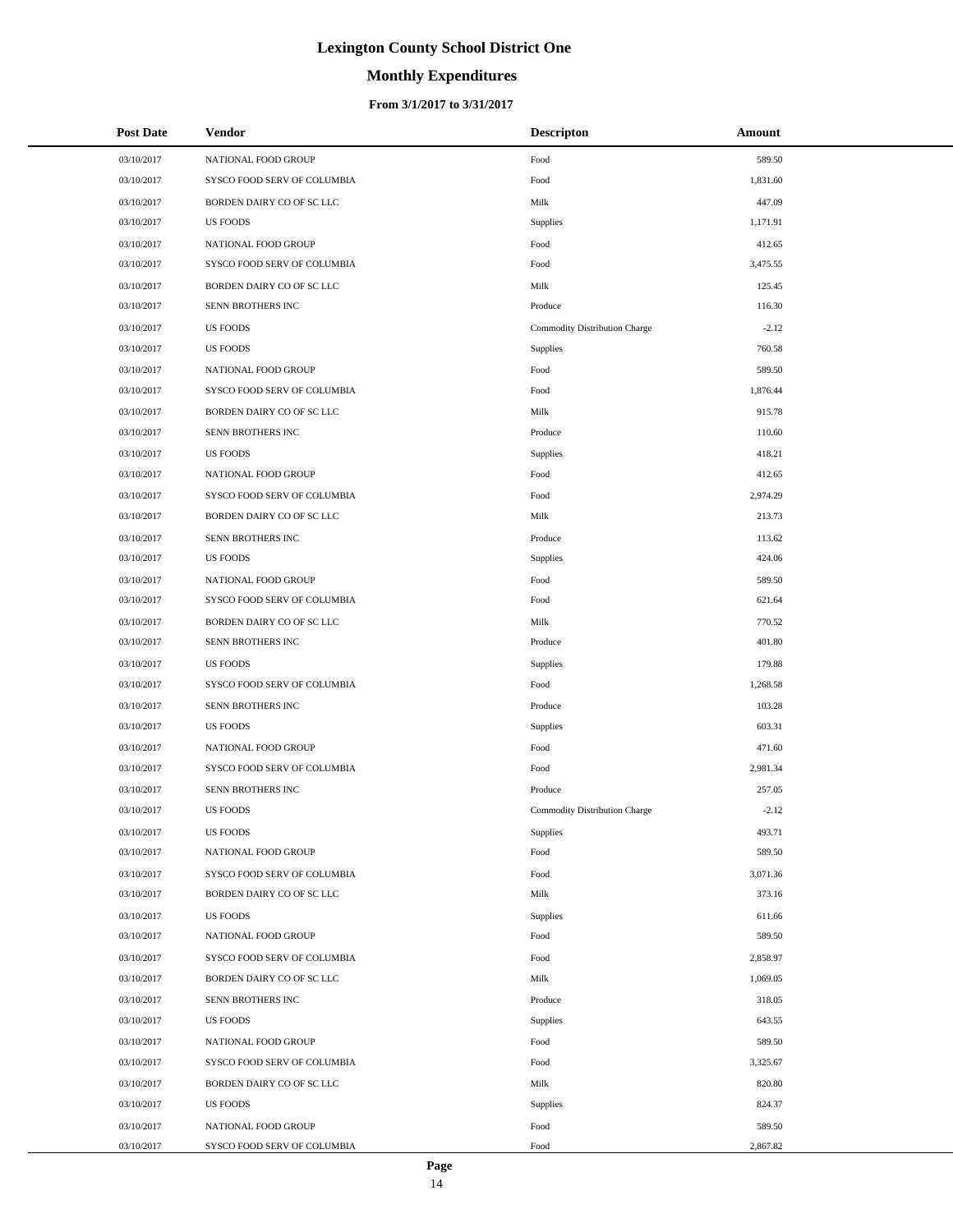# **Monthly Expenditures**

#### **From 3/1/2017 to 3/31/2017**

| <b>Post Date</b> | Vendor                           | <b>Descripton</b> | Amount   |
|------------------|----------------------------------|-------------------|----------|
| 03/10/2017       | BORDEN DAIRY CO OF SC LLC        | Milk              | 652.44   |
| 03/10/2017       | SENN BROTHERS INC                | Produce           | 160.60   |
| 03/10/2017       | <b>US FOODS</b>                  | <b>Supplies</b>   | 418.64   |
| 03/10/2017       | NATIONAL FOOD GROUP              | Food              | 471.60   |
| 03/10/2017       | SYSCO FOOD SERV OF COLUMBIA      | Food              | 1,645.11 |
| 03/10/2017       | BORDEN DAIRY CO OF SC LLC        | Milk              | 434.08   |
| 03/10/2017       | SENN BROTHERS INC                | Produce           | 116.00   |
| 03/10/2017       | <b>US FOODS</b>                  | <b>Supplies</b>   | 907.86   |
| 03/10/2017       | NATIONAL FOOD GROUP              | Food              | 412.65   |
| 03/10/2017       | SYSCO FOOD SERV OF COLUMBIA      | Food              | 7,551.13 |
| 03/10/2017       | BORDEN DAIRY CO OF SC LLC        | Milk              | 656.46   |
| 03/10/2017       | SENN BROTHERS INC                | Produce           | 124.50   |
| 03/10/2017       | <b>US FOODS</b>                  | <b>Supplies</b>   | 381.87   |
| 03/10/2017       | NATIONAL FOOD GROUP              | Food              | 589.50   |
| 03/10/2017       | SYSCO FOOD SERV OF COLUMBIA      | Food              | 1,990.09 |
| 03/10/2017       | BORDEN DAIRY CO OF SC LLC        | Milk              | 358.64   |
| 03/10/2017       | <b>US FOODS</b>                  | Supplies          | 592.26   |
| 03/10/2017       | NATIONAL FOOD GROUP              | Food              | 471.60   |
| 03/10/2017       | SYSCO FOOD SERV OF COLUMBIA      | Food              | 4,705.11 |
| 03/10/2017       | EARTHGRAINS BAKING COMPANIES INC | <b>Bread</b>      | 113.25   |
| 03/10/2017       | BORDEN DAIRY CO OF SC LLC        | Milk              | 122.02   |
| 03/10/2017       | SENN BROTHERS INC                | Produce           | 155.84   |
| 03/10/2017       | <b>US FOODS</b>                  | Supplies          | 379.62   |
| 03/10/2017       | NATIONAL FOOD GROUP              | Food              | 471.60   |
| 03/10/2017       | SYSCO FOOD SERV OF COLUMBIA      | Food              | 2,774.01 |
| 03/10/2017       | BORDEN DAIRY CO OF SC LLC        | Milk              | 319.72   |
| 03/10/2017       | <b>US FOODS</b>                  | Supplies          | 304.60   |
| 03/10/2017       | NATIONAL FOOD GROUP              | Food              | 412.65   |
| 03/10/2017       | SYSCO FOOD SERV OF COLUMBIA      | Food              | 1,494.29 |
| 03/10/2017       | BORDEN DAIRY CO OF SC LLC        | Milk              | 295.13   |
| 03/10/2017       | <b>US FOODS</b>                  | Supplies          | 545.79   |
| 03/10/2017       | NATIONAL FOOD GROUP              | Food              | 412.65   |
| 03/10/2017       | SYSCO FOOD SERV OF COLUMBIA      | Food              | 2,323.66 |
| 03/10/2017       | BORDEN DAIRY CO OF SC LLC        | Milk              | 843.90   |
| 03/10/2017       | <b>US FOODS</b>                  | Supplies          | 597.73   |
| 03/10/2017       | NATIONAL FOOD GROUP              | Food              | 471.60   |
| 03/10/2017       | SYSCO FOOD SERV OF COLUMBIA      | Food              | 4,999.80 |
| 03/10/2017       | BORDEN DAIRY CO OF SC LLC        | Milk              | 101.82   |
| 03/10/2017       | US FOODS                         | Supplies          | 488.82   |
| 03/10/2017       | NATIONAL FOOD GROUP              | Food              | 589.50   |
| 03/10/2017       | SYSCO FOOD SERV OF COLUMBIA      | Food              | 1,554.73 |
| 03/10/2017       | BORDEN DAIRY CO OF SC LLC        | Milk              | 386.29   |
| 03/10/2017       | <b>US FOODS</b>                  | Supplies          | 372.51   |
| 03/10/2017       | NATIONAL FOOD GROUP              | Food              | 471.60   |
| 03/10/2017       | SYSCO FOOD SERV OF COLUMBIA      | Food              | 3,736.21 |
| 03/10/2017       | EARTHGRAINS BAKING COMPANIES INC | <b>Bread</b>      | 102.50   |
| 03/10/2017       | BORDEN DAIRY CO OF SC LLC        | Milk              | 376.27   |
| 03/10/2017       | SENN BROTHERS INC                | Produce           | 161.61   |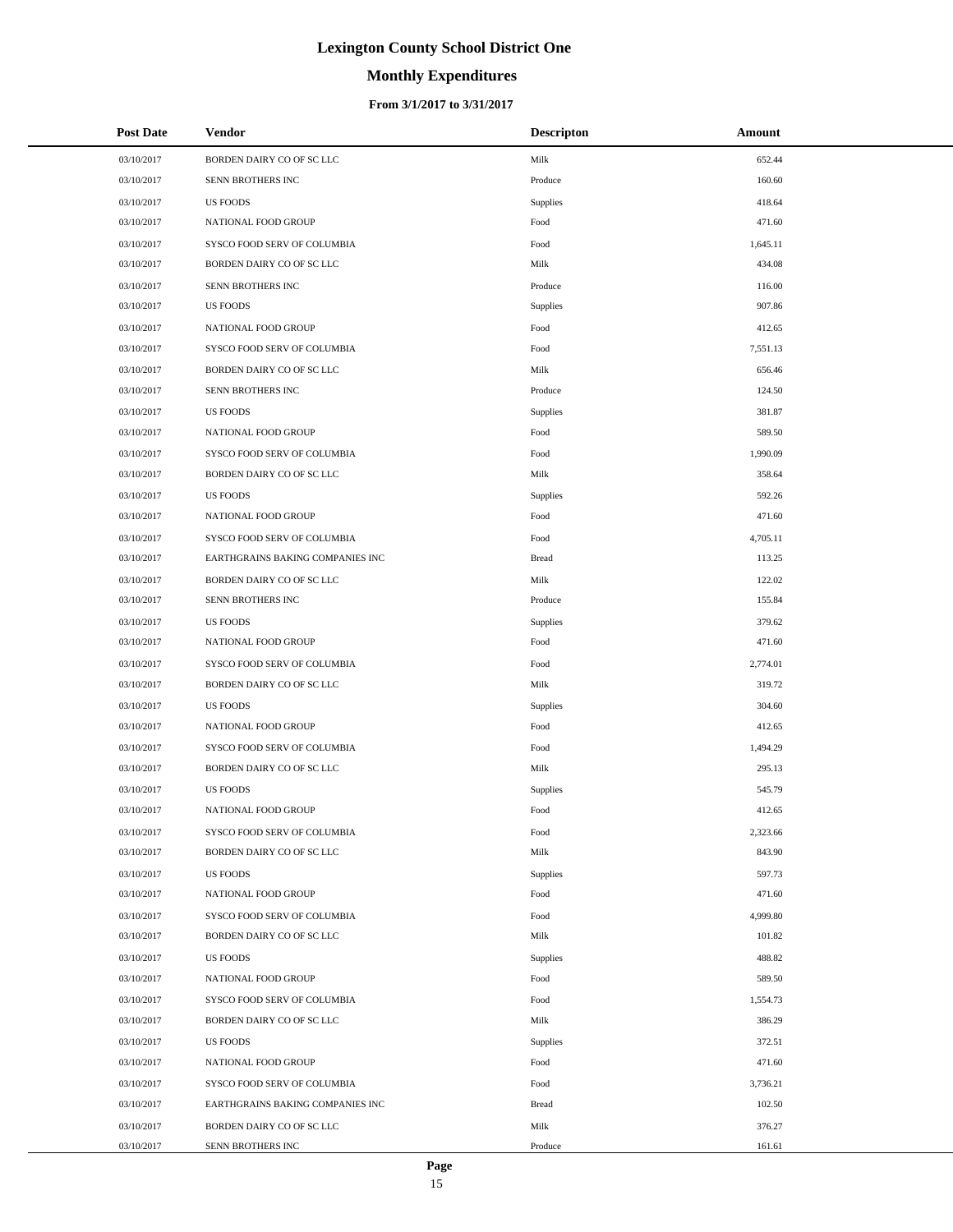# **Monthly Expenditures**

| <b>Post Date</b> | Vendor                                   | <b>Descripton</b>             | Amount   |
|------------------|------------------------------------------|-------------------------------|----------|
| 03/10/2017       | <b>US FOODS</b>                          | Supplies                      | 710.99   |
| 03/10/2017       | NATIONAL FOOD GROUP                      | Food                          | 412.65   |
| 03/10/2017       | SYSCO FOOD SERV OF COLUMBIA              | Food                          | 2,074.35 |
| 03/10/2017       | BORDEN DAIRY CO OF SC LLC                | Milk                          | 538.78   |
| 03/10/2017       | SENN BROTHERS INC                        | Produce                       | 196.60   |
| 03/10/2017       | <b>US FOODS</b>                          | Supplies                      | 489.24   |
| 03/10/2017       | NATIONAL FOOD GROUP                      | Food                          | 589.50   |
| 03/10/2017       | SYSCO FOOD SERV OF COLUMBIA              | Food                          | 2,638.11 |
| 03/10/2017       | BORDEN DAIRY CO OF SC LLC                | Milk                          | 724.46   |
| 03/10/2017       | SENN BROTHERS INC                        | Produce                       | 154.48   |
| 03/10/2017       | <b>US FOODS</b>                          | Supplies                      | 265.56   |
| 03/10/2017       | NATIONAL FOOD GROUP                      | Food                          | 412.65   |
| 03/10/2017       | SYSCO FOOD SERV OF COLUMBIA              | Food                          | 1,392.52 |
| 03/10/2017       | BORDEN DAIRY CO OF SC LLC                | Milk                          | 313.35   |
| 03/10/2017       | <b>US FOODS</b>                          | Supplies                      | 438.20   |
| 03/10/2017       | NATIONAL FOOD GROUP                      | Food                          | 589.50   |
| 03/10/2017       | SYSCO FOOD SERV OF COLUMBIA              | Food                          | 1,637.05 |
| 03/10/2017       | BORDEN DAIRY CO OF SC LLC                | Milk                          | 470.18   |
| 03/10/2017       | <b>US FOODS</b>                          | Commodity Distribution Charge | $-2.12$  |
| 03/10/2017       | <b>US FOODS</b>                          | Supplies                      | 360.46   |
| 03/10/2017       | NATIONAL FOOD GROUP                      | Food                          | 589.50   |
| 03/10/2017       | SYSCO FOOD SERV OF COLUMBIA              | Food                          | 2,941.55 |
| 03/10/2017       | BORDEN DAIRY CO OF SC LLC                | Milk                          | 406.28   |
| 03/10/2017       | <b>US FOODS</b>                          | Supplies                      | 337.48   |
| 03/10/2017       | NATIONAL FOOD GROUP                      | Food                          | 471.60   |
| 03/10/2017       | SYSCO FOOD SERV OF COLUMBIA              | Food                          | 2,635.48 |
| 03/10/2017       | BORDEN DAIRY CO OF SC LLC                | Milk                          | 264.48   |
| 03/10/2017       | <b>US FOODS</b>                          | Supplies                      | 357.21   |
| 03/10/2017       | NATIONAL FOOD GROUP                      | Food                          | 412.65   |
| 03/10/2017       | SYSCO FOOD SERV OF COLUMBIA              | Food                          | 5,636.16 |
| 03/10/2017       | BORDEN DAIRY CO OF SC LLC                | Milk                          | 202.94   |
| 03/10/2017       | <b>SENN BROTHERS INC</b>                 | Produce                       | 504.50   |
| 03/10/2017       | <b>US FOODS</b>                          | Supplies                      | 156.68   |
| 03/10/2017       | NATIONAL FOOD GROUP                      | Food                          | 412.65   |
| 03/10/2017       | SYSCO FOOD SERV OF COLUMBIA              | Food                          | 1,459.46 |
| 03/10/2017       | BORDEN DAIRY CO OF SC LLC                | Milk                          | 572.77   |
| 03/10/2017       | SENN BROTHERS INC                        | Produce                       | 192.40   |
| 03/10/2017       | <b>BLACK SHEEP PROMOTIONS</b>            | Pupil Activity                | 677.63   |
| 03/10/2017       | DELL COMPUTERS                           | Pupil Activity                | 559.34   |
| 03/10/2017       | AMERICAN PHYSICAL THERAPY ASSO (APTA)    | Pupil Activity                | 425.00   |
| 03/10/2017       | HENRY SCHEIN INC MEDICAL SPECIAL MARKETS | Pupil Activity                | 609.90   |
| 03/10/2017       | LEXINGTON COUNTY SCHOOL DIST 1           | Pupil Activity                | 260.40   |
| 03/10/2017       | EASTSIDE HIGH SCHOOL                     | Pupil Activity                | 150.00   |
| 03/10/2017       | BOB DOSTER'S BACKSTREET STUDIO           | <b>Instructional Services</b> | 900.00   |
| 03/13/2017       | DELL COMPUTERS                           | Supplies                      | 705.44   |
| 03/13/2017       | PITNEY BOWES INC                         | Rentals                       | 386.23   |
| 03/13/2017       | BLICK ART MATERIALS LLC                  | Supplies                      | 376.22   |
| 03/13/2017       | SCHOOL SPECIALTY INC                     | Supplies                      | 112.25   |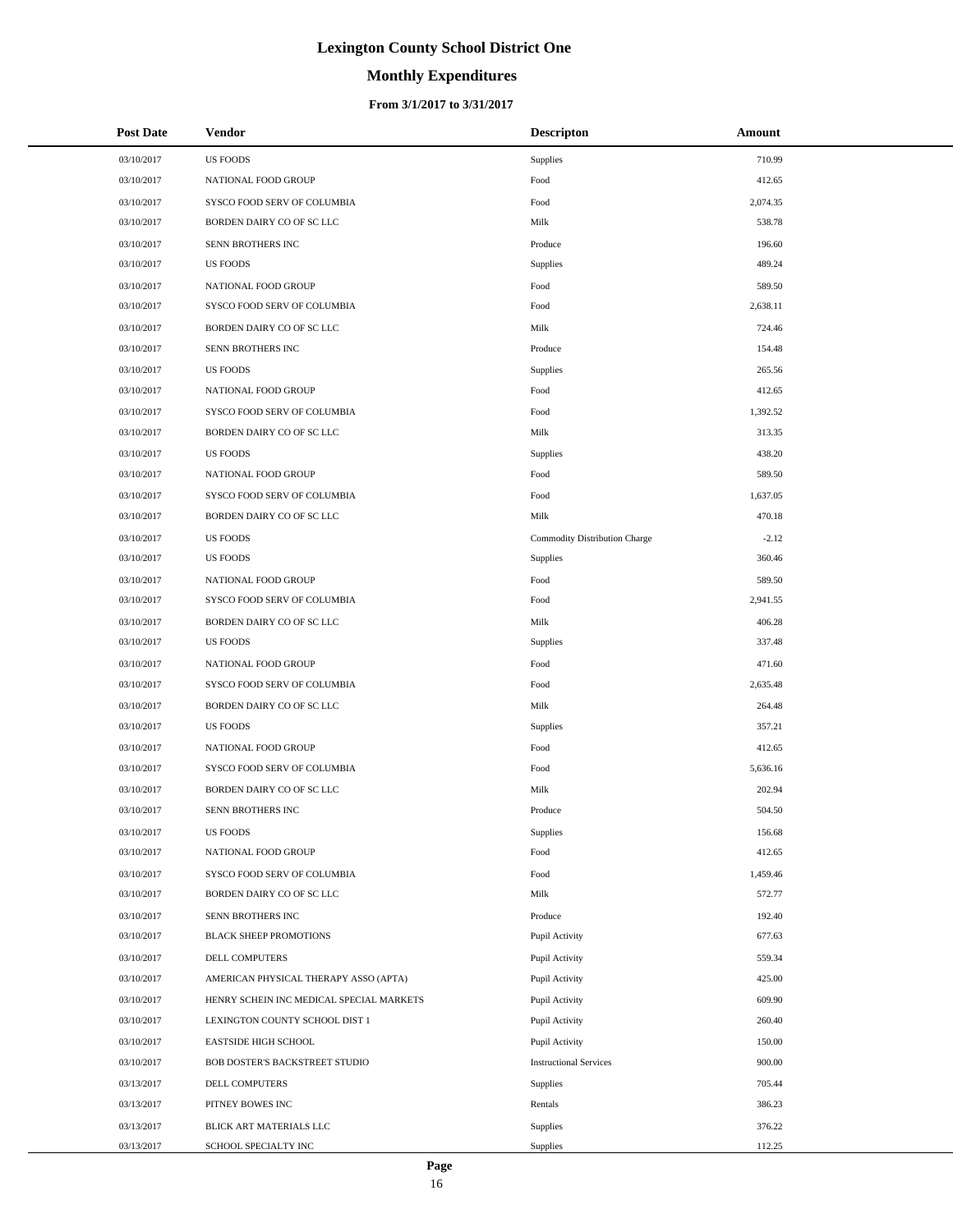# **Monthly Expenditures**

#### **From 3/1/2017 to 3/31/2017**

| <b>Post Date</b> | Vendor                                       | <b>Descripton</b>           | Amount   |
|------------------|----------------------------------------------|-----------------------------|----------|
| 03/13/2017       | TROXELL COMMUNICATIONS INC                   | <b>Supplies</b>             | 414.11   |
| 03/13/2017       | <b>WW GRAINGER</b>                           | Supplies-Maintenace         | 135.55   |
| 03/13/2017       | MARTIN MARIETTA MATERIALS                    | Supplies-Maintenace         | 200.43   |
| 03/13/2017       | <b>WW GRAINGER</b>                           | Supplies-Maintenace         | 550.24   |
| 03/13/2017       | ASMAR, HAYA A                                | <b>Pupil Transportation</b> | 215.46   |
| 03/13/2017       | <b>BATCHLER, NICHOLE</b>                     | <b>Pupil Transportation</b> | 224.64   |
| 03/13/2017       | COLE, SUSAN                                  | <b>Pupil Transportation</b> | 438.48   |
| 03/13/2017       | FOGLE, PAM                                   | <b>Pupil Transportation</b> | 280.80   |
| 03/13/2017       | <b>GARDNER, BARBARA</b>                      | <b>Pupil Transportation</b> | 196.56   |
| 03/13/2017       | HEADDEN, CYNTHIA                             | <b>Pupil Transportation</b> | 423.90   |
| 03/13/2017       | KEMP, LISA                                   | <b>Pupil Transportation</b> | 275.40   |
| 03/13/2017       | PURCHASED SERVICE                            | <b>Pupil Transportation</b> | 902.88   |
| 03/13/2017       | PEARCE, TIM                                  | <b>Pupil Transportation</b> | 777.60   |
| 03/13/2017       | SIMUEL, DEATRU                               | <b>Pupil Transportation</b> | 302.40   |
| 03/13/2017       | PURCHASED SERVICE                            | <b>Pupil Transportation</b> | 133.38   |
| 03/13/2017       | STROUD, ANDREA                               | <b>Pupil Transportation</b> | 330.48   |
| 03/13/2017       | PURCHASED SERVICE                            | <b>Pupil Transportation</b> | 246.24   |
| 03/13/2017       | VAUGHN, DANA                                 | <b>Pupil Transportation</b> | 738.72   |
| 03/13/2017       | SC DEPARTMENT OF MOTOR VEHICLES              | Other Prof & Tech Service   | 191.00   |
| 03/13/2017       | DELL COMPUTERS                               | <b>Technology Supplies</b>  | 205.96   |
| 03/13/2017       | <b>LENOVO US</b>                             | <b>Technology Supplies</b>  | 716.90   |
| 03/13/2017       | ANDERSON, JAMES B                            | Other Prof & Tech Service   | 180.00   |
| 03/13/2017       | YOUNG, MATTHEW                               | Other Prof & Tech Service   | 120.00   |
| 03/13/2017       | MIXON, CHRISTOPHER DOUGLAS                   | Other Prof & Tech Service   | 120.00   |
| 03/13/2017       | HALL, ROY LEE                                | Other Prof & Tech Service   | 240.00   |
| 03/13/2017       | MCMANUS, JOHN-PATRICK A.                     | Other Prof & Tech Service   | 120.00   |
| 03/13/2017       | FRANKLIN, TIMOTHY WILLIAM                    | Other Prof & Tech Service   | 180.00   |
| 03/13/2017       | FRANKLIN, TIMOTHY WILLIAM                    | Other Prof & Tech Service   | 180.00   |
| 03/13/2017       | HAIGLER III, THOMAS I                        | Other Prof & Tech Service   | 180.00   |
| 03/13/2017       | LEXINGTON MEDICAL CENTER OCCUPATIONAL HEALTH | Other Prof & Tech Service   | 567.00   |
| 03/13/2017       | SC DEPARTMENT OF SOCIAL SERVICES             | Other Prof & Tech Service   | 560.00   |
| 03/13/2017       | DIGITAL OFFICE SOLUTIONS INC                 | Repairs and Maintenance     | 151.00   |
| 03/13/2017       | DIGITAL OFFICE SOLUTIONS INC                 | Repairs and Maintenance     | 544.48   |
| 03/13/2017       | DIGITAL OFFICE SOLUTIONS INC                 | Repairs and Maintenance     | 569.85   |
| 03/13/2017       | DIGITAL OFFICE SOLUTIONS INC                 | Repairs and Maintenance     | 550.54   |
| 03/13/2017       | DIGITAL OFFICE SOLUTIONS INC                 | Repairs and Maintenance     | 789.03   |
| 03/13/2017       | DIGITAL OFFICE SOLUTIONS INC                 | Repairs and Maintenance     | 562.78   |
| 03/13/2017       | DIGITAL OFFICE SOLUTIONS INC                 | Repairs and Maintenance     | 108.63   |
| 03/13/2017       | DIGITAL OFFICE SOLUTIONS INC                 | Repairs and Maintenance     | 158.22   |
| 03/13/2017       | DIGITAL OFFICE SOLUTIONS INC                 | Repairs and Maintenance     | 557.67   |
| 03/13/2017       | DIGITAL OFFICE SOLUTIONS INC                 | Repairs and Maintenance     | 690.50   |
| 03/13/2017       | DIGITAL OFFICE SOLUTIONS INC                 | Repairs and Maintenance     | 1,767.16 |
| 03/13/2017       | DIGITAL OFFICE SOLUTIONS INC                 | Repairs and Maintenance     | 814.18   |
| 03/13/2017       | DIGITAL OFFICE SOLUTIONS INC                 | Repairs and Maintenance     | 883.44   |
| 03/13/2017       | DIGITAL OFFICE SOLUTIONS INC                 | Repairs and Maintenance     | 645.24   |
| 03/13/2017       | DIGITAL OFFICE SOLUTIONS INC                 | Repairs and Maintenance     | 624.12   |
| 03/13/2017       | DIGITAL OFFICE SOLUTIONS INC                 | Repairs and Maintenance     | 638.74   |
| 03/13/2017       | DIGITAL OFFICE SOLUTIONS INC                 | Repairs and Maintenance     | 1,708.35 |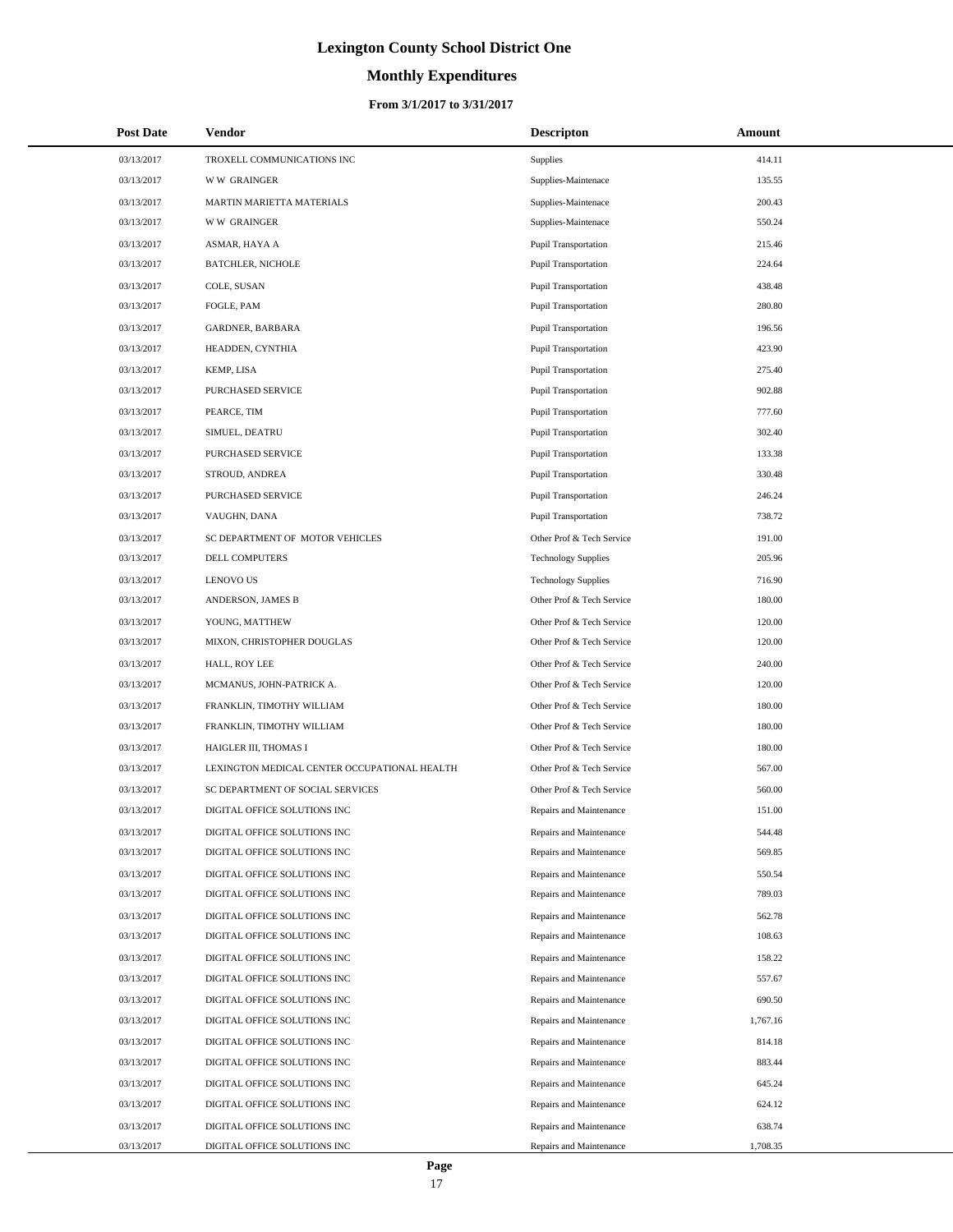# **Monthly Expenditures**

#### **From 3/1/2017 to 3/31/2017**

| <b>Post Date</b> | <b>Vendor</b>                                      | <b>Descripton</b>          | Amount   |
|------------------|----------------------------------------------------|----------------------------|----------|
| 03/13/2017       | DIGITAL OFFICE SOLUTIONS INC                       | Repairs and Maintenance    | 780.84   |
| 03/13/2017       | DIGITAL OFFICE SOLUTIONS INC                       | Repairs and Maintenance    | 1,214.38 |
| 03/13/2017       | DIGITAL OFFICE SOLUTIONS INC                       | Repairs and Maintenance    | 476.87   |
| 03/13/2017       | DIGITAL OFFICE SOLUTIONS INC                       | Repairs and Maintenance    | 845.63   |
| 03/13/2017       | DIGITAL OFFICE SOLUTIONS INC                       | Repairs and Maintenance    | 913.81   |
| 03/13/2017       | DIGITAL OFFICE SOLUTIONS INC                       | Repairs and Maintenance    | 1,313.46 |
| 03/13/2017       | DIGITAL OFFICE SOLUTIONS INC                       | Repairs and Maintenance    | 962.13   |
| 03/13/2017       | <b>SCHOLASTIC INC</b>                              | <b>Supplies</b>            | 6,207.40 |
| 03/13/2017       | PITSCO EDUCATION HEARILY AND COMPANY               | <b>Supplies</b>            | 949.09   |
| 03/13/2017       | SYSCO FOOD SERV OF COLUMBIA                        | <b>Supplies</b>            | 1,054.47 |
| 03/13/2017       | KURTZ BROS DBA BENDER BURKOT EAST COAST SCHOOL SUP | Supplies                   | 168.35   |
| 03/13/2017       | CONSTRUCTIVE PLAYTHINGS                            | <b>Supplies</b>            | 359.97   |
| 03/13/2017       | LAKESHORE LEARNING MATERIALS                       | <b>Supplies</b>            | 922.42   |
| 03/13/2017       | HANDWRITING WITHOUT TEARS BY JAN Z OLSEN OTR       | <b>Supplies</b>            | 432.00   |
| 03/13/2017       | SMARTPHONE MEDIC LLC                               | Pupil Activity             | 198.00   |
| 03/13/2017       | SMARTPHONE MEDIC LLC                               | Pupil Activity             | 842.00   |
| 03/13/2017       | BLICK ART MATERIALS LLC                            | Pupil Activity             | 180.20   |
| 03/13/2017       | SCHOOL SPECIALTY INC                               | Pupil Activity             | 409.15   |
| 03/13/2017       | PECKNEL MUSIC CO INC                               | Pupil Activity             | 2,837.64 |
| 03/13/2017       | UNIFIED AV SYSTEMS INC DBA MULTI MEDIA SERVICES    | Pupil Activity             | 690.15   |
| 03/13/2017       | SC HIGH SCHOOL LEAGUE                              | Pupil Activity             | 950.00   |
| 03/13/2017       | NINETY SIX HIGH SCHOOL                             | Pupil Activity             | 200.00   |
| 03/13/2017       | <b>KAEDEN BOOKS</b>                                | <b>Supplies</b>            | 1,519.00 |
| 03/14/2017       | DELL COMPUTERS                                     | <b>Supplies</b>            | 238.97   |
| 03/14/2017       | SCHOOL SPECIALTY INC                               | <b>Supplies</b>            | 1,017.96 |
| 03/14/2017       | SCHOOL SPECIALTY INC                               | Supplies                   | 1,654.27 |
| 03/14/2017       | FORMS AND SUPPLY INC (FSI)                         | <b>Supplies</b>            | 1,802.74 |
| 03/14/2017       | <b>MUSICIAN SUPPLY</b>                             | Repairs and Maintenance    | 1,926.00 |
| 03/14/2017       | FORMS AND SUPPLY INC (FSI)                         | <b>Supplies</b>            | 1,151.32 |
| 03/14/2017       | US INK AND TONER INC                               | Supplies                   | 658.62   |
| 03/14/2017       | SCHOOL SPECIALTY INC                               | Supplies                   | 136.93   |
| 03/14/2017       | <b>DELL COMPUTERS</b>                              | Supplies                   | 560.03   |
| 03/14/2017       | <b>CAMCOR</b>                                      | Supplies                   | 378.00   |
| 03/14/2017       | <b>HEINEMANN</b>                                   | Supplies                   | 5,598.24 |
| 03/14/2017       | <b>BOOKSOURCE</b>                                  | Supplies                   | 586.24   |
| 03/14/2017       | J O'BRIEN CO                                       | Supplies                   | 150.00   |
| 03/14/2017       | <b>SIGN A RAMA</b>                                 | Supplies                   | 190.00   |
| 03/14/2017       | STATE DEPARTMENT OF EDUCATION LEX DIST ONEBUS SHOP | Pupil Transportation       | 264.12   |
| 03/14/2017       | FORMS AND SUPPLY INC (FSI)                         | Supplies                   | 126.43   |
| 03/14/2017       | US INK AND TONER INC                               | Supplies                   | 237.94   |
| 03/14/2017       | APPLE INC                                          | <b>Technology Supplies</b> | 594.30   |
| 03/14/2017       | FRANKLIN COVEY                                     | Inst Prog Improvement      | 2,700.00 |
| 03/14/2017       | BLICK ART MATERIALS LLC                            | Supplies                   | $-1.29$  |
| 03/14/2017       | <b>APPLIED VIDEO</b>                               | <b>Technology Supplies</b> | 2,869.74 |
| 03/14/2017       | MACHINE AND WELDING SUPPLY CO DBA ARC3 GASES SOUTH | Supplies                   | 1,147.65 |
| 03/14/2017       | CENTER FOR ADV & STUDY OF INTRNATIONAL EDUC        | Travel                     | 1,980.00 |
| 03/14/2017       | SCHOOL NURSE SUPPLY INC                            | Supplies                   | 140.45   |
| 03/14/2017       | SCHOOL NURSE SUPPLY INC                            | Supplies                   | 261.15   |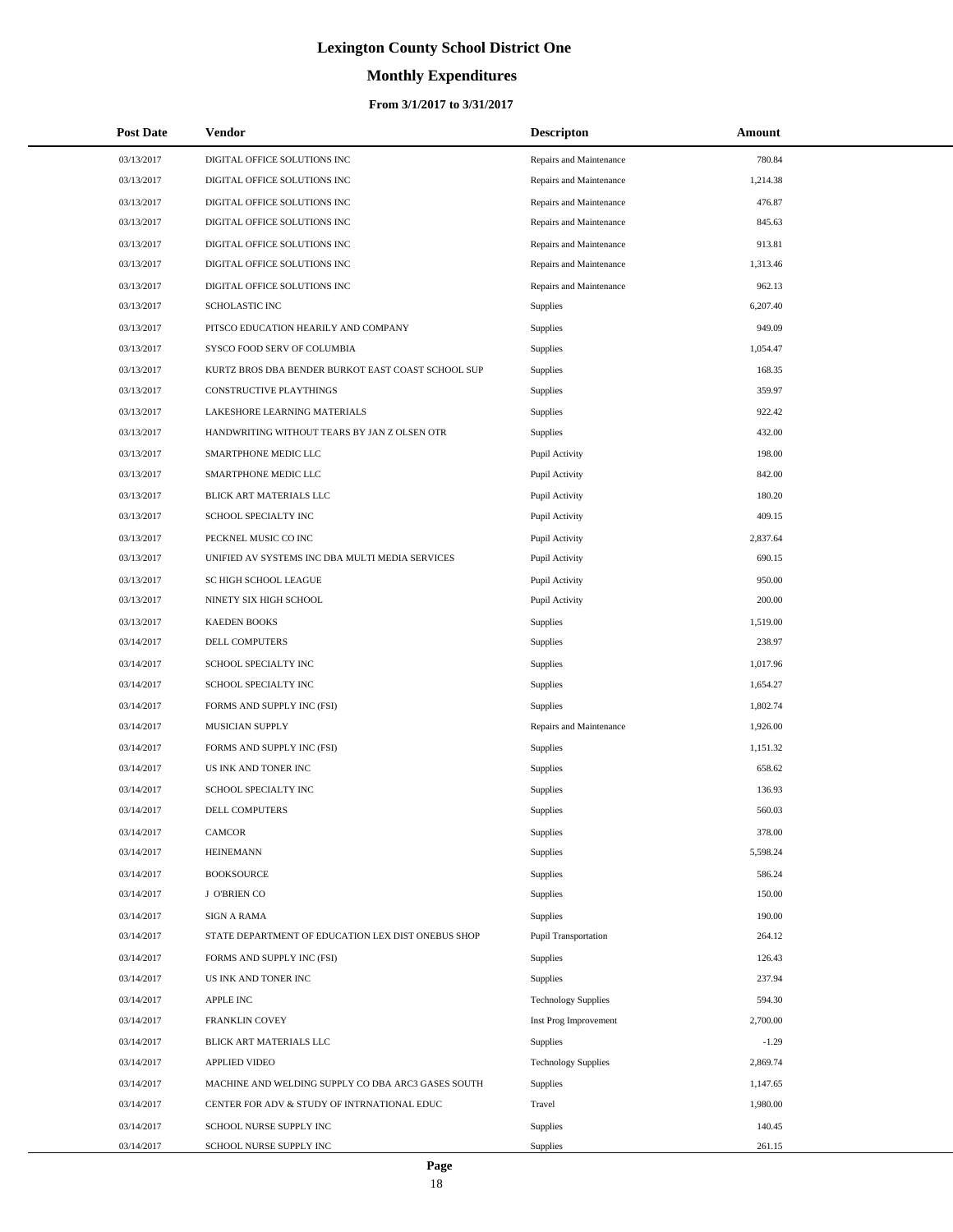# **Monthly Expenditures**

#### **From 3/1/2017 to 3/31/2017**

| <b>Post Date</b> | Vendor                                             | <b>Descripton</b>           | Amount   |
|------------------|----------------------------------------------------|-----------------------------|----------|
| 03/14/2017       | APPLE INC                                          | <b>Technology Supplies</b>  | 159.43   |
| 03/14/2017       | DEMCO INC                                          | <b>Technology Supplies</b>  | 129.17   |
| 03/14/2017       | APPLE INC                                          | <b>Technology Supplies</b>  | 253.59   |
| 03/14/2017       | ${\rm HP}$ INC                                     | <b>Technology Supplies</b>  | 1,278.65 |
| 03/14/2017       | APPLE INC                                          | <b>Technology Supplies</b>  | 1,000.00 |
| 03/14/2017       | SCHOOL SPECIALTY INC                               | Supplies                    | 1,017.96 |
| 03/14/2017       | APPLE INC                                          | <b>Technology Supplies</b>  | 1,104.24 |
| 03/14/2017       | SOUTHEASTERN PAPER                                 | Supplies-Maintenace         | 122.60   |
| 03/14/2017       | SOUTHEASTERN PAPER                                 | Supplies-Maintenace         | 122.60   |
| 03/14/2017       | SOUTHEASTERN PAPER                                 | Supplies-Maintenace         | 122.60   |
| 03/14/2017       | SOUTHEASTERN PAPER                                 | Supplies-Maintenace         | 122.60   |
| 03/14/2017       | SOUTHEASTERN PAPER                                 | Supplies-Maintenace         | 122.60   |
| 03/14/2017       | <b>ANIXTER INC</b>                                 | Supplies-Maintenace         | 648.42   |
| 03/14/2017       | <b>BELCO</b>                                       | Supplies-Maintenace         | 235.40   |
| 03/14/2017       | FILIPPONI, LANE                                    | <b>Pupil Transportation</b> | 147.20   |
| 03/14/2017       | PRICE, BETSY                                       | Pupil Transportation        | 102.40   |
| 03/14/2017       | <b>LENOVO US</b>                                   | <b>Technology Supplies</b>  | 3,402.60 |
| 03/14/2017       | ZYLSTRA, SCOTT LEWIS                               | Other Prof & Tech Service   | 120.00   |
| 03/14/2017       | HAIGLER III, THOMAS I                              | Other Prof & Tech Service   | 180.00   |
| 03/14/2017       | HP INC                                             | Supplies                    | 180.83   |
| 03/14/2017       | US INK AND TONER INC                               | Supplies                    | 1,277.01 |
| 03/14/2017       | FOLLETT SCHOOL SOLUTIONS INC                       | Other Prof & Tech Service   | 854.93   |
| 03/14/2017       | CDWG ACCT 305089                                   | <b>Technology Supplies</b>  | 480.54   |
| 03/14/2017       | SOUTHMED INC                                       | <b>Technology Supplies</b>  | 4,096.65 |
| 03/14/2017       | SOUTHMED INC                                       | <b>Technology Supplies</b>  | 383.75   |
| 03/14/2017       | SOUTHMED INC                                       | Repairs and Maintenance     | 110.00   |
| 03/14/2017       | DIGITAL OFFICE SOLUTIONS INC                       | Repairs and Maintenance     | 636.31   |
| 03/14/2017       | CDWG ACCT 305089                                   | <b>Technology Supplies</b>  | 287.94   |
| 03/14/2017       | DIGITAL OFFICE SOLUTIONS INC                       | Repairs and Maintenance     | 730.98   |
| 03/14/2017       | DIGITAL OFFICE SOLUTIONS INC                       | Repairs and Maintenance     | 339.37   |
| 03/14/2017       | DIGITAL OFFICE SOLUTIONS INC                       | Repairs and Maintenance     | 517.41   |
| 03/14/2017       | DIGITAL OFFICE SOLUTIONS INC                       | Repairs and Maintenance     | 780.03   |
| 03/14/2017       | SCHOOL SPECIALTY INC                               | Supplies                    | 241.52   |
| 03/14/2017       | FORMS AND SUPPLY INC (FSI)                         | Supplies                    | 172.70   |
| 03/14/2017       | POSITIVE PROMOTIONS INC                            | Supplies                    | 165.00   |
| 03/14/2017       | SCHOOL SPECIALTY INC                               | Supplies                    | 890.83   |
| 03/14/2017       | <b>ENABLING DEVICES</b>                            | Supplies                    | 338.90   |
| 03/14/2017       | ATTAINMENT CO INC                                  | <b>Technology Supplies</b>  | 250.00   |
| 03/14/2017       | <b>NCS PEARSON</b>                                 | Supplies                    | 882.75   |
| 03/14/2017       | <b>NCS PEARSON</b>                                 | Software Renewal/Agreemen   | 184.10   |
| 03/14/2017       | <b>NCS PEARSON</b>                                 | Supplies                    | 882.75   |
| 03/14/2017       | REHABMART LLC                                      | Supplies                    | 1,875.34 |
| 03/14/2017       | SC DEPARTMENT OF REVENUE (SALES TAX RETURN)        | Supplies                    | 122.42   |
| 03/14/2017       | SCHOOL SPECIALTY INC                               | Supplies                    | 137.01   |
| 03/14/2017       | MACHINE AND WELDING SUPPLY CO DBA ARC3 GASES SOUTH | Supplies                    | 613.01   |
| 03/14/2017       | CAROLINA BIOLOGICAL SUPPLY CO                      | Supplies                    | 645.21   |
| 03/14/2017       | COMPUTER DESIGN CONSULTING SERVICE LLC             | Printing and Binding        | 1,102.31 |
| 03/14/2017       | KAPLAN EARLY LEARNING COMPANY                      | Supplies                    | 699.96   |

 $\overline{a}$  $\overline{\phantom{a}}$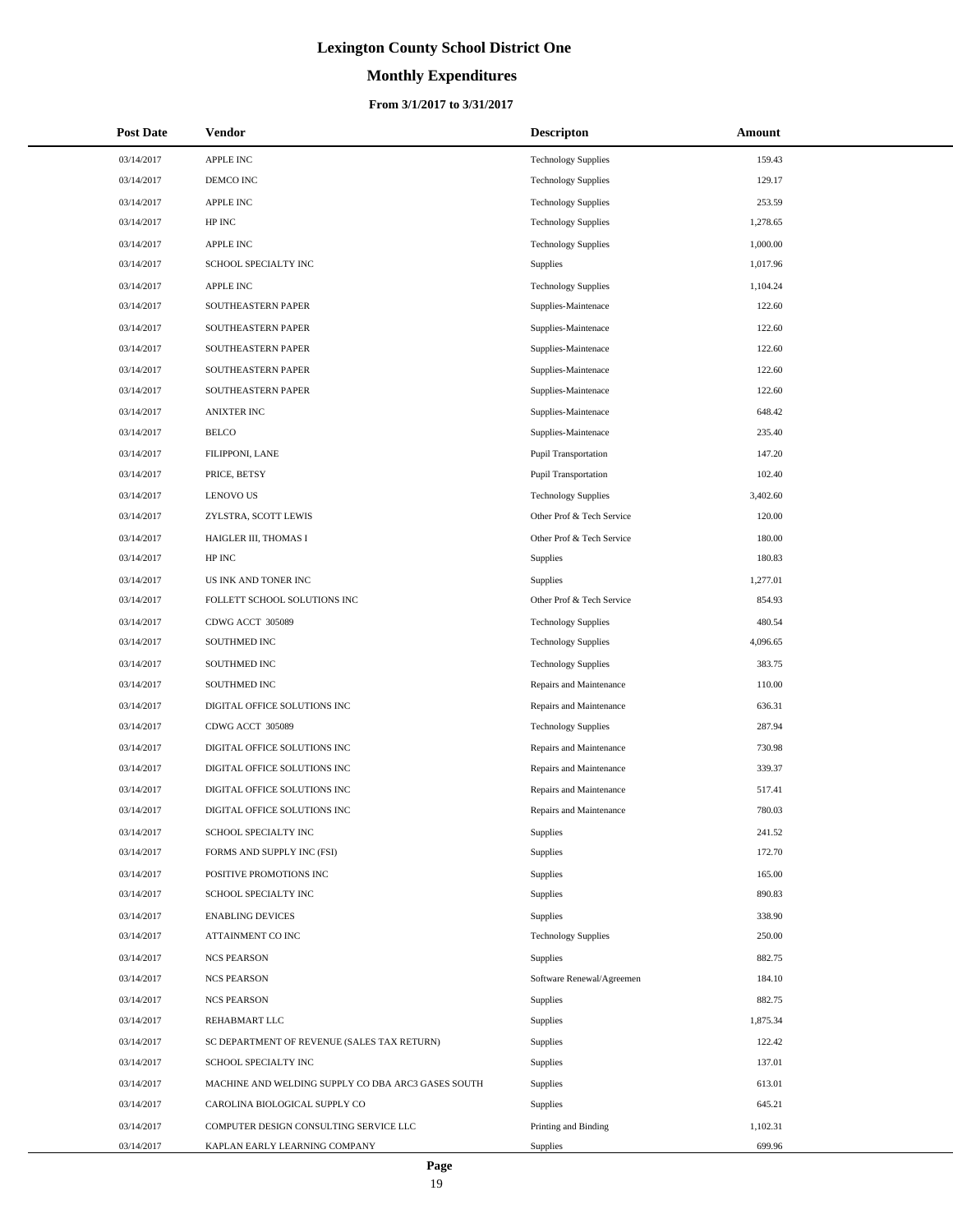# **Monthly Expenditures**

| <b>Post Date</b> | Vendor                                             | <b>Descripton</b>           | Amount    |
|------------------|----------------------------------------------------|-----------------------------|-----------|
| 03/14/2017       | <b>HEINEMANN</b>                                   | Supplies                    | 5,038.25  |
| 03/14/2017       | VIC BAILEY FORD                                    | Vehicles                    | 24,856.00 |
| 03/14/2017       | LS3P ASSOCIATED LTD                                | Building                    | 1,623.68  |
| 03/14/2017       | SUTTON, KELVIN                                     | Pupil Activity              | 105.00    |
| 03/14/2017       | <b>CUSTOM PRINTWEAR INC</b>                        | Pupil Activity              | 1,094.61  |
| 03/14/2017       | SIMS MUSIC INC                                     | Pupil Activity              | 1,818.99  |
| 03/14/2017       | CAROLINA FURNISHINGS AND DESIGN                    | Pupil Activity              | 467.32    |
| 03/14/2017       | <b>DELL COMPUTERS</b>                              | Pupil Activity              | 361.74    |
| 03/14/2017       | SCHOOL SPECIALTY INC                               | Pupil Activity              | 306.09    |
| 03/14/2017       | US INK AND TONER INC                               | Pupil Activity              | 387.61    |
| 03/14/2017       | CAROLINA BIOLOGICAL SUPPLY CO                      | Pupil Activity              | 508.46    |
| 03/14/2017       | FREY SCIENTIFIC                                    | Pupil Activity              | 213.78    |
| 03/14/2017       | <b>CAMCOR</b>                                      | Pupil Activity              | 392.34    |
| 03/14/2017       | GWYN, JAIME L                                      | Pupil Activity              | 105.00    |
| 03/14/2017       | LINT, CHARLES ROBERT                               | Pupil Activity              | 127.50    |
| 03/14/2017       | MURNANE, MATTHEW JOSEPH                            | Pupil Activity              | 105.00    |
| 03/14/2017       | BORK, STEPHEN MICHAEL                              | Pupil Activity              | 102.50    |
| 03/14/2017       | COPELAND, MICHAEL FORREST                          | Pupil Activity              | 101.80    |
| 03/14/2017       | CORREA, ALAN                                       | Pupil Activity              | 101.80    |
| 03/14/2017       | SIMPSON, KYLE                                      | Pupil Activity              | 114.70    |
| 03/14/2017       | <b>CUSTOMINK</b>                                   | Pupil Activity              | 1,738.58  |
| 03/14/2017       | RIDGEWAY, DOUGLAS JAMES                            | Pupil Activity              | 130.00    |
| 03/14/2017       | T AND T SPORTS                                     | Pupil Activity              | 582.08    |
| 03/14/2017       | SMITH, RODNEY D                                    | Pupil Activity              | 103.20    |
| 03/14/2017       | <b>BRICK, NATHAN</b>                               | Pupil Activity              | 115.70    |
| 03/14/2017       | SUNDANCE/NEWBRIDGE EDUCATIONAL PUBLISHING LLC      | Pupil Activity              | 814.80    |
| 03/15/2017       | SC DEPARTMENT OF JUVENILE JUSTICE (FISCAL AFFAIRS) | Tuition-LEA                 | 482.02    |
| 03/15/2017       | MUSICIAN SUPPLY                                    | Repairs and Maintenance     | 2,375.00  |
| 03/15/2017       | <b>HEINEMANN</b>                                   | <b>Supplies</b>             | 4,158.35  |
| 03/15/2017       | LEXINGTON COUNTY SCHOOL DIST 1                     | <b>Pupil Transportation</b> | 775.62    |
| 03/15/2017       | STEVE WEISS MUSIC INC                              | Supplies                    | 1,543.00  |
| 03/15/2017       | LEXINGTON COUNTY SCHOOL DIST 1                     | <b>Pupil Transportation</b> | 193.44    |
| 03/15/2017       | PITSCO EDUCATION HEARILY AND COMPANY               | Supplies                    | 481.50    |
| 03/15/2017       | APPLE INC                                          | <b>Technology Supplies</b>  | 956.58    |
| 03/15/2017       | PORTER, JANA D                                     | Other Prof & Tech Service   | 4,230.00  |
| 03/15/2017       | SC DEPARTMENT OF JUVENILE JUSTICE (FISCAL AFFAIRS) | Tuition-LEA                 | 214.06    |
| 03/15/2017       | SMART APPLE MEDIA                                  | <b>Library Books</b>        | 499.00    |
| 03/15/2017       | FOLLETT SCHOOL SOLUTIONS INC                       | <b>Library Books</b>        | 1,544.48  |
| 03/15/2017       | DEMCO INC                                          | Supplies                    | 184.00    |
| 03/15/2017       | CERTIFIED TRANSLATION SERVICES                     | Other Prof & Tech Service   | 682.28    |
| 03/15/2017       | FORMS AND SUPPLY INC (FSI)                         | <b>Supplies</b>             | 315.78    |
| 03/15/2017       | L S ELECTRONICS INC                                | Repairs and Maintenance     | 1,644.46  |
| 03/15/2017       | FERGUSON ENTERPRISES INC FEI 27                    | Supplies-Maintenace         | 426.31    |
| 03/15/2017       | ABC SUPPLY CO                                      | Supplies-Maintenace         | 124.97    |
| 03/15/2017       | A Z LAWN MOWER PARTS                               | Supplies-Maintenace         | 354.70    |
| 03/15/2017       | SHERWIN WILLIAMS                                   | Supplies-Maintenace         | 179.85    |
| 03/15/2017       | A Z LAWN MOWER PARTS                               | Supplies-Maintenace         | 420.51    |
| 03/15/2017       | <b>WW GRAINGER</b>                                 | Supplies-Maintenace         | 1,348.20  |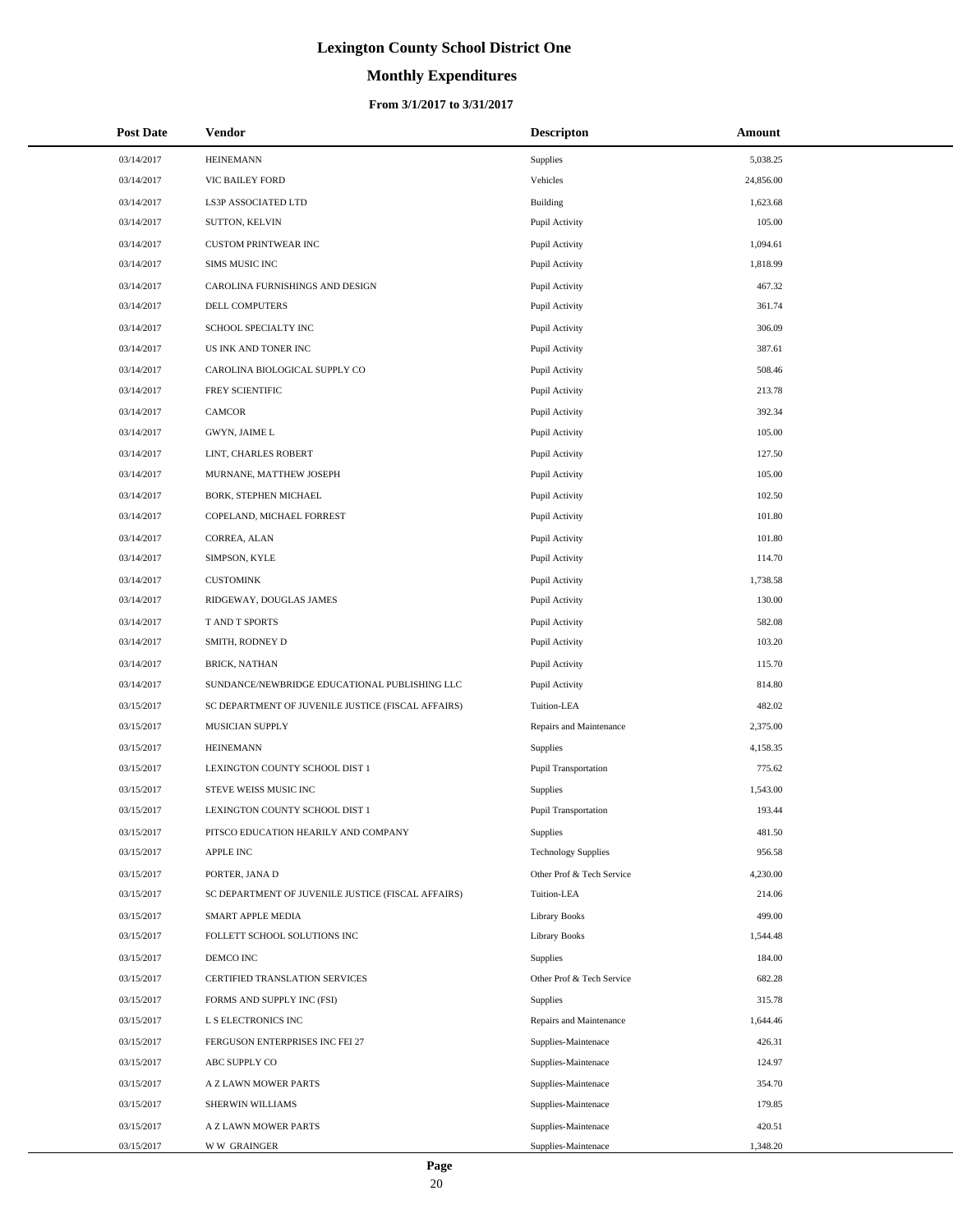# **Monthly Expenditures**

| <b>Post Date</b> | <b>Vendor</b>                  | <b>Descripton</b>         | Amount    |
|------------------|--------------------------------|---------------------------|-----------|
| 03/15/2017       | ABC SUPPLY CO                  | Supplies-Maintenace       | 128.81    |
| 03/15/2017       | PALMETTO PROPANE               | Energy                    | 708.84    |
| 03/15/2017       | A Z LAWN MOWER PARTS           | Supplies-Maintenace       | 841.97    |
| 03/15/2017       | PALMETTO PLAYGROUNDS LLC       | Supplies-Maintenace       | 385.20    |
| 03/15/2017       | L S ELECTRONICS INC            | Repairs and Maintenance   | 205.00    |
| 03/15/2017       | A Z LAWN MOWER PARTS           | Supplies-Maintenace       | 420.51    |
| 03/15/2017       | HOBBS, WILLIAM IRA             | Other Prof & Tech Service | 120.00    |
| 03/15/2017       | PAYTON, BRIAN THOMAS           | Other Prof & Tech Service | 120.00    |
| 03/15/2017       | FINLEY, STEPHEN CRAIG          | Other Prof & Tech Service | 180.00    |
| 03/15/2017       | FRANKLIN, TIMOTHY WILLIAM      | Other Prof & Tech Service | 120.00    |
| 03/15/2017       | WILFONG, MICHAEL BRIAN         | Other Prof & Tech Service | 180.00    |
| 03/15/2017       | YOUNG, MATTHEW                 | Other Prof & Tech Service | 120.00    |
| 03/15/2017       | BLACK, CALEB JAMES             | Other Prof & Tech Service | 180.00    |
| 03/15/2017       | COLLINS, STEPHEN M             | Other Prof & Tech Service | 180.00    |
| 03/15/2017       | HALL, ROY LEE                  | Other Prof & Tech Service | 180.00    |
| 03/15/2017       | SPIVEY, STEPHEN J              | Other Prof & Tech Service | 180.00    |
| 03/15/2017       | MCMANUS, JOHN-PATRICK A.       | Other Prof & Tech Service | 180.00    |
| 03/15/2017       | HOBBS, WILLIAM IRA             | Other Prof & Tech Service | 120.00    |
| 03/15/2017       | LUDWIG, SHAWN MCGILL           | Other Prof & Tech Service | 120.00    |
| 03/15/2017       | DIGITAL OFFICE SOLUTIONS INC   | Repairs and Maintenance   | 833.41    |
| 03/15/2017       | DIGITAL OFFICE SOLUTIONS INC   | Repairs and Maintenance   | 784.36    |
| 03/15/2017       | DIGITAL OFFICE SOLUTIONS INC   | Repairs and Maintenance   | 118.34    |
| 03/15/2017       | CONRAD, SUSAN T                | Inst Prog Improvement     | 1,100.00  |
| 03/15/2017       | <b>BOOKSOURCE</b>              | Supplies                  | 460.24    |
| 03/15/2017       | JENKINS HANCOCK AND SIDES      | Building                  | 18,238.00 |
| 03/15/2017       | HERSHEYS ICE CREAM             | Food                      | 111.60    |
| 03/15/2017       | JENNIEO TURKEY STORE SALES LLC | Food                      | 896.38    |
| 03/15/2017       | JENNIEO TURKEY STORE SALES LLC | Food                      | 656.50    |
| 03/15/2017       | JENNIEO TURKEY STORE SALES LLC | Food                      | 763.90    |
| 03/15/2017       | JENNIEO TURKEY STORE SALES LLC | Food                      | 656.50    |
| 03/15/2017       | JENNIEO TURKEY STORE SALES LLC | Food                      | 763.90    |
| 03/15/2017       | JENNIEO TURKEY STORE SALES LLC | Food                      | 656.50    |
| 03/15/2017       | JENNIEO TURKEY STORE SALES LLC | Food                      | 656.14    |
| 03/15/2017       | JENNIEO TURKEY STORE SALES LLC | Food                      | 656.50    |
| 03/15/2017       | JENNIEO TURKEY STORE SALES LLC | Food                      | 656.50    |
| 03/15/2017       | JENNIEO TURKEY STORE SALES LLC | Food                      | 656.50    |
| 03/15/2017       | JENNIEO TURKEY STORE SALES LLC | Food                      | 656.50    |
| 03/15/2017       | GENERAL SALES COMPANY          | Supplies                  | 1,947.43  |
| 03/15/2017       | JENNIEO TURKEY STORE SALES LLC | Food                      | 656.50    |
| 03/15/2017       | JENNIEO TURKEY STORE SALES LLC | Food                      | 656.50    |
| 03/15/2017       | JENNIEO TURKEY STORE SALES LLC | Food                      | 763.90    |
| 03/15/2017       | JENNIEO TURKEY STORE SALES LLC | Food                      | 656.50    |
| 03/15/2017       | JENNIEO TURKEY STORE SALES LLC | Food                      | 656.50    |
| 03/15/2017       | JENNIEO TURKEY STORE SALES LLC | Food                      | 656.50    |
| 03/15/2017       | JENNIEO TURKEY STORE SALES LLC | Food                      | 656.50    |
| 03/15/2017       | JENNIEO TURKEY STORE SALES LLC | Food                      | 656.50    |
| 03/15/2017       | JENNIEO TURKEY STORE SALES LLC | Food                      | 656.50    |
| 03/15/2017       | JENNIEO TURKEY STORE SALES LLC | Food                      | 656.50    |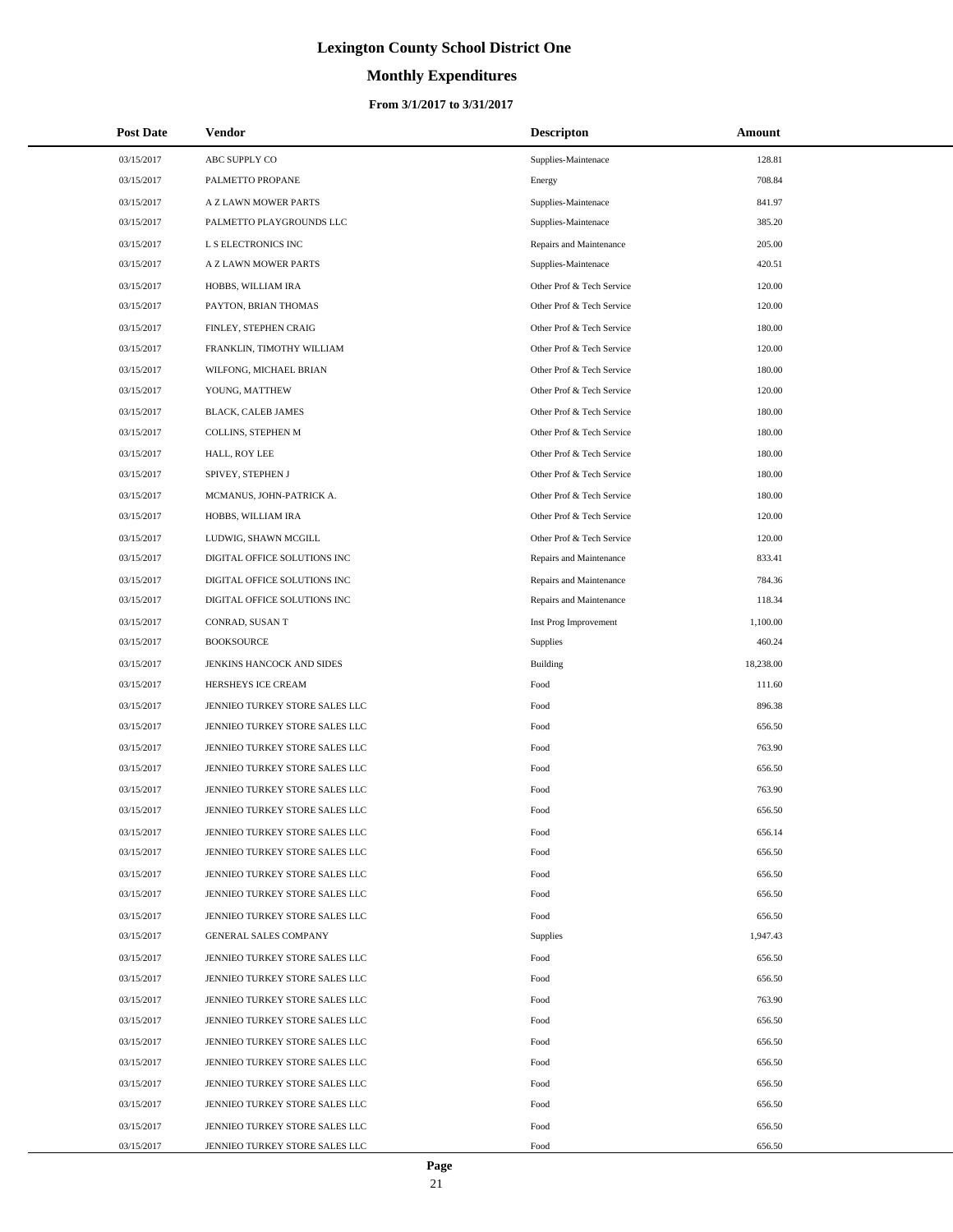# **Monthly Expenditures**

#### **From 3/1/2017 to 3/31/2017**

| <b>Post Date</b> | Vendor                                             | <b>Descripton</b>         | Amount   |
|------------------|----------------------------------------------------|---------------------------|----------|
| 03/15/2017       | JENNIEO TURKEY STORE SALES LLC                     | Food                      | 656.50   |
| 03/15/2017       | JENNIEO TURKEY STORE SALES LLC                     | Food                      | 656.50   |
| 03/15/2017       | JENNIEO TURKEY STORE SALES LLC                     | Food                      | 656.50   |
| 03/15/2017       | JENNIEO TURKEY STORE SALES LLC                     | Food                      | 656.50   |
| 03/15/2017       | JENNIEO TURKEY STORE SALES LLC                     | Food                      | 656.50   |
| 03/15/2017       | JENNIEO TURKEY STORE SALES LLC                     | Food                      | 656.50   |
| 03/15/2017       | JENNIEO TURKEY STORE SALES LLC                     | Food                      | 656.50   |
| 03/15/2017       | JENNIEO TURKEY STORE SALES LLC                     | Food                      | 763.90   |
| 03/15/2017       | JENNIEO TURKEY STORE SALES LLC                     | Food                      | 656.50   |
| 03/15/2017       | <b>SCRUB TRENDZ LLC</b>                            | Pupil Activity            | 1,542.38 |
| 03/15/2017       | FOLLETT SCHOOL SOLUTIONS INC                       | Pupil Activity            | 592.83   |
| 03/15/2017       | <b>COASTAL ENTERPRISES</b>                         | Pupil Activity            | 2,081.10 |
| 03/15/2017       | SC DEPARTMENT OF REVENUE (SALES TAX RETURN)        | Pupil Activity            | 149.84   |
| 03/15/2017       | PROVIDENCE HOSPITAL LLC                            | Pupil Activity            | 280.00   |
| 03/15/2017       | LEXINGTON COUNTY SCHOOL DIST 1                     | Pupil Activity            | 262.26   |
| 03/15/2017       | ATKINSON, BERNIE                                   | Pupil Activity            | 120.00   |
| 03/15/2017       | COMBS, OBIE                                        | Pupil Activity            | 120.00   |
| 03/15/2017       | EGAN, DANIEL T                                     | Pupil Activity            | 120.00   |
| 03/15/2017       | HALLIDAY, EDWARD F                                 | Pupil Activity            | 160.00   |
| 03/15/2017       | HEWITT, GEORGE                                     | Pupil Activity            | 120.00   |
| 03/15/2017       | PICKENS, CHARLIE W                                 | Pupil Activity            | 120.00   |
| 03/15/2017       | RAYSOR, RANDY                                      | Pupil Activity            | 120.00   |
| 03/15/2017       | SISK, MICHAEL                                      | Pupil Activity            | 120.00   |
| 03/15/2017       | WERTS IV, JOHN                                     | Pupil Activity            | 120.00   |
| 03/15/2017       | REED, JOHN MARCUS                                  | Pupil Activity            | 120.00   |
| 03/15/2017       | AZIZZADEH, NAVID                                   | Pupil Activity            | 114.70   |
| 03/15/2017       | SC HIGH SCHOOL LEAGUE                              | Pupil Activity            | 300.00   |
| 03/15/2017       | STATE DEPARTMENT OF EDUCATION LEX DIST ONEBUS SHOP | Pupil Activity            | 248.50   |
| 03/15/2017       | LEXINGTON COUNTY SCHOOL DIST 1                     | Pupil Activity            | 100.44   |
| 03/15/2017       | SCHOLASTIC INC                                     | Supplies                  | 180.00   |
| 03/16/2017       | SCHOOL HEALTH CORP                                 | Supplies                  | $-10.48$ |
| 03/16/2017       | MOTOROLA SOLUTIONS                                 | Supplies                  | 454.75   |
| 03/16/2017       | FINISHMASTER INC                                   | Supplies                  | 347.54   |
| 03/16/2017       | PURCHASED SERVICE                                  | Travel                    | 131.82   |
| 03/16/2017       | PURCHASED SERVICE                                  | Travel                    | 169.06   |
| 03/16/2017       | PURCHASED SERVICE                                  | Travel                    | 247.81   |
| 03/16/2017       | SCHOOL HEALTH CORP                                 | Supplies                  | 211.62   |
| 03/16/2017       | PURCHASED SERVICE                                  | Travel                    | 110.48   |
| 03/16/2017       | PURCHASED SERVICE                                  | Travel                    | 180.72   |
| 03/16/2017       | CERTIFIED TRANSLATION SERVICES                     | Other Prof & Tech Service | 337.28   |
| 03/16/2017       | PURCHASED SERVICE                                  | Travel                    | 142.31   |
| 03/16/2017       | PURCHASED SERVICE                                  | Travel                    | 119.04   |
| 03/16/2017       | PURCHASED SERVICE                                  | Travel                    | 110.21   |
| 03/16/2017       | PURCHASED SERVICE                                  | Travel                    | 126.26   |
| 03/16/2017       | GFOA GOVERNMENT FINANCE OFFICERS ASSOCIATION       | Dues and Fees             | 150.00   |
| 03/16/2017       | CULLUM SERVICES INC                                | Repairs and Maintenance   | 1,343.75 |
| 03/16/2017       | SIMPLEXGRINNELL                                    | Repairs and Maintenance   | 168.00   |
| 03/16/2017       | CULLUM SERVICES INC                                | Repairs and Maintenance   | 4,792.50 |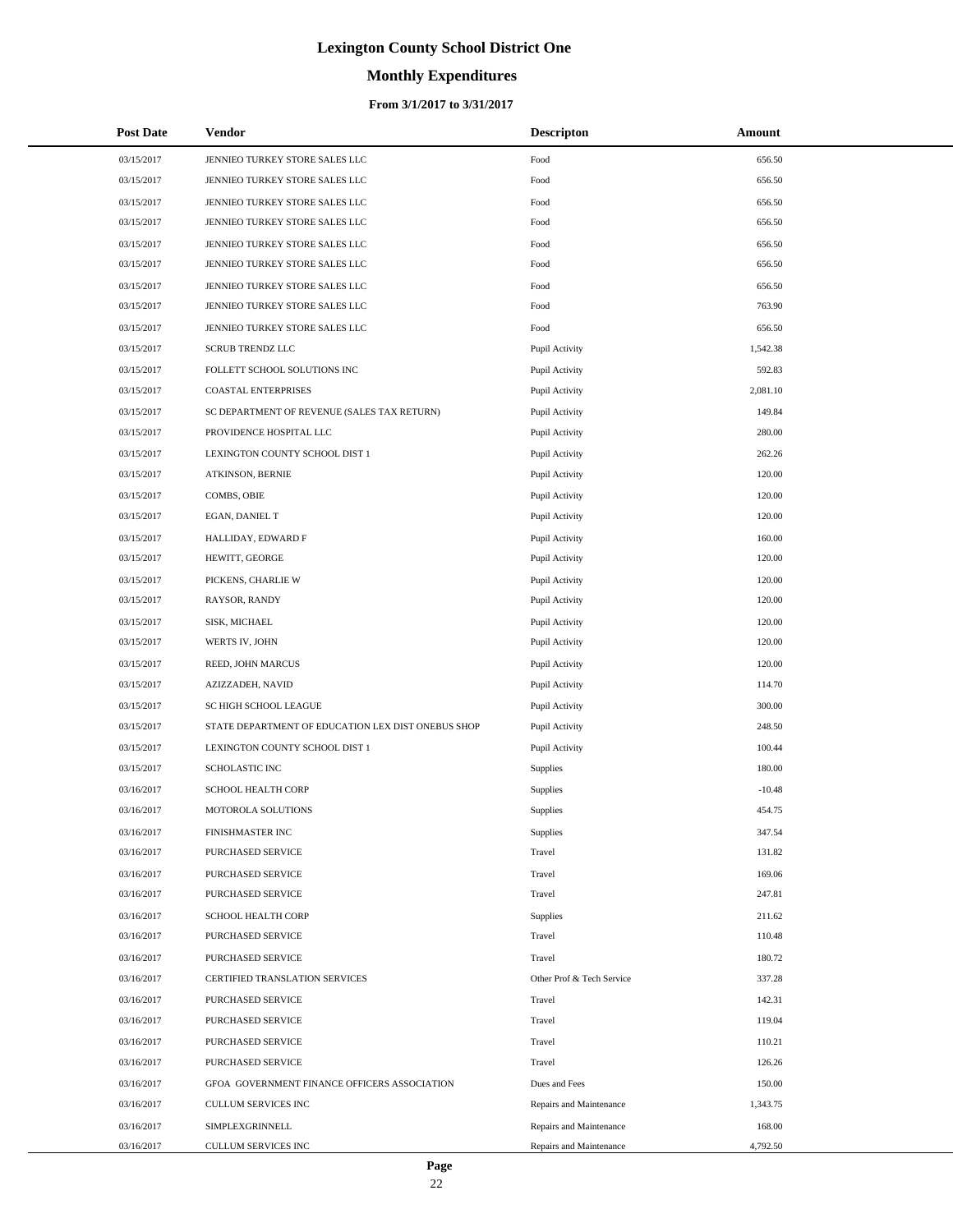# **Monthly Expenditures**

| <b>Post Date</b> | <b>Vendor</b>              | <b>Descripton</b>       | Amount   |
|------------------|----------------------------|-------------------------|----------|
| 03/16/2017       | SIMPLEXGRINNELL            | Repairs and Maintenance | 2,616.00 |
| 03/16/2017       | <b>BATTING CAGES INC</b>   | Supplies-Maintenace     | 1,404.00 |
| 03/16/2017       | CULLUM SERVICES INC        | Repairs and Maintenance | 1,108.08 |
| 03/16/2017       | CULLUM SERVICES INC        | Repairs and Maintenance | 3,937.50 |
| 03/16/2017       | SIMPLEXGRINNELL            | Repairs and Maintenance | 1,416.00 |
| 03/16/2017       | CULLUM SERVICES INC        | Repairs and Maintenance | 1,023.75 |
| 03/16/2017       | CULLUM SERVICES INC        | Repairs and Maintenance | 360.00   |
| 03/16/2017       | SIMPLEXGRINNELL            | Repairs and Maintenance | 1,008.00 |
| 03/16/2017       | CULLUM SERVICES INC        | Repairs and Maintenance | 1,379.17 |
| 03/16/2017       | CULLUM SERVICES INC        | Repairs and Maintenance | 440.63   |
| 03/16/2017       | CULLUM SERVICES INC        | Repairs and Maintenance | 2,730.00 |
| 03/16/2017       | CULLUM SERVICES INC        | Repairs and Maintenance | 757.50   |
| 03/16/2017       | CULLUM SERVICES INC        | Repairs and Maintenance | 1,372.50 |
| 03/16/2017       | SIMPLEXGRINNELL            | Repairs and Maintenance | 336.00   |
| 03/16/2017       | CULLUM SERVICES INC        | Repairs and Maintenance | 1,355.63 |
| 03/16/2017       | SIMPLEXGRINNELL            | Repairs and Maintenance | 420.00   |
| 03/16/2017       | CULLUM SERVICES INC        | Repairs and Maintenance | 1,059.38 |
| 03/16/2017       | CULLUM SERVICES INC        | Repairs and Maintenance | 1,331.25 |
| 03/16/2017       | CULLUM SERVICES INC        | Repairs and Maintenance | 1,792.50 |
| 03/16/2017       | SIMPLEXGRINNELL            | Repairs and Maintenance | 696.00   |
| 03/16/2017       | CULLUM SERVICES INC        | Repairs and Maintenance | 3,788.54 |
| 03/16/2017       | CULLUM SERVICES INC        | Repairs and Maintenance | 1,691.25 |
| 03/16/2017       | SIMPLEXGRINNELL            | Repairs and Maintenance | 384.00   |
| 03/16/2017       | CULLUM SERVICES INC        | Repairs and Maintenance | 1,537.50 |
| 03/16/2017       | SIMPLEXGRINNELL            | Repairs and Maintenance | 324.00   |
| 03/16/2017       | <b>BELCO</b>               | Supplies-Maintenace     | 481.50   |
| 03/16/2017       | CULLUM SERVICES INC        | Repairs and Maintenance | 1,149.38 |
| 03/16/2017       | <b>SIMPLEXGRINNELL</b>     | Repairs and Maintenance | 708.00   |
| 03/16/2017       | <b>CULLUM SERVICES INC</b> | Repairs and Maintenance | 2,651.25 |
| 03/16/2017       | SIMPLEXGRINNELL            | Repairs and Maintenance | 720.00   |
| 03/16/2017       | <b>CULLUM SERVICES INC</b> | Repairs and Maintenance | 1,125.00 |
| 03/16/2017       | CULLUM SERVICES INC        | Repairs and Maintenance | 1,515.00 |
| 03/16/2017       | CULLUM SERVICES INC        | Repairs and Maintenance | 1,376.25 |
| 03/16/2017       | CULLUM SERVICES INC        | Repairs and Maintenance | 1,530.00 |
| 03/16/2017       | SIMPLEXGRINNELL            | Repairs and Maintenance | 552.00   |
| 03/16/2017       | CULLUM SERVICES INC        | Repairs and Maintenance | 1,205.60 |
| 03/16/2017       | SIMPLEXGRINNELL            | Repairs and Maintenance | 768.00   |
| 03/16/2017       | CULLUM SERVICES INC        | Repairs and Maintenance | 1,276.88 |
| 03/16/2017       | CULLUM SERVICES INC        | Repairs and Maintenance | 620.62   |
| 03/16/2017       | CULLUM SERVICES INC        | Repairs and Maintenance | 2,371.88 |
| 03/16/2017       | SIMPLEXGRINNELL            | Repairs and Maintenance | 636.00   |
| 03/16/2017       | CULLUM SERVICES INC        | Repairs and Maintenance | 1,453.12 |
| 03/16/2017       | CULLUM SERVICES INC        | Repairs and Maintenance | 2,437.50 |
| 03/16/2017       | CULLUM SERVICES INC        | Repairs and Maintenance | 5,887.50 |
| 03/16/2017       | SIMPLEXGRINNELL            | Repairs and Maintenance | 2,760.00 |
| 03/16/2017       | CULLUM SERVICES INC        | Repairs and Maintenance | 1,453.13 |
| 03/16/2017       | SIMPLEXGRINNELL            | Repairs and Maintenance | 264.00   |
| 03/16/2017       | PURCHASED SERVICE          | Travel                  | 379.85   |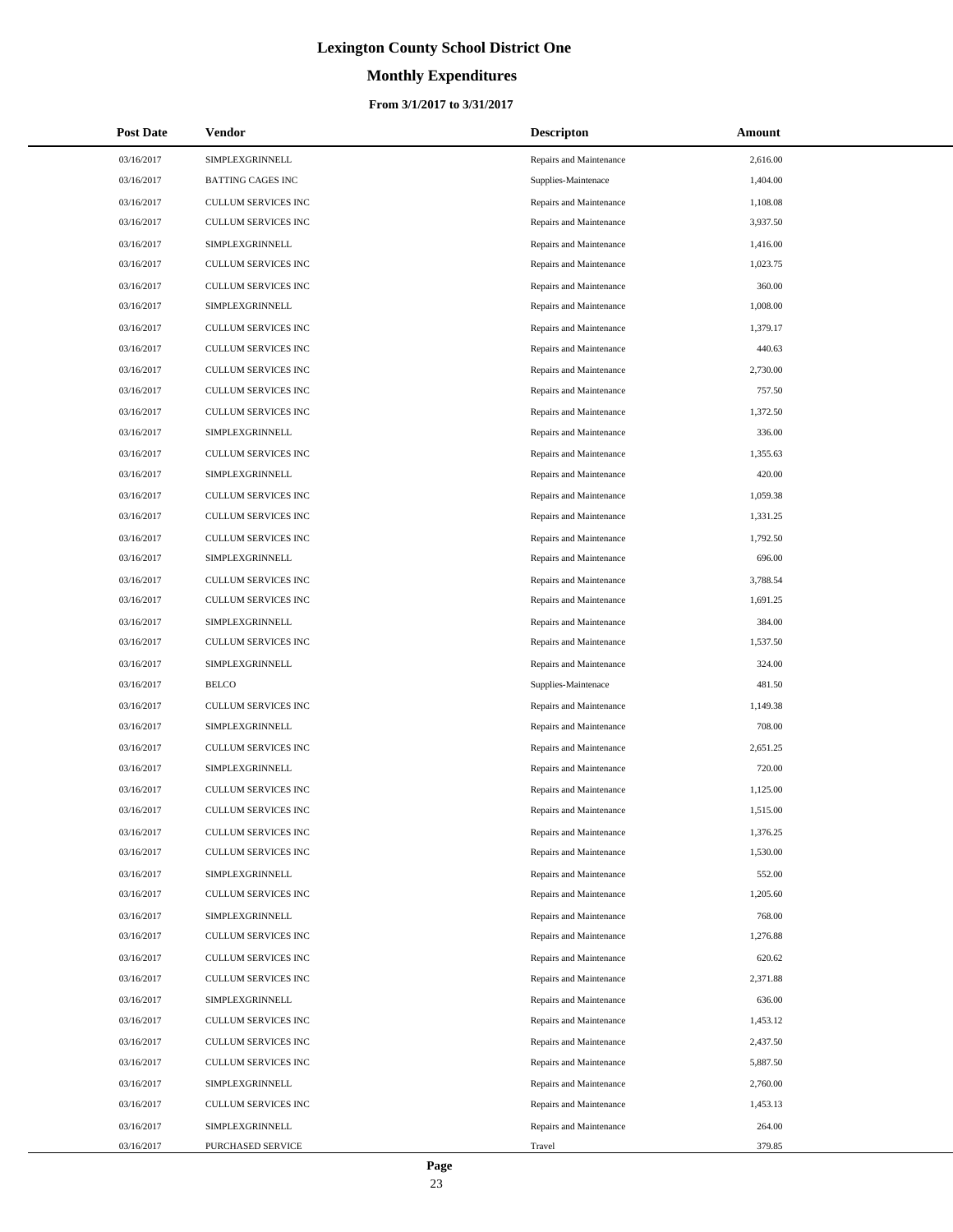# **Monthly Expenditures**

#### **From 3/1/2017 to 3/31/2017**

| <b>Post Date</b> | Vendor                                            | <b>Descripton</b>          | Amount    |
|------------------|---------------------------------------------------|----------------------------|-----------|
| 03/16/2017       | PURCHASED SERVICE                                 | Travel                     | 297.46    |
| 03/16/2017       | FRANKLIN, TIMOTHY WILLIAM                         | Other Prof & Tech Service  | 120.00    |
| 03/16/2017       | WISEMAN, DARREN MARK                              | Other Prof & Tech Service  | 180.00    |
| 03/16/2017       | FRANKLIN, TIMOTHY WILLIAM                         | Other Prof & Tech Service  | 180.00    |
| 03/16/2017       | BLACK, CALEB JAMES                                | Other Prof & Tech Service  | 180.00    |
| 03/16/2017       | PINE PRESS OF LEXINGTON INC                       | Printing and Binding       | 384.16    |
| 03/16/2017       | AZURA INVESTIGATIONS LLC                          | Other Prof & Tech Service  | 2,511.00  |
| 03/16/2017       | DTC WORLDWIDE                                     | <b>Technology Supplies</b> | 25,863.00 |
| 03/16/2017       | SC DEPARTMENT OF REVENUE (SALES TAX RETURN)       | <b>Technology Supplies</b> | 1,810.41  |
| 03/16/2017       | PRESENTATION SYSTEMS SOUTH INC                    | Supplies                   | 1,871.33  |
| 03/16/2017       | <b>LENOVO US</b>                                  | <b>Technology Supplies</b> | 14,980.00 |
| 03/16/2017       | PURCHASED SERVICE                                 | Travel                     | 169.33    |
| 03/16/2017       | PURCHASED SERVICE                                 | Travel                     | 173.07    |
| 03/16/2017       | PURCHASED SERVICE                                 | Travel                     | 229.25    |
| 03/16/2017       | PURCHASED SERVICE                                 | Travel                     | 121.18    |
| 03/16/2017       | PURCHASED SERVICE                                 | Travel                     | 183.51    |
| 03/16/2017       | <b>SCHOOL HEALTH CORP</b>                         | Supplies                   | 857.54    |
| 03/16/2017       | PURCHASED SERVICE                                 | Travel                     | 171.47    |
| 03/16/2017       | PURCHASED SERVICE                                 | Travel                     | 156.76    |
| 03/16/2017       | <b>GROVE MEDICAL</b>                              | Supplies                   | 122.84    |
| 03/16/2017       | PURCHASED SERVICE                                 | Travel                     | 135.30    |
| 03/16/2017       | PURCHASED SERVICE                                 | Travel                     | 103.26    |
| 03/16/2017       | PURCHASED SERVICE                                 | Travel                     | 347.48    |
| 03/16/2017       | PURCHASED SERVICE                                 | Travel                     | 288.63    |
| 03/16/2017       | GROVO LEARNING INC                                | Software Renewal/Agreemen  | 2,900.00  |
| 03/16/2017       | SC DEPARTMENT OF REVENUE (SALES TAX RETURN)       | Software Renewal/Agreemen  | 203.00    |
| 03/16/2017       | FINISHMASTER INC                                  | Supplies                   | 736.39    |
| 03/16/2017       | THE LAMPO GROUP INC                               | Software Renewal/Agreemen  | 2,000.00  |
| 03/16/2017       | LAKESHORE LEARNING MATERIALS                      | Supplies                   | 1,357.02  |
| 03/16/2017       | SCHOOL SPECIALTY INC                              | Supplies                   | 1,176.74  |
| 03/16/2017       | NUIDEA SCHOOL SUPPLY CO                           | Supplies                   | 6,052.78  |
| 03/16/2017       | THE LAMPO GROUP INC                               | Pupil Activity             | 140.00    |
| 03/16/2017       | <b>LONE STAR PERCUSSION</b>                       | Pupil Activity             | 170.10    |
| 03/16/2017       | MUSICAL INNOVATIONS                               | Pupil Activity             | 2,300.00  |
| 03/16/2017       | SCHOLASTIC LIBRARY PUBLISHING (SCHOOL AND LIBRARY | Pupil Activity             | 1,299.00  |
| 03/17/2017       | PURCHASED SERVICE                                 | Travel                     | 273.00    |
| 03/17/2017       | FORMS AND SUPPLY INC (FSI)                        | Supplies                   | 242.84    |
| 03/17/2017       | <b>MBM CORP</b>                                   | Supplies                   | 824.31    |
| 03/17/2017       | GBC NATIONAL SERVICE DEPT DBA ACCO BRANDS USA LLC | Repairs and Maintenance    | 366.78    |
| 03/17/2017       | LORICK OFFICE PRODUCTS                            | Supplies                   | 256.29    |
| 03/17/2017       | PURCHASED SERVICE                                 | Supplies                   | 646.24    |
| 03/17/2017       | BLICK ART MATERIALS LLC                           | Supplies                   | 127.92    |
| 03/17/2017       | CERTIFIED TRANSLATION SERVICES                    | Other Prof & Tech Service  | 279.36    |
| 03/17/2017       | FORMS AND SUPPLY INC (FSI)                        | Supplies                   | 148.05    |
| 03/17/2017       | PURCHASED SERVICE                                 | Travel                     | 127.50    |
| 03/17/2017       | PURCHASED SERVICE                                 | Travel                     | 264.87    |
| 03/17/2017       | <b>LENOVO US</b>                                  | <b>Technology Supplies</b> | 3,547.05  |
| 03/17/2017       | FOWLER HAULING AND GRADING LLC                    | Repairs and Maintenance    | 2,450.00  |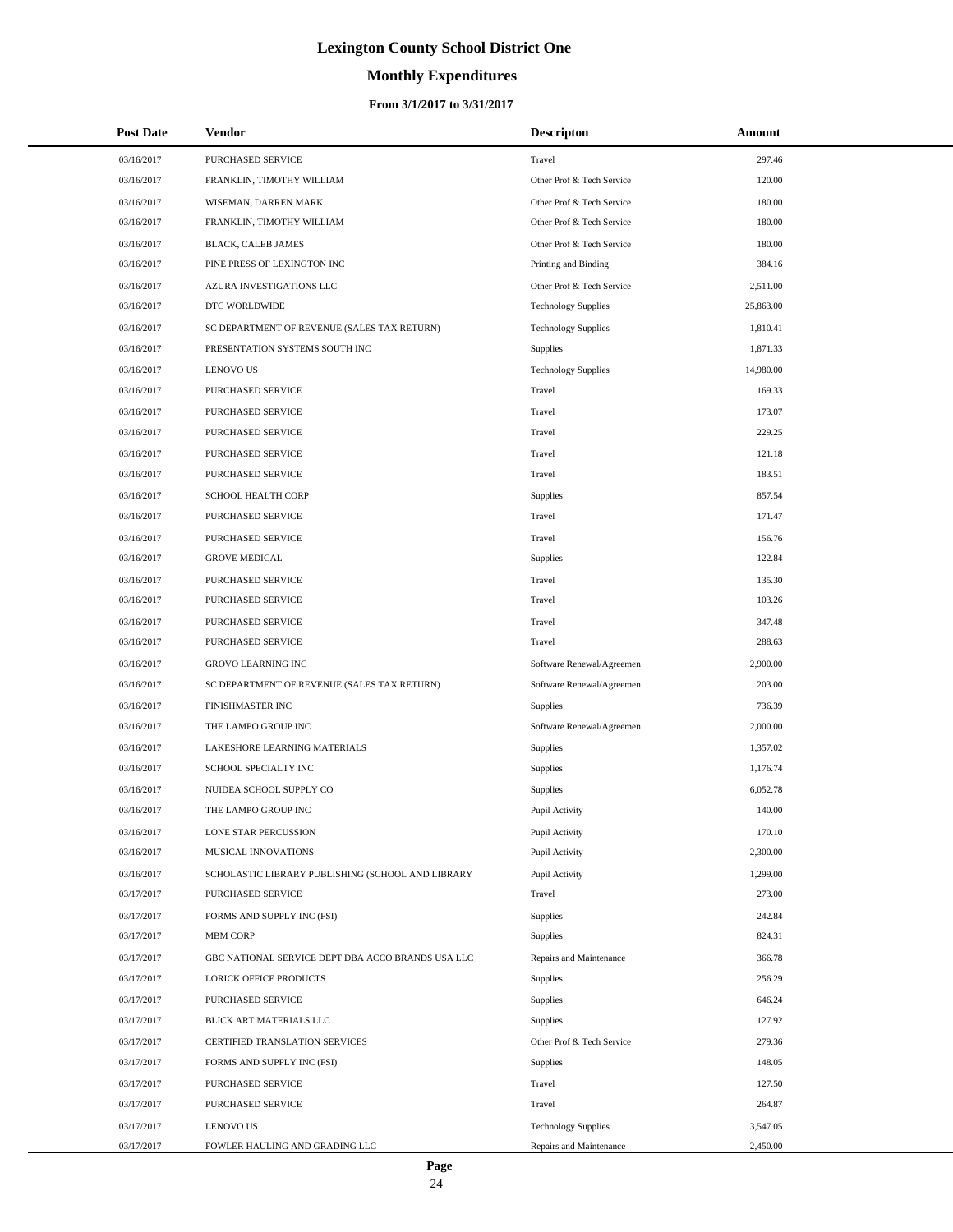# **Monthly Expenditures**

#### **From 3/1/2017 to 3/31/2017**

| <b>Post Date</b> | Vendor                                       | <b>Descripton</b>           | Amount    |
|------------------|----------------------------------------------|-----------------------------|-----------|
| 03/17/2017       | ACE GLASS CO INC                             | Repairs and Maintenance     | 382.31    |
| 03/17/2017       | <b>WW GRAINGER</b>                           | Supplies-Maintenace         | 504.03    |
| 03/17/2017       | A Z LAWN MOWER PARTS                         | Supplies-Maintenace         | 546.40    |
| 03/17/2017       | MCCULLOUGH, SHARONTAE                        | <b>Pupil Transportation</b> | 416.00    |
| 03/17/2017       | PURCHASED SERVICE                            | <b>Pupil Transportation</b> | 139.15    |
| 03/17/2017       | ANOTHER PRINTER                              | Printing and Binding        | 587.43    |
| 03/17/2017       | <b>SIGN A RAMA</b>                           | Printing and Binding        | 1,395.28  |
| 03/17/2017       | YOUR MEMBERSHIP.COM INC                      | Advertising                 | 2,500.00  |
| 03/17/2017       | PURCHASED SERVICE                            | Travel                      | 115.00    |
| 03/17/2017       | PURCHASED SERVICE                            | Travel                      | 208.00    |
| 03/17/2017       | COMPUTER DESIGN CONSULTING SERVICE LLC       | <b>Supplies</b>             | 240.75    |
| 03/17/2017       | DODGE LEARNING RESOURCES                     | <b>Supplies</b>             | 2,842.88  |
| 03/17/2017       | SC DEPARTMENT OF REVENUE (SALES TAX RETURN)  | <b>Supplies</b>             | 198.98    |
| 03/17/2017       | HANDWRITING WITHOUT TEARS BY JAN Z OLSEN OTR | <b>Supplies</b>             | 286.50    |
| 03/17/2017       | PURCHASED SERVICE                            | <b>Supplies</b>             | 275.00    |
| 03/17/2017       | PURCHASED SERVICE                            | <b>Supplies</b>             | 275.00    |
| 03/17/2017       | PURCHASED SERVICE                            | <b>Supplies</b>             | 275.00    |
| 03/17/2017       | PURCHASED SERVICE                            | <b>Supplies</b>             | 250.00    |
| 03/17/2017       | PURCHASED SERVICE                            | <b>Supplies</b>             | 275.00    |
| 03/17/2017       | SCHOOL SPECIALTY INC                         | Pupil Activity              | 103.77    |
| 03/17/2017       | FREY SCIENTIFIC                              | Pupil Activity              | 267.28    |
| 03/17/2017       | CHERUP, MONTY                                | Pupil Activity              | 101.00    |
| 03/17/2017       | DAVIS, SAMUEL B                              | Pupil Activity              | 140.00    |
| 03/17/2017       | WILLIAMS, PERRY                              | Pupil Activity              | 140.00    |
| 03/20/2017       | SCHOOL SPECIALTY INC                         | <b>Supplies</b>             | 271.14    |
| 03/20/2017       | SCHOOL SPECIALTY INC                         | <b>Supplies</b>             | 146.25    |
| 03/20/2017       | DELL COMPUTERS                               | <b>Supplies</b>             | 167.54    |
| 03/20/2017       | FORMS AND SUPPLY INC (FSI)                   | <b>Supplies</b>             | 499.40    |
| 03/20/2017       | <b>SCHOOL HEALTH CORP</b>                    | <b>Supplies</b>             | 168.80    |
| 03/20/2017       | MCGRAW HILL EDUCATION INC                    | <b>Supplies</b>             | 128.82    |
| 03/20/2017       | BLICK ART MATERIALS LLC                      | <b>Supplies</b>             | 306.10    |
| 03/20/2017       | DELL COMPUTERS                               | <b>Supplies</b>             | 133.80    |
| 03/20/2017       | <b>WW GRAINGER</b>                           | <b>Supplies</b>             | 180.08    |
| 03/20/2017       | <b>B &amp; H PHOTO</b>                       | <b>Technology Supplies</b>  | 1,458.36  |
| 03/20/2017       | <b>VANS VIOLIN</b>                           | Supplies                    | 588.50    |
| 03/20/2017       | CERTIFIED TRANSLATION SERVICES               | Other Prof & Tech Service   | 362.88    |
| 03/20/2017       | US INK AND TONER INC                         | Supplies                    | 1,167.13  |
| 03/20/2017       | MIDCAROLINA ELEC COOP INC                    | <b>Public Utilities</b>     | 111.00    |
| 03/20/2017       | SCE&G                                        | <b>Public Utilities</b>     | 924.35    |
| 03/20/2017       | SOUTHEASTERN PAPER                           | Supplies-Maintenace         | 267.07    |
| 03/20/2017       | <b>SCE&amp;G</b>                             | <b>Public Utilities</b>     | 536.71    |
| 03/20/2017       | MIDCAROLINA ELEC COOP INC                    | <b>Public Utilities</b>     | 23,844.00 |
| 03/20/2017       | <b>SCE&amp;G</b>                             | <b>Public Utilities</b>     | 12,063.30 |
| 03/20/2017       | <b>SCE&amp;G</b>                             | <b>Public Utilities</b>     | 8,880.44  |
| 03/20/2017       | <b>SCE&amp;G</b>                             | <b>Public Utilities</b>     | 19,440.65 |
| 03/20/2017       | SCE&G                                        | <b>Public Utilities</b>     | 11,911.13 |
| 03/20/2017       | <b>SCE&amp;G</b>                             | <b>Public Utilities</b>     | 7,612.51  |
| 03/20/2017       | SCE&G                                        | <b>Public Utilities</b>     | 7,519.28  |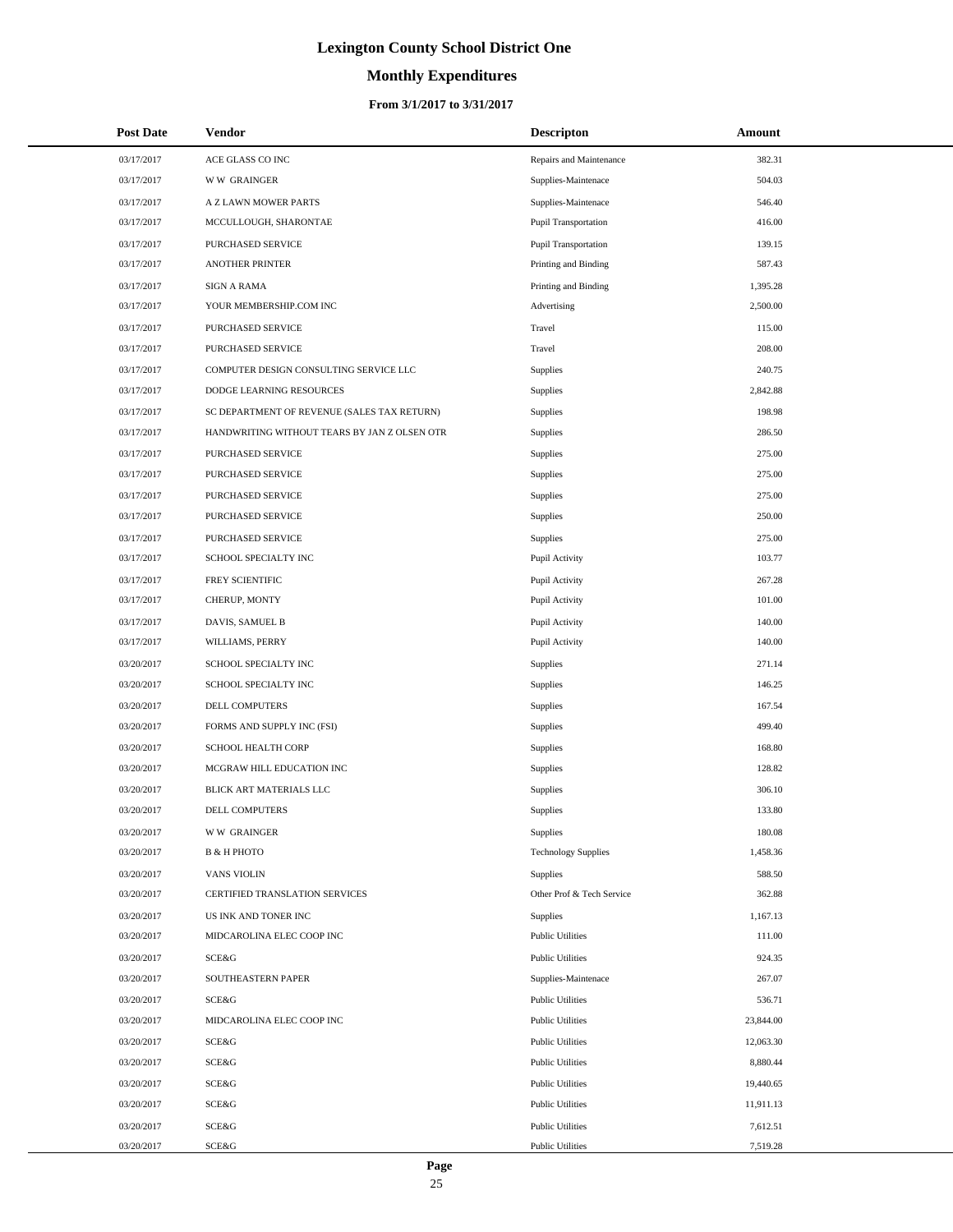# **Monthly Expenditures**

#### **From 3/1/2017 to 3/31/2017**

| <b>Post Date</b> | Vendor                                             | <b>Descripton</b>           | Amount    |
|------------------|----------------------------------------------------|-----------------------------|-----------|
| 03/20/2017       | <b>SCE&amp;G</b>                                   | <b>Public Utilities</b>     | 38,156.89 |
| 03/20/2017       | SOUTHEASTERN PAPER                                 | Supplies-Maintenace         | 1,335.36  |
| 03/20/2017       | SCE&G                                              | <b>Public Utilities</b>     | 7,102.07  |
| 03/20/2017       | SCE&G                                              | <b>Public Utilities</b>     | 8,218.68  |
| 03/20/2017       | SCE&G                                              | <b>Public Utilities</b>     | 14,539.42 |
| 03/20/2017       | <b>WW GRAINGER</b>                                 | Supplies-Maintenace         | 589.10    |
| 03/20/2017       | SCE&G                                              | <b>Public Utilities</b>     | 7,491.70  |
| 03/20/2017       | SCE&G                                              | <b>Public Utilities</b>     | 2,519.97  |
| 03/20/2017       | SMITH AND JONES JANITORIAL SUPPLIES AND EQUIP INC  | Supplies-Maintenace         | 468.66    |
| 03/20/2017       | <b>WW GRAINGER</b>                                 | Supplies-Maintenace         | 1,787.19  |
| 03/20/2017       | <b>SCE&amp;G</b>                                   | <b>Public Utilities</b>     | 15,692.96 |
| 03/20/2017       | SCE&G                                              | <b>Public Utilities</b>     | 10,689.70 |
| 03/20/2017       | SCE&G                                              | <b>Public Utilities</b>     | 9,111.25  |
| 03/20/2017       | <b>SCE&amp;G</b>                                   | <b>Public Utilities</b>     | 10,725.49 |
| 03/20/2017       | SCE&G                                              | <b>Public Utilities</b>     | 16,490.33 |
| 03/20/2017       | SCE&G                                              | <b>Public Utilities</b>     | 43,240.62 |
| 03/20/2017       | <b>ANIXTER INC</b>                                 | Supplies-Maintenace         | 866.70    |
| 03/20/2017       | <b>SCE&amp;G</b>                                   | <b>Public Utilities</b>     | 10,797.41 |
| 03/20/2017       | <b>SCE&amp;G</b>                                   | <b>Public Utilities</b>     | 209.19    |
| 03/20/2017       | CHECKER YELLOW CAB CO INC                          | <b>Pupil Transportation</b> | 14,855.50 |
| 03/20/2017       | SC DEPARTMENT OF EDUCATION OFFICE OF TRANSPORTATIO | Pupil Transportation        | 7,057.75  |
| 03/20/2017       | FORMS AND SUPPLY INC (FSI)                         | Supplies                    | 119.83    |
| 03/20/2017       | PAYTON, BRIAN THOMAS                               | Other Prof & Tech Service   | 120.00    |
| 03/20/2017       | RIVERA, JONATHAN GARCIA                            | Other Prof & Tech Service   | 120.00    |
| 03/20/2017       | MIXON, CHRISTOPHER DOUGLAS                         | Other Prof & Tech Service   | 120.00    |
| 03/20/2017       | MILLER, JEFFREY J                                  | Other Prof & Tech Service   | 120.00    |
| 03/20/2017       | RAMUNNI, FRANK R                                   | Other Prof & Tech Service   | 180.00    |
| 03/20/2017       | ZYLSTRA, SCOTT LEWIS                               | Other Prof & Tech Service   | 180.00    |
| 03/20/2017       | PRIMEX WIRELESS INC                                | Supplies                    | 818.55    |
| 03/20/2017       | <b>IBM CORPORATION</b>                             | <b>Technology Supplies</b>  | 171.79    |
| 03/20/2017       | MOTOROLA SOLUTIONS                                 | <b>Technology Supplies</b>  | 280.88    |
| 03/20/2017       | KURTZ BROS DBA BENDER BURKOT EAST COAST SCHOOL SUP | Supplies                    | 1,260.00  |
| 03/20/2017       | RESEARCH PRESS COMPANY                             | Supplies                    | 999.50    |
| 03/20/2017       | SCHOOL SPECIALTY INC                               | Supplies                    | 1,266.08  |
| 03/20/2017       | PURCHASED SERVICE                                  | Supplies                    | 250.00    |
| 03/20/2017       | LEXINGTON PRINTING LLC                             | Pupil Activity              | 576.73    |
| 03/20/2017       | DELL COMPUTERS                                     | Pupil Activity              | 149.35    |
| 03/20/2017       | HAL LEONARD CORP DBA MUSIC EXPRESS                 | Pupil Activity              | 390.00    |
| 03/20/2017       | FREY SCIENTIFIC                                    | Pupil Activity              | 643.64    |
| 03/20/2017       | MURNANE, MATTHEW JOSEPH                            | Pupil Activity              | 210.00    |
| 03/20/2017       | SMITH, BRIAN                                       | Pupil Activity              | 120.00    |
| 03/20/2017       | <b>BALAZS, JOE</b>                                 | Pupil Activity              | 122.80    |
| 03/20/2017       | CAUGHMAN, MICHAEL                                  | Pupil Activity              | 102.70    |
| 03/20/2017       | EGAN, DANIEL T                                     | Pupil Activity              | 113.50    |
| 03/20/2017       | ROSIER, JOHN                                       | Pupil Activity              | 122.80    |
| 03/20/2017       | ATTAWAY, MARK                                      | Pupil Activity              | 130.00    |
| 03/20/2017       | ROBERTS, TIMOTHY M                                 | Pupil Activity              | 130.00    |
| 03/20/2017       | WOODRING, JIM                                      | Pupil Activity              | 130.00    |

 $\overline{a}$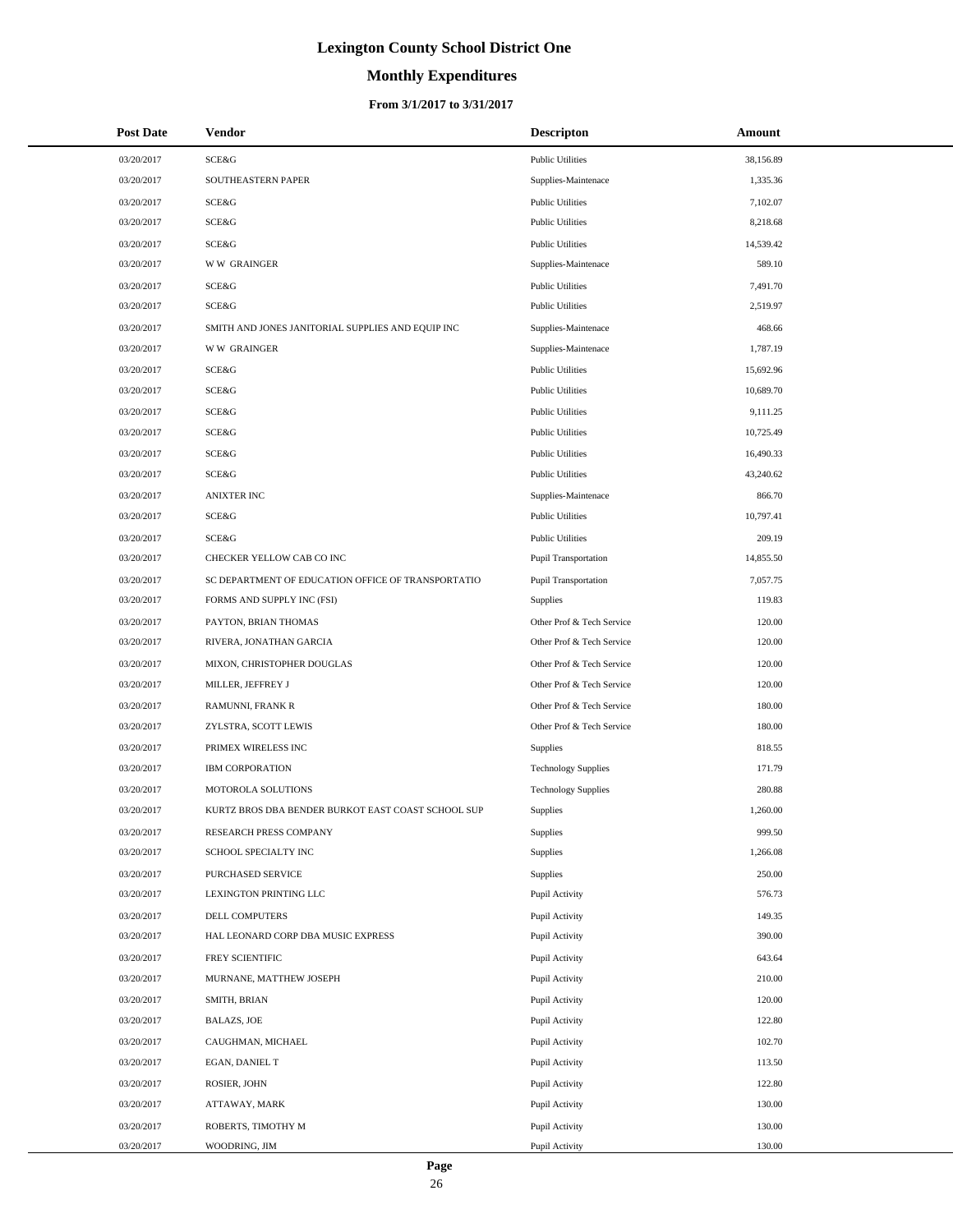# **Monthly Expenditures**

| <b>Post Date</b> | Vendor                     | <b>Descripton</b> | Amount   |
|------------------|----------------------------|-------------------|----------|
| 03/20/2017       | WOODRING, STEVE            | Pupil Activity    | 130.00   |
| 03/20/2017       | CAUGHMAN, MICHAEL          | Pupil Activity    | 150.00   |
| 03/20/2017       | SHOBERT, BRENT             | Pupil Activity    | 150.00   |
| 03/20/2017       | CAULDER, WILLIAM "BILL"    | Pupil Activity    | 260.00   |
| 03/20/2017       | CHURCH, ELIZABETH J        | Pupil Activity    | 120.00   |
| 03/20/2017       | <b>BSN SPORTS</b>          | Pupil Activity    | 256.79   |
| 03/20/2017       | CHURCH, ELIZABETH J        | Pupil Activity    | 105.00   |
| 03/20/2017       | MURNANE, MATTHEW JOSEPH    | Pupil Activity    | 120.00   |
| 03/20/2017       | FLICKER, SCOTT             | Pupil Activity    | 112.00   |
| 03/20/2017       | COOPER, JOEL L             | Pupil Activity    | 120.00   |
| 03/20/2017       | SHUMPERT, KENNETH R        | Pupil Activity    | 110.60   |
| 03/20/2017       | SHUMPERT, WARD             | Pupil Activity    | 113.30   |
| 03/20/2017       | BORK, STEPHEN MICHAEL      | Pupil Activity    | 110.60   |
| 03/20/2017       | CORLEY, DONNA JO           | Pupil Activity    | 110.60   |
| 03/20/2017       | CORLEY, WAYNE              | Pupil Activity    | 107.00   |
| 03/20/2017       | NEARY, JAMES               | Pupil Activity    | 107.00   |
| 03/20/2017       | ROGERS, MATTHEW            | Pupil Activity    | 120.00   |
| 03/20/2017       | REPLOGLE, ANDREW           | Pupil Activity    | 104.70   |
| 03/20/2017       | REPLOGLE, CHESTER          | Pupil Activity    | 104.70   |
| 03/20/2017       | GIBBONS, RICHARD D         | Pupil Activity    | 112.00   |
| 03/20/2017       | SIMPSON, KYLE              | Pupil Activity    | 112.70   |
| 03/20/2017       | BATES, CHARLES DAVID       | Pupil Activity    | 104.00   |
| 03/20/2017       | BATES, CHARLES DAVID       | Pupil Activity    | 104.00   |
| 03/20/2017       | <b>BELL, DOUGLAS</b>       | Pupil Activity    | 113.90   |
| 03/20/2017       | <b>FAN CLOTH</b>           | Pupil Activity    | 1,156.00 |
| 03/20/2017       | BURGER, BRADLEY L          | Pupil Activity    | 140.00   |
| 03/20/2017       | CASSADY, ALEX              | Pupil Activity    | 300.00   |
| 03/20/2017       | CAUGHMAN, MICHAEL          | Pupil Activity    | 1,040.00 |
| 03/20/2017       | <b>GREEN, COREY</b>        | Pupil Activity    | 150.00   |
| 03/20/2017       | HOLLINGSWORTH, JIMMIE      | Pupil Activity    | 290.00   |
| 03/20/2017       | MCGINTY, CHAD              | Pupil Activity    | 140.00   |
| 03/20/2017       | MORRIS, BRANTLEY           | Pupil Activity    | 140.00   |
| 03/20/2017       | SCOTT, DAMON               | Pupil Activity    | 300.00   |
| 03/20/2017       | SMITH, JAMES ASHLEY        | Pupil Activity    | 225.00   |
| 03/20/2017       | WOODRING, JIM              | Pupil Activity    | 140.00   |
| 03/21/2017       | FORMS AND SUPPLY INC (FSI) | Supplies          | 597.32   |
| 03/21/2017       | RAPTOR TECHNOLOGIES LLC    | Supplies          | 400.00   |
| 03/21/2017       | US INK AND TONER INC       | Supplies          | 922.02   |
| 03/21/2017       | POSTMASTER 029 (GMS)       | Supplies          | 980.00   |
| 03/21/2017       | SCHOOL SPECIALTY INC       | Supplies          | 430.21   |
| 03/21/2017       | PURCHASED SERVICE          | Travel            | 368.08   |
| 03/21/2017       | PURCHASED SERVICE          | Travel            | 147.50   |
| 03/21/2017       | PURCHASED SERVICE          | Travel            | 346.68   |
| 03/21/2017       | PURCHASED SERVICE          | Travel            | 318.00   |
| 03/21/2017       | PURCHASED SERVICE          | Travel            | 352.03   |
| 03/21/2017       | SCANTEX BUSINESS SYSTEMS   | Supplies          | 351.00   |
| 03/21/2017       | SCHOOL SPECIALTY INC       | Supplies          | 620.12   |
| 03/21/2017       | SCHOOL SPECIALTY INC       | Supplies          | 244.37   |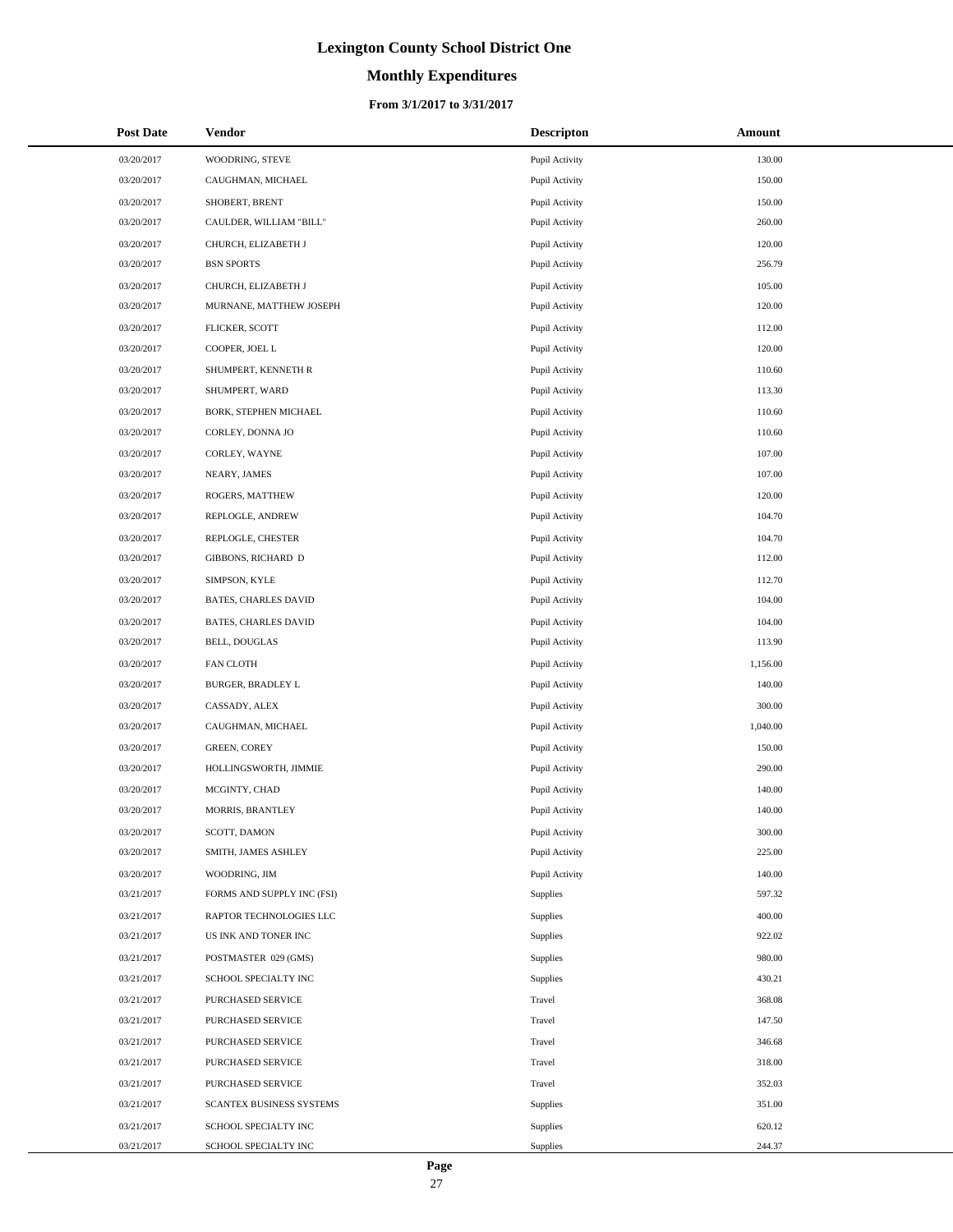# **Monthly Expenditures**

#### **From 3/1/2017 to 3/31/2017**

| <b>Post Date</b> | Vendor                                         | <b>Descripton</b>           | Amount   |
|------------------|------------------------------------------------|-----------------------------|----------|
| 03/21/2017       | SCHOOL SPECIALTY INC                           | Supplies                    | 773.05   |
| 03/21/2017       | <b>HEINEMANN</b>                               | Supplies                    | 3,291.28 |
| 03/21/2017       | PURCHASED SERVICE                              | Travel                      | 380.98   |
| 03/21/2017       | US INK AND TONER INC                           | Supplies                    | 256.18   |
| 03/21/2017       | <b>WENGER CORP</b>                             | Supplies                    | 1,845.75 |
| 03/21/2017       | TRAVEL VENTURES OF BAY COUNTY                  | <b>Pupil Transportation</b> | 9,948.75 |
| 03/21/2017       | TRAVEL VENTURES OF BAY COUNTY                  | Travel                      | 1,989.75 |
| 03/21/2017       | MUSICIAN SUPPLY                                | Supplies                    | 448.06   |
| 03/21/2017       | <b>HEINEMANN</b>                               | Supplies                    | 231.05   |
| 03/21/2017       | SCHOOL HEALTH CORP                             | Supplies                    | 165.32   |
| 03/21/2017       | WORLD BOOK SCHOOL AND LIBRARY ORDER PROCESSING | <b>Library Books</b>        | 999.00   |
| 03/21/2017       | FOLLETT SCHOOL SOLUTIONS INC                   | <b>Library Books</b>        | 235.08   |
| 03/21/2017       | FOLLETT SCHOOL SOLUTIONS INC                   | <b>Library Books</b>        | 1,622.33 |
| 03/21/2017       | FOLLETT SCHOOL SOLUTIONS INC                   | <b>Library Books</b>        | 1,070.86 |
| 03/21/2017       | HP INC                                         | <b>Technology Supplies</b>  | 278.18   |
| 03/21/2017       | PURCHASED SERVICE                              | Travel                      | 112.00   |
| 03/21/2017       | PURCHASED SERVICE                              | Travel                      | 112.00   |
| 03/21/2017       | PURCHASED SERVICE                              | Travel                      | 305.14   |
| 03/21/2017       | PURCHASED SERVICE                              | Travel                      | 172.50   |
| 03/21/2017       | PURCHASED SERVICE                              | Travel                      | 169.00   |
| 03/21/2017       | PURCHASED SERVICE                              | Travel                      | 548.41   |
| 03/21/2017       | PURCHASED SERVICE                              | Travel                      | 338.71   |
| 03/21/2017       | PURCHASED SERVICE                              | Travel                      | 329.40   |
| 03/21/2017       | PURCHASED SERVICE                              | Travel                      | 329.40   |
| 03/21/2017       | PURCHASED SERVICE                              | Travel                      | 329.40   |
| 03/21/2017       | PURCHASED SERVICE                              | Travel                      | 179.76   |
| 03/21/2017       | COMPASS GROUP DBA CANTEEN REFRESHMENT SERV     | Supplies                    | 709.56   |
| 03/21/2017       | <b>WW GRAINGER</b>                             | Supplies-Maintenace         | 146.93   |
| 03/21/2017       | GATEWAY SUPPLY CO INC                          | Supplies-Maintenace         | 168.00   |
| 03/21/2017       | HYMAN PAPER CO INC                             | Supplies-Maintenace         | 1,001.53 |
| 03/21/2017       | SOUTHEASTERN PAPER                             | Supplies-Maintenace         | 560.85   |
| 03/21/2017       | HYMAN PAPER CO INC                             | Supplies-Maintenace         | 267.07   |
| 03/21/2017       | <b>WW GRAINGER</b>                             | Supplies-Maintenace         | 1,258.32 |
| 03/21/2017       | HYMAN PAPER CO INC                             | Supplies-Maintenace         | 534.14   |
| 03/21/2017       | SOUTHEASTERN PAPER                             | Supplies-Maintenace         | 770.40   |
| 03/21/2017       | <b>WW GRAINGER</b>                             | Supplies-Maintenace         | 205.31   |
| 03/21/2017       | PALMETTO PROPANE                               | Energy                      | 541.41   |
| 03/21/2017       | SOUTHEASTERN PAPER                             | Supplies-Maintenace         | 467.38   |
| 03/21/2017       | HD SUPPLY WATERWORKS LTD                       | Supplies-Maintenace         | 1,328.96 |
| 03/21/2017       | <b>WW GRAINGER</b>                             | Supplies-Maintenace         | 359.52   |
| 03/21/2017       | HYMAN PAPER CO INC                             | Supplies-Maintenace         | 1,268.59 |
| 03/21/2017       | BAZEMORE'S AUTO AND TRUCK                      | Repairs and Maintenance     | 170.00   |
| 03/21/2017       | FILIPPONI, LANE                                | <b>Pupil Transportation</b> | 165.60   |
| 03/21/2017       | MANSFIELD OIL CO                               | <b>Pupil Transportation</b> | 883.32   |
| 03/21/2017       | STARR, WILLIAM                                 | <b>Pupil Transportation</b> | 1,209.60 |
| 03/21/2017       | PURCHASED SERVICE                              | Travel                      | 256.80   |
| 03/21/2017       | HAIGLER III, THOMAS I                          | Other Prof & Tech Service   | 180.00   |
| 03/21/2017       | PURCHASED SERVICE                              | Travel                      | 274.52   |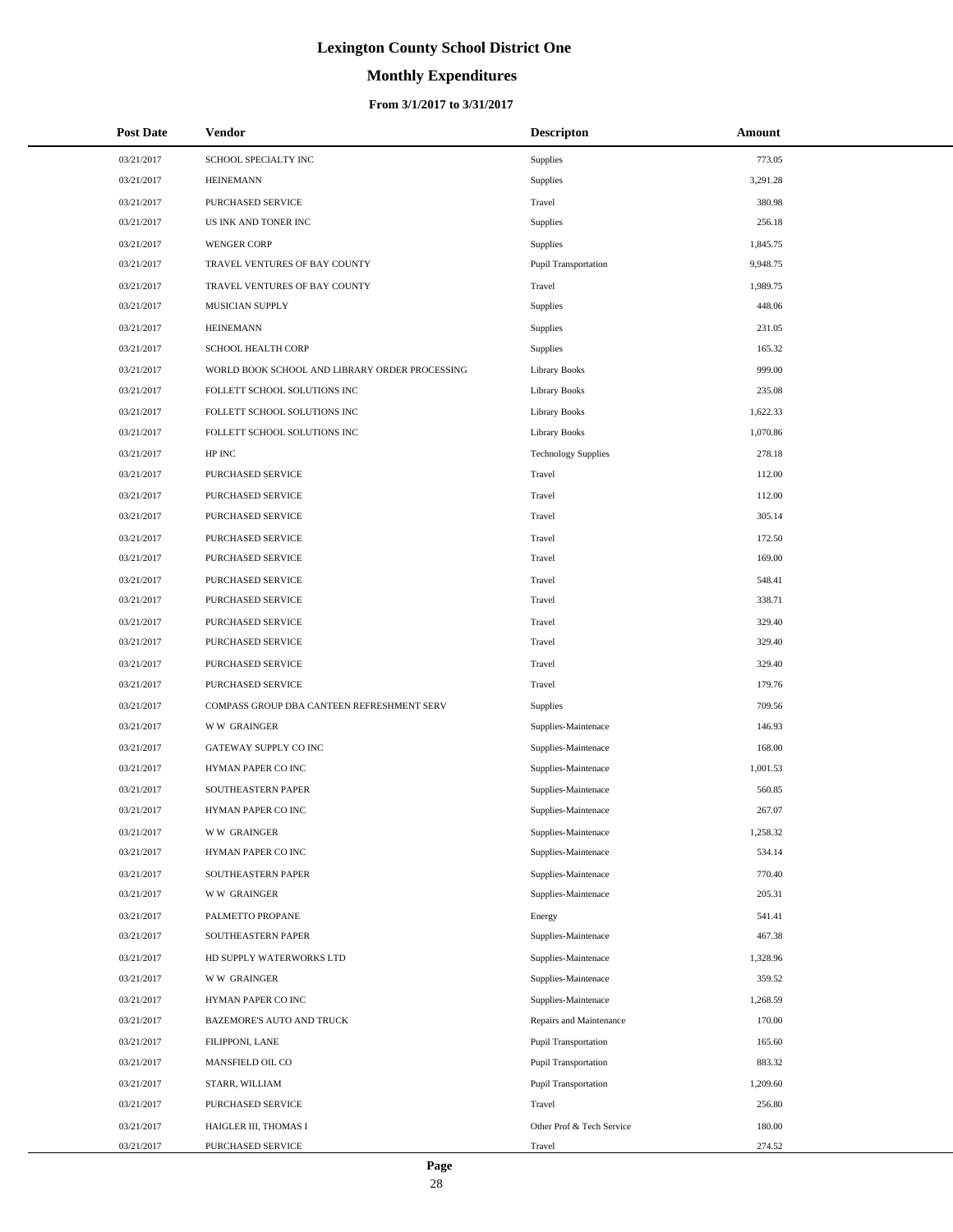# **Monthly Expenditures**

| <b>Post Date</b> | Vendor                                      | <b>Descripton</b>          | Amount    |
|------------------|---------------------------------------------|----------------------------|-----------|
| 03/21/2017       | KENDRICK GRAPHICS LLC                       | Supplies                   | 481.50    |
| 03/21/2017       | <b>PURCHASED SERVICE</b>                    | Travel                     | 382.53    |
| 03/21/2017       | <b>LENOVO US</b>                            | Software Renewal/Agreemen  | 500.00    |
| 03/21/2017       | SUNGARD PUBLIC SECTOR INC                   | Software Renewal/Agreemen  | 2,350.00  |
| 03/21/2017       | <b>APPLE INC</b>                            | <b>Technology Supplies</b> | 6,393.25  |
| 03/21/2017       | TELCOM OF SOUTH CAROLINA INC                | Repairs and Maintenance    | 270.00    |
| 03/21/2017       | PURCHASED SERVICE                           | Travel                     | 300.47    |
| 03/21/2017       | PURCHASED SERVICE                           | Travel                     | 290.84    |
| 03/21/2017       | PURCHASED SERVICE                           | Travel                     | 292.98    |
| 03/21/2017       | PURCHASED SERVICE                           | Travel                     | 263.02    |
| 03/21/2017       | PURCHASED SERVICE                           | Travel                     | 273.72    |
| 03/21/2017       | ATTAINMENT CO INC                           | Supplies                   | 1,074.00  |
| 03/21/2017       | ATTAINMENT CO INC                           | <b>Technology Supplies</b> | 199.00    |
| 03/21/2017       | PURCHASED SERVICE                           | Travel                     | 128.40    |
| 03/21/2017       | <b>GROVE MEDICAL</b>                        | Supplies                   | 166.23    |
| 03/21/2017       | PURCHASED SERVICE                           | Travel                     | 127.33    |
| 03/21/2017       | PURCHASED SERVICE                           | Travel                     | 178.00    |
| 03/21/2017       | SHAMPY, MADELAINE DAISY                     | Other Prof & Tech Service  | 600.00    |
| 03/21/2017       | <b>BRIGHTBYTES INC</b>                      | Software Renewal/Agreemen  | 66,398.00 |
| 03/21/2017       | SC DEPARTMENT OF REVENUE (SALES TAX RETURN) | Software Renewal/Agreemen  | 4,647.86  |
| 03/21/2017       | DODGE LEARNING RESOURCES                    | Supplies                   | 155.05    |
| 03/21/2017       | HP INC                                      | <b>Technology Supplies</b> | 556.36    |
| 03/21/2017       | INTERNETWORK ENGINEERING                    | Software Renewal/Agreemen  | 6,699.00  |
| 03/21/2017       | PURCHASED SERVICE                           | Travel                     | 139.90    |
| 03/21/2017       | SYSCO FOOD SERV OF COLUMBIA                 | Food                       | 5,131.01  |
| 03/21/2017       | EARTHGRAINS BAKING COMPANIES INC            | <b>Bread</b>               | 150.00    |
| 03/21/2017       | BORDEN DAIRY CO OF SC LLC                   | Milk                       | 361.74    |
| 03/21/2017       | SYSCO FOOD SERV OF COLUMBIA                 | Food                       | 2,680.70  |
| 03/21/2017       | EARTHGRAINS BAKING COMPANIES INC            | <b>Bread</b>               | 148.75    |
| 03/21/2017       | BORDEN DAIRY CO OF SC LLC                   | Milk                       | 451.88    |
| 03/21/2017       | SYSCO FOOD SERV OF COLUMBIA                 | Food                       | 3,883.03  |
| 03/21/2017       | BORDEN DAIRY CO OF SC LLC                   | Milk                       | 350.21    |
| 03/21/2017       | SENN BROTHERS INC                           | Produce                    | 108.20    |
| 03/21/2017       | SYSCO FOOD SERV OF COLUMBIA                 | Food                       | 3,267.07  |
| 03/21/2017       | BORDEN DAIRY CO OF SC LLC                   | Milk                       | 777.50    |
| 03/21/2017       | SYSCO FOOD SERV OF COLUMBIA                 | Food                       | 3,275.37  |
| 03/21/2017       | BORDEN DAIRY CO OF SC LLC                   | Milk                       | 306.14    |
| 03/21/2017       | SYSCO FOOD SERV OF COLUMBIA                 | Food                       | 4,267.79  |
| 03/21/2017       | BORDEN DAIRY CO OF SC LLC                   | Milk                       | 872.58    |
| 03/21/2017       | SENN BROTHERS INC                           | Produce                    | 123.00    |
| 03/21/2017       | SYSCO FOOD SERV OF COLUMBIA                 | Food                       | 609.95    |
| 03/21/2017       | SYSCO FOOD SERV OF COLUMBIA                 | Food                       | 2,856.31  |
| 03/21/2017       | BORDEN DAIRY CO OF SC LLC                   | Milk                       | 111.92    |
| 03/21/2017       | SENN BROTHERS INC                           | Produce                    | 110.60    |
| 03/21/2017       | SYSCO FOOD SERV OF COLUMBIA                 | Food                       | 2,670.76  |
| 03/21/2017       | BORDEN DAIRY CO OF SC LLC                   | Milk                       | 444.09    |
| 03/21/2017       | SENN BROTHERS INC                           | Produce                    | 146.95    |
| 03/21/2017       | SYSCO FOOD SERV OF COLUMBIA                 | Food                       | 4,720.15  |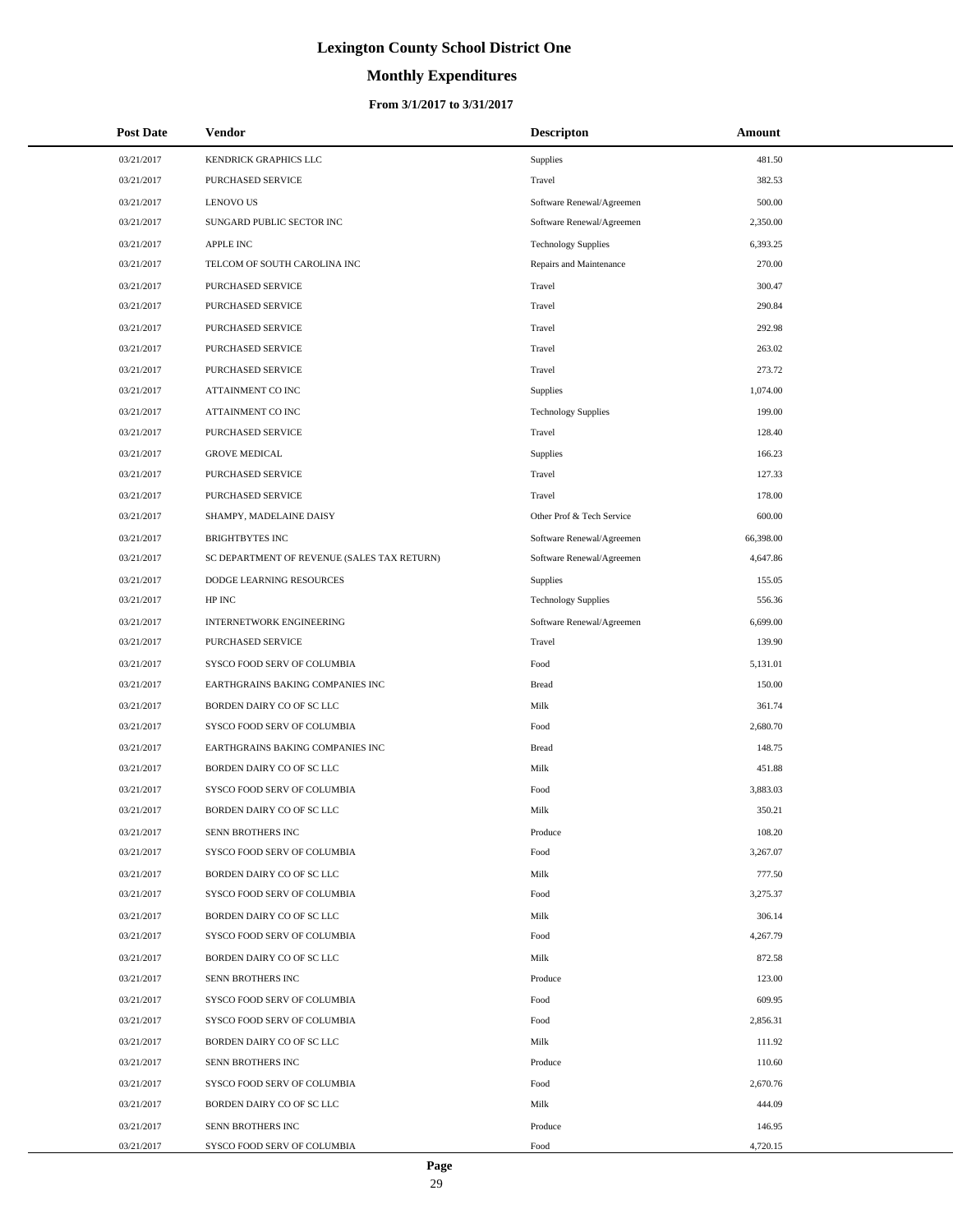# **Monthly Expenditures**

| <b>Post Date</b> | Vendor                           | <b>Descripton</b> | Amount   |
|------------------|----------------------------------|-------------------|----------|
| 03/21/2017       | BORDEN DAIRY CO OF SC LLC        | Milk              | 1,062.80 |
| 03/21/2017       | SENN BROTHERS INC                | Produce           | 143.50   |
| 03/21/2017       | SYSCO FOOD SERV OF COLUMBIA      | Food              | 3,106.43 |
| 03/21/2017       | BORDEN DAIRY CO OF SC LLC        | Milk              | 750.99   |
| 03/21/2017       | SENN BROTHERS INC                | Produce           | 135.50   |
| 03/21/2017       | SYSCO FOOD SERV OF COLUMBIA      | Food              | 2,342.67 |
| 03/21/2017       | BORDEN DAIRY CO OF SC LLC        | Milk              | 536.25   |
| 03/21/2017       | SENN BROTHERS INC                | Produce           | 127.00   |
| 03/21/2017       | SYSCO FOOD SERV OF COLUMBIA      | Food              | 2,827.87 |
| 03/21/2017       | BORDEN DAIRY CO OF SC LLC        | Milk              | 368.27   |
| 03/21/2017       | SYSCO FOOD SERV OF COLUMBIA      | Food              | 5,758.18 |
| 03/21/2017       | EARTHGRAINS BAKING COMPANIES INC | <b>Bread</b>      | 103.75   |
| 03/21/2017       | BORDEN DAIRY CO OF SC LLC        | Milk              | 592.46   |
| 03/21/2017       | SENN BROTHERS INC                | Produce           | 182.16   |
| 03/21/2017       | SYSCO FOOD SERV OF COLUMBIA      | Food              | 1,359.28 |
| 03/21/2017       | BORDEN DAIRY CO OF SC LLC        | Milk              | 333.88   |
| 03/21/2017       | SYSCO FOOD SERV OF COLUMBIA      | Food              | 475.37   |
| 03/21/2017       | BORDEN DAIRY CO OF SC LLC        | Milk              | 310.92   |
| 03/21/2017       | SENN BROTHERS INC                | Produce           | 325.84   |
| 03/21/2017       | SYSCO FOOD SERV OF COLUMBIA      | Food              | 3,325.71 |
| 03/21/2017       | BORDEN DAIRY CO OF SC LLC        | Milk              | 203.06   |
| 03/21/2017       | SENN BROTHERS INC                | Produce           | 110.90   |
| 03/21/2017       | SYSCO FOOD SERV OF COLUMBIA      | Food              | 1,725.99 |
| 03/21/2017       | BORDEN DAIRY CO OF SC LLC        | Milk              | 289.83   |
| 03/21/2017       | SYSCO FOOD SERV OF COLUMBIA      | Food              | 3,128.00 |
| 03/21/2017       | BORDEN DAIRY CO OF SC LLC        | Milk              | 791.88   |
| 03/21/2017       | SYSCO FOOD SERV OF COLUMBIA      | Food              | 2,432.77 |
| 03/21/2017       | BORDEN DAIRY CO OF SC LLC        | Milk              | 142.34   |
| 03/21/2017       | SYSCO FOOD SERV OF COLUMBIA      | Food              | 1,756.09 |
| 03/21/2017       | BORDEN DAIRY CO OF SC LLC        | Milk              | 388.22   |
| 03/21/2017       | SYSCO FOOD SERV OF COLUMBIA      | Food              | 2,970.92 |
| 03/21/2017       | BORDEN DAIRY CO OF SC LLC        | Milk              | 419.60   |
| 03/21/2017       | SYSCO FOOD SERV OF COLUMBIA      | Food              | 3,484.25 |
| 03/21/2017       | EARTHGRAINS BAKING COMPANIES INC | <b>Bread</b>      | 112.50   |
| 03/21/2017       | BORDEN DAIRY CO OF SC LLC        | Milk              | 530.99   |
| 03/21/2017       | SYSCO FOOD SERV OF COLUMBIA      | Food              | 2,792.24 |
| 03/21/2017       | BORDEN DAIRY CO OF SC LLC        | Milk              | 653.22   |
| 03/21/2017       | SENN BROTHERS INC                | Produce           | 253.60   |
| 03/21/2017       | SYSCO FOOD SERV OF COLUMBIA      | Food              | 1,715.87 |
| 03/21/2017       | BORDEN DAIRY CO OF SC LLC        | Milk              | 279.72   |
| 03/21/2017       | SYSCO FOOD SERV OF COLUMBIA      | Food              | 1,108.06 |
| 03/21/2017       | BORDEN DAIRY CO OF SC LLC        | Milk              | 330.91   |
| 03/21/2017       | SYSCO FOOD SERV OF COLUMBIA      | Food              | 1,944.82 |
| 03/21/2017       | BORDEN DAIRY CO OF SC LLC        | Milk              | 637.30   |
| 03/21/2017       | SENN BROTHERS INC                | Produce           | 228.00   |
| 03/21/2017       | SYSCO FOOD SERV OF COLUMBIA      | Food              | 2,410.25 |
| 03/21/2017       | BORDEN DAIRY CO OF SC LLC        | Milk              | 286.28   |
| 03/21/2017       | SYSCO FOOD SERV OF COLUMBIA      | Food              | 5,546.41 |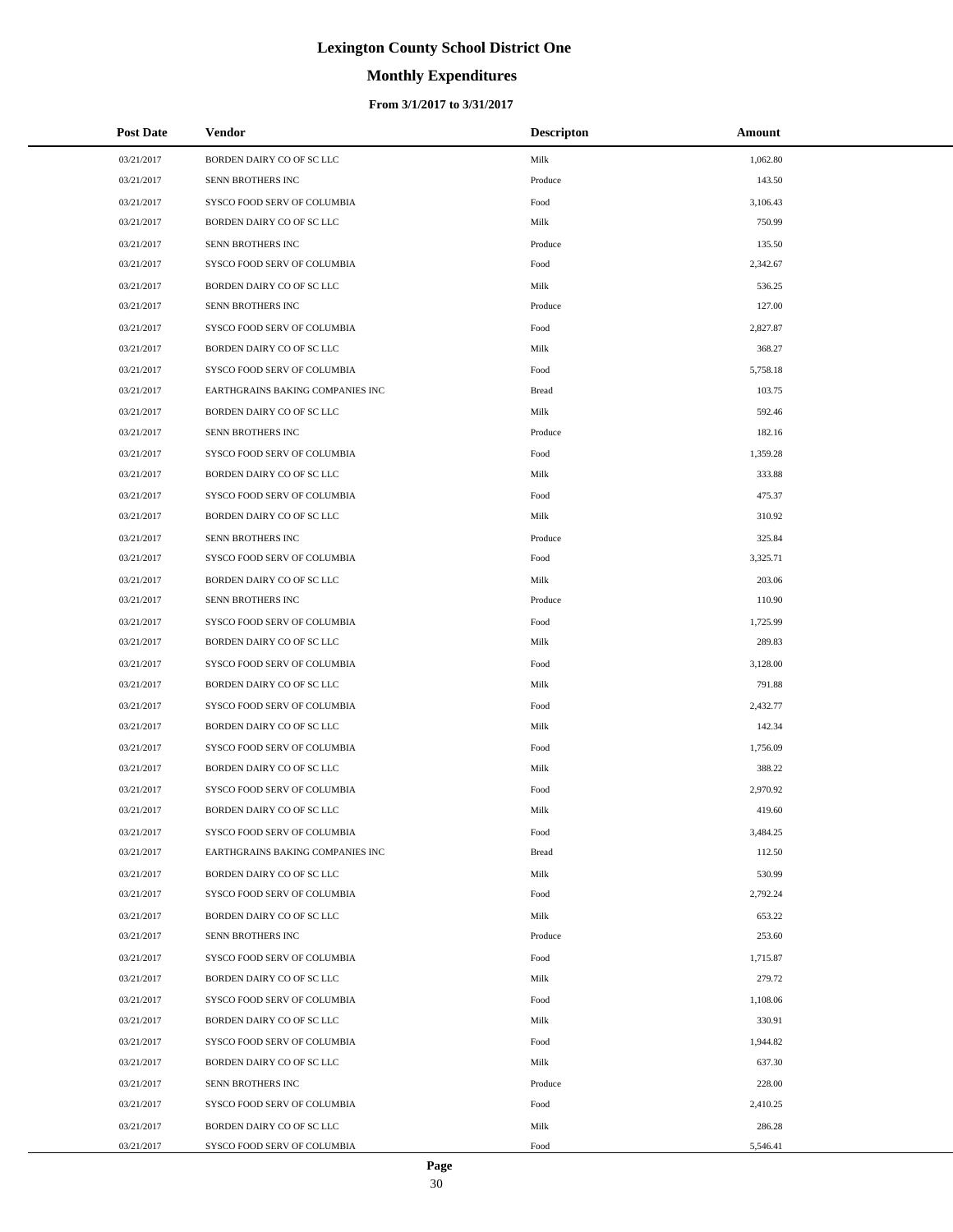# **Monthly Expenditures**

| <b>Post Date</b> | Vendor                                             | <b>Descripton</b>           | Amount    |
|------------------|----------------------------------------------------|-----------------------------|-----------|
| 03/21/2017       | BORDEN DAIRY CO OF SC LLC                          | Milk                        | 478.20    |
| 03/21/2017       | SENN BROTHERS INC                                  | Produce                     | 152.10    |
| 03/21/2017       | SYSCO FOOD SERV OF COLUMBIA                        | Food                        | 2,146.77  |
| 03/21/2017       | BORDEN DAIRY CO OF SC LLC                          | Milk                        | 164.50    |
| 03/21/2017       | SMARTPHONE MEDIC LLC                               | Pupil Activity              | 297.00    |
| 03/21/2017       | SMARTPHONE MEDIC LLC                               | Pupil Activity              | 396.00    |
| 03/21/2017       | SMARTPHONE MEDIC LLC                               | Pupil Activity              | 297.00    |
| 03/21/2017       | LEXINGTON COUNTY FIRST STEPS                       | Pupil Activity              | 1,368.00  |
| 03/21/2017       | SCHOOL SPECIALTY INC                               | Pupil Activity              | 226.42    |
| 03/21/2017       | FREY SCIENTIFIC                                    | Pupil Activity              | 192.59    |
| 03/21/2017       | MUSICIAN SUPPLY                                    | Pupil Activity              | 104.86    |
| 03/21/2017       | KRISTY GWYN SWEET PEAS STITCHES                    | Pupil Activity              | 192.00    |
| 03/21/2017       | PURCHASED SERVICE                                  | Pupil Activity              | 127.50    |
| 03/21/2017       | <b>PURCHASED SERVICE</b>                           | Pupil Activity              | 127.50    |
| 03/22/2017       | SCHOOL SPECIALTY INC                               | <b>Supplies</b>             | 604.95    |
| 03/22/2017       | US INK AND TONER INC                               | Supplies                    | 1,478.02  |
| 03/22/2017       | BLICK ART MATERIALS LLC                            | Supplies                    | 1,208.84  |
| 03/22/2017       | GLOBE MICROSYSTEMS INC DBA AB SOFTWARE CONSULT LTD | Software Renewal/Agreemen   | 1,605.00  |
| 03/22/2017       | ENTERPRISE LEASING COMPANY SOUTHEAST               | Travel                      | 124.30    |
| 03/22/2017       | WEISSMAN THEATRICAL SUPPLY DBA DESIGN FOR DANCE    | <b>Supplies</b>             | 908.75    |
| 03/22/2017       | STATE DEPARTMENT OF EDUCATION LEX DIST ONEBUS SHOP | <b>Pupil Transportation</b> | 121.52    |
| 03/22/2017       | <b>APPLE INC</b>                                   | <b>Technology Supplies</b>  | 425.86    |
| 03/22/2017       | CERTIFIED TRANSLATION SERVICES                     | Other Prof & Tech Service   | 333.92    |
| 03/22/2017       | LANGUAGES UNLIMITED LLC                            | Other Prof & Tech Service   | 2,261.16  |
| 03/22/2017       | SCHOOL SPECIALTY INC                               | Supplies                    | 391.60    |
| 03/22/2017       | HALLIGAN MAHONEY AND WILLIAMS                      | Legal Services              | 14,560.91 |
| 03/22/2017       | DELL COMPUTERS                                     | <b>Supplies</b>             | 254.19    |
| 03/22/2017       | <b>CULLUM SERVICES INC</b>                         | Repairs and Maintenance     | 333.32    |
| 03/22/2017       | SMITH AND JONES JANITORIAL SUPPLIES AND EQUIP INC  | Supplies-Maintenace         | 149.80    |
| 03/22/2017       | SUBURBAN PROPANE                                   | Energy                      | 532.97    |
| 03/22/2017       | SMITH AND JONES JANITORIAL SUPPLIES AND EQUIP INC  | Supplies-Maintenace         | 256.64    |
| 03/22/2017       | <b>BARNES PROPANE</b>                              | Energy                      | 832.32    |
| 03/22/2017       | CITY ELECTRIC SUPPLY CO                            | Supplies-Maintenace         | 180.83    |
| 03/22/2017       | MIDCAROLINA ELEC COOP INC                          | <b>Public Utilities</b>     | 13,494.00 |
| 03/22/2017       | SMITH AND JONES JANITORIAL SUPPLIES AND EQUIP INC  | Supplies-Maintenace         | 1,078.03  |
| 03/22/2017       | MIDCAROLINA ELEC COOP INC                          | <b>Public Utilities</b>     | 9,626.00  |
| 03/22/2017       | MIDCAROLINA ELEC COOP INC                          | <b>Public Utilities</b>     | 7,973.00  |
| 03/22/2017       | MIDLANDS FIRE PROTECTION INC                       | Repairs and Maintenance     | 170.00    |
| 03/22/2017       | CULLUM SERVICES INC                                | Repairs and Maintenance     | 1,091.94  |
| 03/22/2017       | HAMMOND, ROSE                                      | <b>Pupil Transportation</b> | 819.72    |
| 03/22/2017       | RANDOM DRUG SCREENS INC                            | Other Prof & Tech Service   | 1,273.00  |
| 03/22/2017       | STATE DEPARTMENT OF EDUCATION LEX DIST ONEBUS SHOP | Pupil Transportation        | 923.80    |
| 03/22/2017       | SNUFFER, ROBERT                                    | Other Prof & Tech Service   | 120.00    |
| 03/22/2017       | FRANKLIN, TIMOTHY WILLIAM                          | Other Prof & Tech Service   | 180.00    |
| 03/22/2017       | LINT, CHARLES ROBERT                               | Other Prof & Tech Service   | 180.00    |
| 03/22/2017       | PINE PRESS OF LEXINGTON INC                        | Printing and Binding        | 378.94    |
| 03/22/2017       | JUMPER, ROBIN P                                    | Other Objects               | 1,348.20  |
| 03/22/2017       | APPLE INC                                          | <b>Technology Supplies</b>  | 2,958.55  |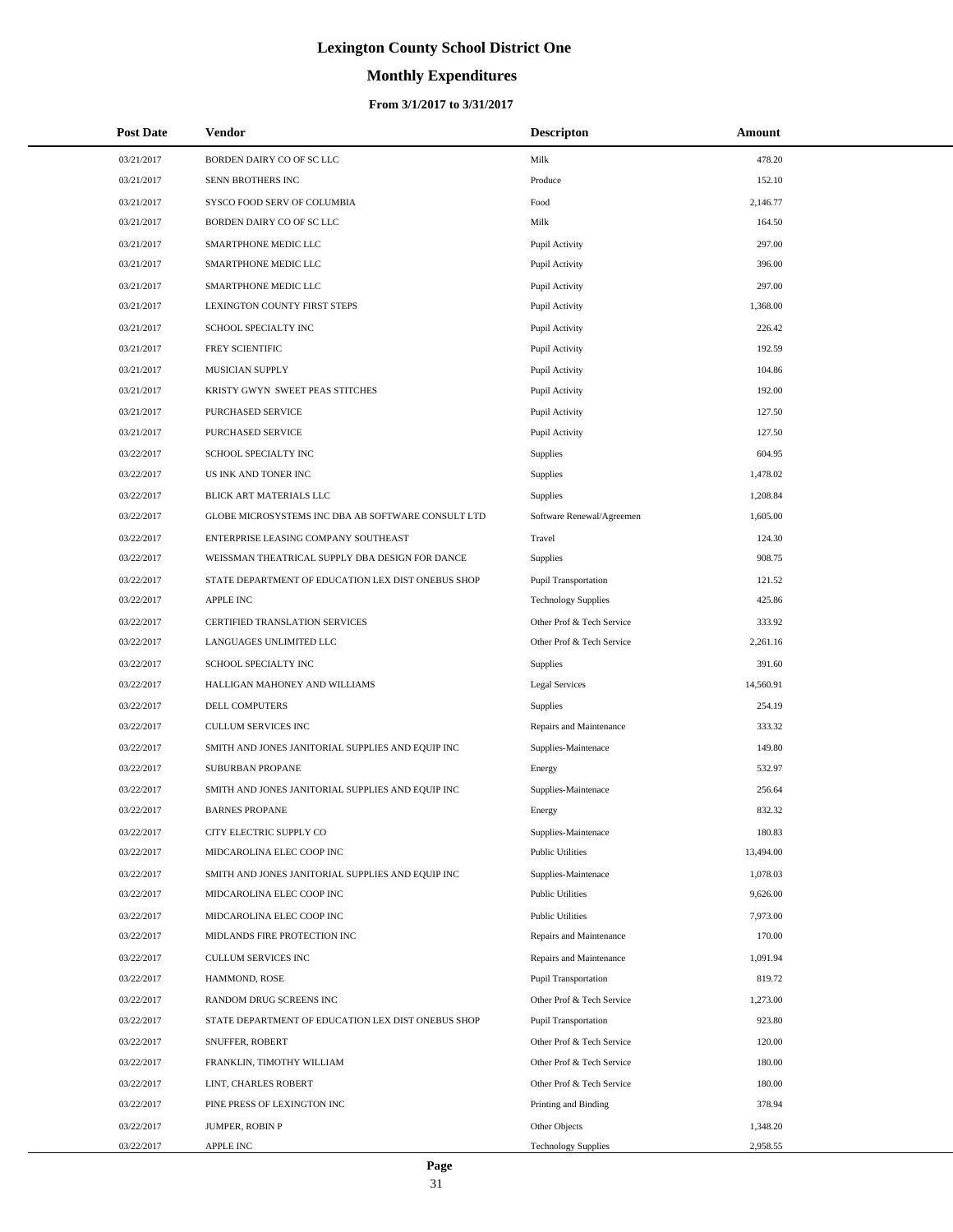# **Monthly Expenditures**

#### **From 3/1/2017 to 3/31/2017**

| <b>Post Date</b> | Vendor                                             | <b>Descripton</b>             | Amount   |
|------------------|----------------------------------------------------|-------------------------------|----------|
| 03/22/2017       | SCHOOL SPECIALTY INC                               | Supplies                      | 474.00   |
| 03/22/2017       | STATE DEPARTMENT OF EDUCATION LEX DIST ONEBUS SHOP | Pupil Transportation          | 422.84   |
| 03/22/2017       | STATE DEPARTMENT OF EDUCATION LEX DIST ONEBUS SHOP | Pupil Transportation          | 272.80   |
| 03/22/2017       | <b>SC DECA</b>                                     | Travel                        | 250.00   |
| 03/22/2017       | TRAVEL VENTURES OF BAY COUNTY                      | Travel                        | 1,116.90 |
| 03/22/2017       | STATE DEPARTMENT OF EDUCATION LEX DIST ONEBUS SHOP | Pupil Transportation          | 1,421.04 |
| 03/22/2017       | STATE DEPARTMENT OF EDUCATION LEX DIST ONEBUS SHOP | Pupil Transportation          | 1,775.68 |
| 03/22/2017       | DODGE LEARNING RESOURCES                           | <b>Supplies</b>               | 105.10   |
| 03/22/2017       | <b>US FOODS</b>                                    | Supplies                      | 202.46   |
| 03/22/2017       | MSC INDUSTRIAL SUPPLY CO                           | Supplies                      | 2,011.32 |
| 03/22/2017       | UNITED EQUIPMENT SALES INC                         | Equipment - Nonexpendable     | 7,805.65 |
| 03/22/2017       | <b>US FOODS</b>                                    | Supplies                      | 422.89   |
| 03/22/2017       | <b>USA SUPPLY</b>                                  | Supplies                      | 416.14   |
| 03/22/2017       | NATIONAL FOOD GROUP                                | Food                          | 496.85   |
| 03/22/2017       | SYSCO FOOD SERV OF COLUMBIA                        | Food                          | 9,228.41 |
| 03/22/2017       | EARTHGRAINS BAKING COMPANIES INC                   | <b>Bread</b>                  | 143.75   |
| 03/22/2017       | BORDEN DAIRY CO OF SC LLC                          | Milk                          | 790.34   |
| 03/22/2017       | SENN BROTHERS INC                                  | Produce                       | 361.65   |
| 03/22/2017       | <b>US FOODS</b>                                    | Supplies                      | 589.24   |
| 03/22/2017       | <b>USA SUPPLY</b>                                  | Supplies                      | 228.98   |
| 03/22/2017       | NATIONAL FOOD GROUP                                | Food                          | 617.15   |
| 03/22/2017       | SYSCO FOOD SERV OF COLUMBIA                        | Food                          | 4,720.54 |
| 03/22/2017       | EARTHGRAINS BAKING COMPANIES INC                   | <b>Bread</b>                  | 137.50   |
| 03/22/2017       | BORDEN DAIRY CO OF SC LLC                          | Milk                          | 963.82   |
| 03/22/2017       | SENN BROTHERS INC                                  | Produce                       | 216.97   |
| 03/22/2017       | CK PARTS LLC                                       | Supplies                      | 1,705.77 |
| 03/22/2017       | <b>US FOODS</b>                                    | Supplies                      | 542.06   |
| 03/22/2017       | <b>USA SUPPLY</b>                                  | Supplies                      | 455.29   |
| 03/22/2017       | NATIONAL FOOD GROUP                                | Food                          | 496.85   |
| 03/22/2017       | SYSCO FOOD SERV OF COLUMBIA                        | Food                          | 6,318.15 |
| 03/22/2017       | BORDEN DAIRY CO OF SC LLC                          | Milk                          | 612.54   |
| 03/22/2017       | SENN BROTHERS INC                                  | Produce                       | 159.47   |
| 03/22/2017       | <b>US FOODS</b>                                    | Supplies                      | 223.80   |
| 03/22/2017       | <b>USA SUPPLY</b>                                  | Supplies                      | 737.77   |
| 03/22/2017       | NATIONAL FOOD GROUP                                | Food                          | 617.15   |
| 03/22/2017       | SYSCO FOOD SERV OF COLUMBIA                        | Food                          | 6,525.55 |
| 03/22/2017       | BORDEN DAIRY CO OF SC LLC                          | Milk                          | 1,602.21 |
| 03/22/2017       | <b>US FOODS</b>                                    | Commodity Distribution Charge | $-2.12$  |
| 03/22/2017       | <b>US FOODS</b>                                    | Supplies                      | 420.42   |
| 03/22/2017       | <b>USA SUPPLY</b>                                  | Supplies                      | 265.36   |
| 03/22/2017       | NATIONAL FOOD GROUP                                | Food                          | 496.85   |
| 03/22/2017       | SYSCO FOOD SERV OF COLUMBIA                        | Food                          | 6,242.80 |
| 03/22/2017       | BORDEN DAIRY CO OF SC LLC                          | Milk                          | 668.49   |
| 03/22/2017       | SENN BROTHERS INC                                  | Produce                       | 351.56   |
| 03/22/2017       | <b>US FOODS</b>                                    | Supplies                      | 603.15   |
| 03/22/2017       | <b>USA SUPPLY</b>                                  | Supplies                      | 530.72   |
| 03/22/2017       | NATIONAL FOOD GROUP                                | Food                          | 617.15   |
| 03/22/2017       | SYSCO FOOD SERV OF COLUMBIA                        | Food                          | 7,758.77 |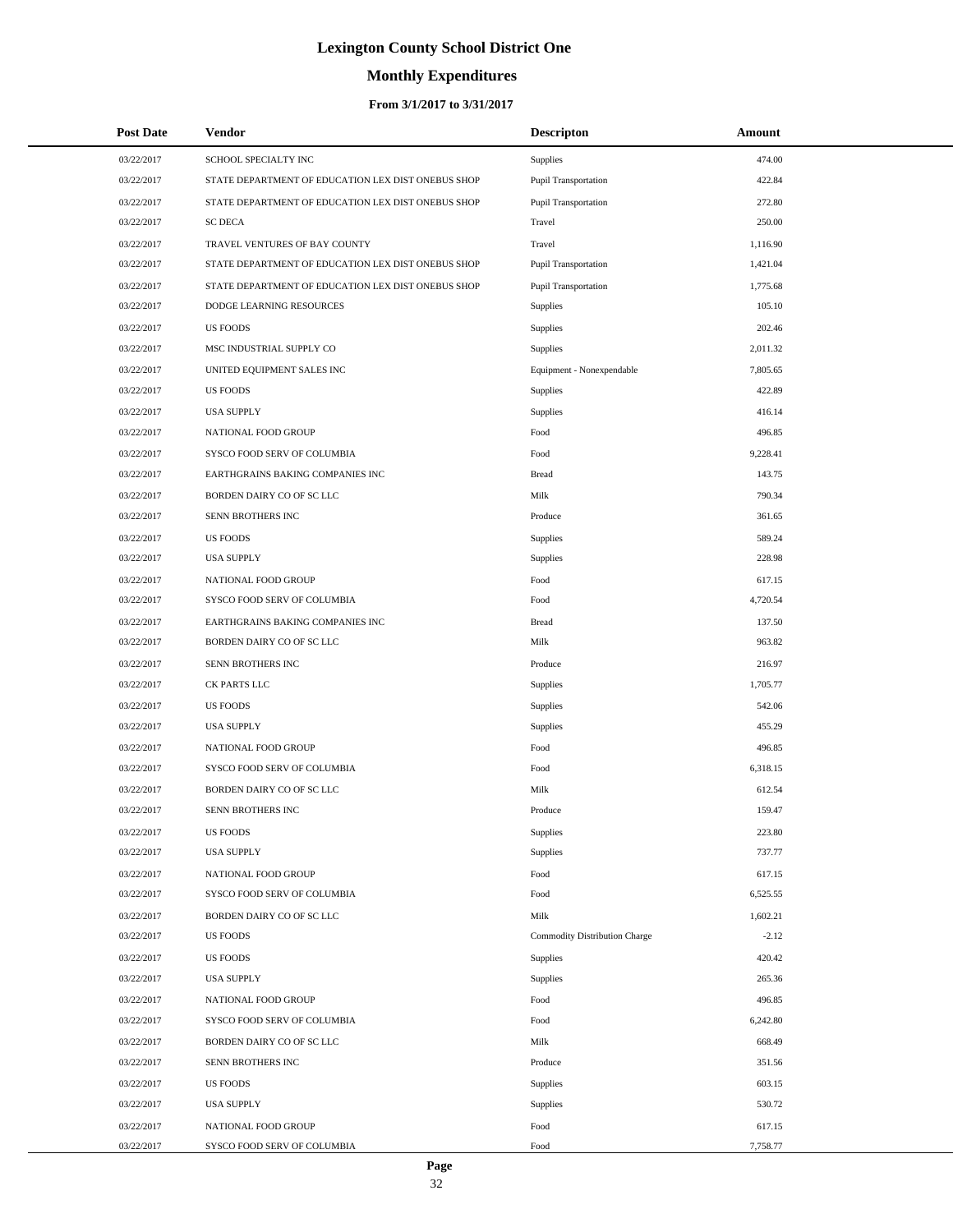# **Monthly Expenditures**

#### **From 3/1/2017 to 3/31/2017**

| <b>Post Date</b> | Vendor                      | <b>Descripton</b> | Amount    |
|------------------|-----------------------------|-------------------|-----------|
| 03/22/2017       | BORDEN DAIRY CO OF SC LLC   | Milk              | 1,568.83  |
| 03/22/2017       | SENN BROTHERS INC           | Produce           | 258.88    |
| 03/22/2017       | CK PARTS LLC                | Supplies          | 1,844.97  |
| 03/22/2017       | <b>US FOODS</b>             | Supplies          | 217.01    |
| 03/22/2017       | <b>USA SUPPLY</b>           | Supplies          | 114.49    |
| 03/22/2017       | SYSCO FOOD SERV OF COLUMBIA | Food              | 2,037.36  |
| 03/22/2017       | <b>US FOODS</b>             | <b>Supplies</b>   | 415.37    |
| 03/22/2017       | <b>USA SUPPLY</b>           | Supplies          | 348.82    |
| 03/22/2017       | NATIONAL FOOD GROUP         | Food              | 163.60    |
| 03/22/2017       | SYSCO FOOD SERV OF COLUMBIA | Food              | 3,973.22  |
| 03/22/2017       | SENN BROTHERS INC           | Produce           | 315.91    |
| 03/22/2017       | <b>US FOODS</b>             | Supplies          | 956.45    |
| 03/22/2017       | <b>USA SUPPLY</b>           | Supplies          | 150.87    |
| 03/22/2017       | NATIONAL FOOD GROUP         | Food              | 676.10    |
| 03/22/2017       | SYSCO FOOD SERV OF COLUMBIA | Food              | 5,213.69  |
| 03/22/2017       | BORDEN DAIRY CO OF SC LLC   | Milk              | 874.49    |
| 03/22/2017       | SENN BROTHERS INC           | Produce           | 396.93    |
| 03/22/2017       | <b>US FOODS</b>             | Supplies          | 565.24    |
| 03/22/2017       | <b>USA SUPPLY</b>           | Supplies          | 322.61    |
| 03/22/2017       | NATIONAL FOOD GROUP         | Food              | 676.10    |
| 03/22/2017       | SYSCO FOOD SERV OF COLUMBIA | Food              | 9,038.71  |
| 03/22/2017       | BORDEN DAIRY CO OF SC LLC   | Milk              | 2,155.80  |
| 03/22/2017       | SENN BROTHERS INC           | Produce           | 438.47    |
| 03/22/2017       | <b>US FOODS</b>             | Supplies          | 528.63    |
| 03/22/2017       | <b>USA SUPPLY</b>           | Supplies          | 265.36    |
| 03/22/2017       | NATIONAL FOOD GROUP         | Food              | 676.10    |
| 03/22/2017       | SYSCO FOOD SERV OF COLUMBIA | Food              | 4,916.08  |
| 03/22/2017       | BORDEN DAIRY CO OF SC LLC   | Milk              | 1,398.13  |
| 03/22/2017       | SENN BROTHERS INC           | Produce           | 305.34    |
| 03/22/2017       | <b>US FOODS</b>             | <b>Supplies</b>   | 812.85    |
| 03/22/2017       | <b>USA SUPPLY</b>           | Supplies          | 377.18    |
| 03/22/2017       | NATIONAL FOOD GROUP         | Food              | 676.10    |
| 03/22/2017       | SYSCO FOOD SERV OF COLUMBIA | Food              | 6,119.80  |
| 03/22/2017       | BORDEN DAIRY CO OF SC LLC   | Milk              | 1,263.15  |
| 03/22/2017       | SENN BROTHERS INC           | Produce           | 473.57    |
| 03/22/2017       | <b>US FOODS</b>             | Supplies          | 556.15    |
| 03/22/2017       | <b>USA SUPPLY</b>           | Supplies          | 398.05    |
| 03/22/2017       | NATIONAL FOOD GROUP         | Food              | 576.25    |
| 03/22/2017       | SYSCO FOOD SERV OF COLUMBIA | Food              | 5,343.75  |
| 03/22/2017       | BORDEN DAIRY CO OF SC LLC   | Milk              | 733.42    |
| 03/22/2017       | SENN BROTHERS INC           | Produce           | 291.60    |
| 03/22/2017       | <b>US FOODS</b>             | <b>Supplies</b>   | 667.57    |
| 03/22/2017       | <b>USA SUPPLY</b>           | Supplies          | 340.80    |
| 03/22/2017       | NATIONAL FOOD GROUP         | Food              | 496.85    |
| 03/22/2017       | SYSCO FOOD SERV OF COLUMBIA | Food              | 14,429.83 |
| 03/22/2017       | BORDEN DAIRY CO OF SC LLC   | Milk              | 1,341.28  |
| 03/22/2017       | SENN BROTHERS INC           | Produce           | 491.03    |
| 03/22/2017       | US FOODS                    | Supplies          | 461.14    |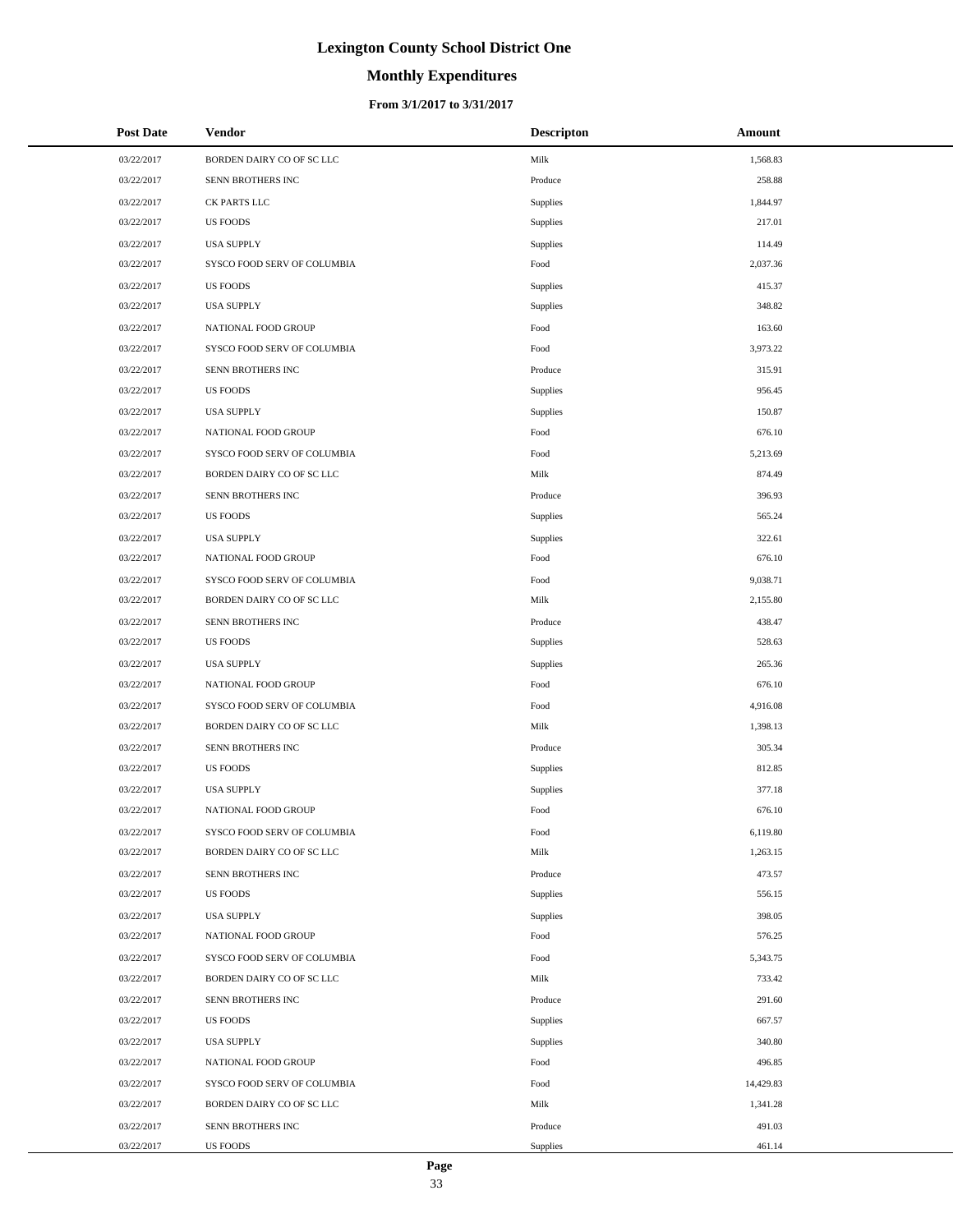# **Monthly Expenditures**

| <b>Post Date</b> | Vendor                      | <b>Descripton</b> | Amount   |  |
|------------------|-----------------------------|-------------------|----------|--|
| 03/22/2017       | NATIONAL FOOD GROUP         | Food              | 617.15   |  |
| 03/22/2017       | SYSCO FOOD SERV OF COLUMBIA | Food              | 2,502.96 |  |
| 03/22/2017       | BORDEN DAIRY CO OF SC LLC   | Milk              | 246.14   |  |
| 03/22/2017       | <b>US FOODS</b>             | Supplies          | 883.58   |  |
| 03/22/2017       | <b>USA SUPPLY</b>           | <b>Supplies</b>   | 150.87   |  |
| 03/22/2017       | NATIONAL FOOD GROUP         | Food              | 635.20   |  |
| 03/22/2017       | SYSCO FOOD SERV OF COLUMBIA | Food              | 4,978.75 |  |
| 03/22/2017       | BORDEN DAIRY CO OF SC LLC   | Milk              | 524.22   |  |
| 03/22/2017       | SENN BROTHERS INC           | Produce           | 220.03   |  |
| 03/22/2017       | <b>US FOODS</b>             | Supplies          | 608.08   |  |
| 03/22/2017       | NATIONAL FOOD GROUP         | Food              | 635.20   |  |
| 03/22/2017       | SYSCO FOOD SERV OF COLUMBIA | Food              | 6,293.39 |  |
| 03/22/2017       | BORDEN DAIRY CO OF SC LLC   | Milk              | 554.50   |  |
| 03/22/2017       | SENN BROTHERS INC           | Produce           | 176.50   |  |
| 03/22/2017       | <b>US FOODS</b>             | Supplies          | 555.41   |  |
| 03/22/2017       | <b>USA SUPPLY</b>           | Supplies          | 473.48   |  |
| 03/22/2017       | NATIONAL FOOD GROUP         | Food              | 496.85   |  |
| 03/22/2017       | SYSCO FOOD SERV OF COLUMBIA | Food              | 2,113.87 |  |
| 03/22/2017       | BORDEN DAIRY CO OF SC LLC   | Milk              | 627.38   |  |
| 03/22/2017       | SENN BROTHERS INC           | Produce           | 202.12   |  |
| 03/22/2017       | <b>US FOODS</b>             | <b>Supplies</b>   | 776.58   |  |
| 03/22/2017       | <b>USA SUPPLY</b>           | Supplies          | 757.03   |  |
| 03/22/2017       | NATIONAL FOOD GROUP         | Food              | 496.85   |  |
| 03/22/2017       | SYSCO FOOD SERV OF COLUMBIA | Food              | 6,181.85 |  |
| 03/22/2017       | BORDEN DAIRY CO OF SC LLC   | Milk              | 1,785.44 |  |
| 03/22/2017       | SENN BROTHERS INC           | Produce           | 228.96   |  |
| 03/22/2017       | <b>US FOODS</b>             | Supplies          | 459.62   |  |
| 03/22/2017       | <b>USA SUPPLY</b>           | Supplies          | 171.74   |  |
| 03/22/2017       | NATIONAL FOOD GROUP         | Food              | 635.20   |  |
| 03/22/2017       | SYSCO FOOD SERV OF COLUMBIA | Food              | 7,076.30 |  |
| 03/22/2017       | BORDEN DAIRY CO OF SC LLC   | Milk              | 339.25   |  |
| 03/22/2017       | SENN BROTHERS INC           | Produce           | 393.80   |  |
| 03/22/2017       | US FOODS                    | Supplies          | 520.17   |  |
| 03/22/2017       | NATIONAL FOOD GROUP         | Food              | 676.10   |  |
| 03/22/2017       | SYSCO FOOD SERV OF COLUMBIA | Food              | 2,985.82 |  |
| 03/22/2017       | BORDEN DAIRY CO OF SC LLC   | Milk              | 801.52   |  |
| 03/22/2017       | <b>US FOODS</b>             | <b>Supplies</b>   | 663.63   |  |
| 03/22/2017       | <b>USA SUPPLY</b>           | Supplies          | 348.82   |  |
| 03/22/2017       | NATIONAL FOOD GROUP         | Food              | 635.20   |  |
| 03/22/2017       | SYSCO FOOD SERV OF COLUMBIA | Food              | 7,807.88 |  |
| 03/22/2017       | BORDEN DAIRY CO OF SC LLC   | Milk              | 854.35   |  |
| 03/22/2017       | SENN BROTHERS INC           | Produce           | 418.41   |  |
| 03/22/2017       | <b>US FOODS</b>             | <b>Supplies</b>   | 562.20   |  |
| 03/22/2017       | NATIONAL FOOD GROUP         | Food              | 555.80   |  |
| 03/22/2017       | SYSCO FOOD SERV OF COLUMBIA | Food              | 1,964.30 |  |
| 03/22/2017       | BORDEN DAIRY CO OF SC LLC   | Milk              | 575.08   |  |
| 03/22/2017       | SENN BROTHERS INC           | Produce           | 150.35   |  |
| 03/22/2017       | US FOODS                    | Supplies          | 754.71   |  |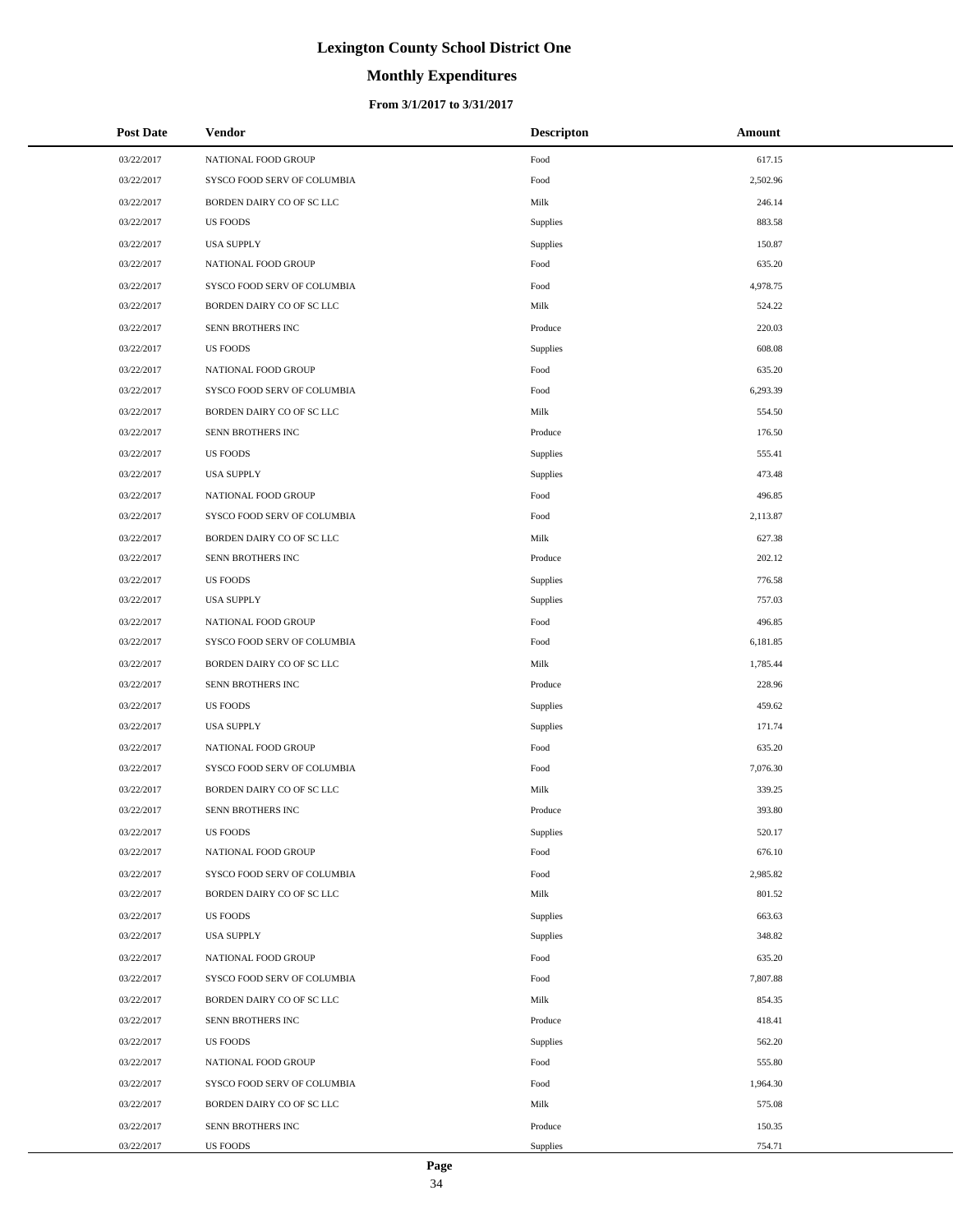# **Monthly Expenditures**

| <b>Post Date</b> | Vendor                                             | <b>Descripton</b>             | Amount    |
|------------------|----------------------------------------------------|-------------------------------|-----------|
| 03/22/2017       | <b>USA SUPPLY</b>                                  | Supplies                      | 171.74    |
| 03/22/2017       | NATIONAL FOOD GROUP                                | Food                          | 676.10    |
| 03/22/2017       | SYSCO FOOD SERV OF COLUMBIA                        | Food                          | 5,463.52  |
| 03/22/2017       | BORDEN DAIRY CO OF SC LLC                          | Milk                          | 1,477.21  |
| 03/22/2017       | SENN BROTHERS INC                                  | Produce                       | 387.16    |
| 03/22/2017       | <b>US FOODS</b>                                    | Supplies                      | 646.23    |
| 03/22/2017       | <b>USA SUPPLY</b>                                  | Supplies                      | 228.98    |
| 03/22/2017       | NATIONAL FOOD GROUP                                | Food                          | 143.15    |
| 03/22/2017       | SYSCO FOOD SERV OF COLUMBIA                        | Food                          | 3,193.06  |
| 03/22/2017       | BORDEN DAIRY CO OF SC LLC                          | Milk                          | 643.76    |
| 03/22/2017       | <b>US FOODS</b>                                    | Supplies                      | 501.68    |
| 03/22/2017       | <b>USA SUPPLY</b>                                  | Supplies                      | 226.31    |
| 03/22/2017       | NATIONAL FOOD GROUP                                | Food                          | 204.50    |
| 03/22/2017       | SYSCO FOOD SERV OF COLUMBIA                        | Food                          | 3,134.30  |
| 03/22/2017       | BORDEN DAIRY CO OF SC LLC                          | Milk                          | 856.70    |
| 03/22/2017       | SENN BROTHERS INC                                  | Produce                       | 423.59    |
| 03/22/2017       | <b>USA SUPPLY</b>                                  | Supplies                      | 226.31    |
| 03/22/2017       | NATIONAL FOOD GROUP                                | Food                          | 676.10    |
| 03/22/2017       | <b>USA SUPPLY</b>                                  | Supplies                      | 150.87    |
| 03/22/2017       | NATIONAL FOOD GROUP                                | Food                          | 635.20    |
| 03/22/2017       | SYSCO FOOD SERV OF COLUMBIA                        | Food                          | 7,337.02  |
| 03/22/2017       | BORDEN DAIRY CO OF SC LLC                          | Milk                          | 576.03    |
| 03/22/2017       | SENN BROTHERS INC                                  | Produce                       | 114.00    |
| 03/22/2017       | <b>US FOODS</b>                                    | Supplies                      | 1,249.60  |
| 03/22/2017       | <b>USA SUPPLY</b>                                  | Supplies                      | 291.58    |
| 03/22/2017       | NATIONAL FOOD GROUP                                | Food                          | 496.85    |
| 03/22/2017       | SYSCO FOOD SERV OF COLUMBIA                        | Food                          | 19,086.03 |
| 03/22/2017       | BORDEN DAIRY CO OF SC LLC                          | Milk                          | 833.70    |
| 03/22/2017       | SENN BROTHERS INC                                  | Produce                       | 752.05    |
| 03/22/2017       | <b>US FOODS</b>                                    | Supplies                      | 176.37    |
| 03/22/2017       | NATIONAL FOOD GROUP                                | Food                          | 143.15    |
| 03/22/2017       | SYSCO FOOD SERV OF COLUMBIA                        | Food                          | 3,457.92  |
| 03/22/2017       | BORDEN DAIRY CO OF SC LLC                          | Milk                          | 880.77    |
| 03/22/2017       | SENN BROTHERS INC                                  | Produce                       | 170.16    |
| 03/22/2017       | SMARTPHONE MEDIC LLC                               | Pupil Activity                | 396.00    |
| 03/22/2017       | <b>CHEF WORKS</b>                                  | Pupil Activity                | 1,028.94  |
| 03/22/2017       | STATE DEPARTMENT OF EDUCATION LEX DIST ONEBUS SHOP | Pupil Activity                | 104.16    |
| 03/22/2017       | HENRY SCHEIN INC MEDICAL SPECIAL MARKETS           | Pupil Activity                | 1,607.17  |
| 03/22/2017       | MIXON, CHRISTOPHER DOUGLAS                         | Pupil Activity                | 135.00    |
| 03/22/2017       | COMBS, OBIE                                        | Pupil Activity                | 118.00    |
| 03/22/2017       | BROOKLAND CAYCE HIGH SCHOOL                        | Pupil Activity                | 675.00    |
| 03/22/2017       | HILLCREST HIGH SCHOOL                              | Pupil Activity                | 175.00    |
| 03/22/2017       | <b>CAROLINA IDEAS</b>                              | Pupil Activity                | 625.95    |
| 03/22/2017       | <b>BSN SPORTS</b>                                  | Pupil Activity                | 224.70    |
| 03/22/2017       | COUNTRY CLUB OF LEXINGTON                          | Pupil Activity                | 2,100.00  |
| 03/22/2017       | LEXINGTON COUNTY SCHOOL DIST 1                     | Pupil Activity                | 364.56    |
| 03/22/2017       | COLUMBIA CHILDREN'S THEATRE                        | <b>Instructional Services</b> | 900.00    |
| 03/23/2017       | FAIR PLAY CAMP SCHOOL INC                          | Tuition                       | 1,122.75  |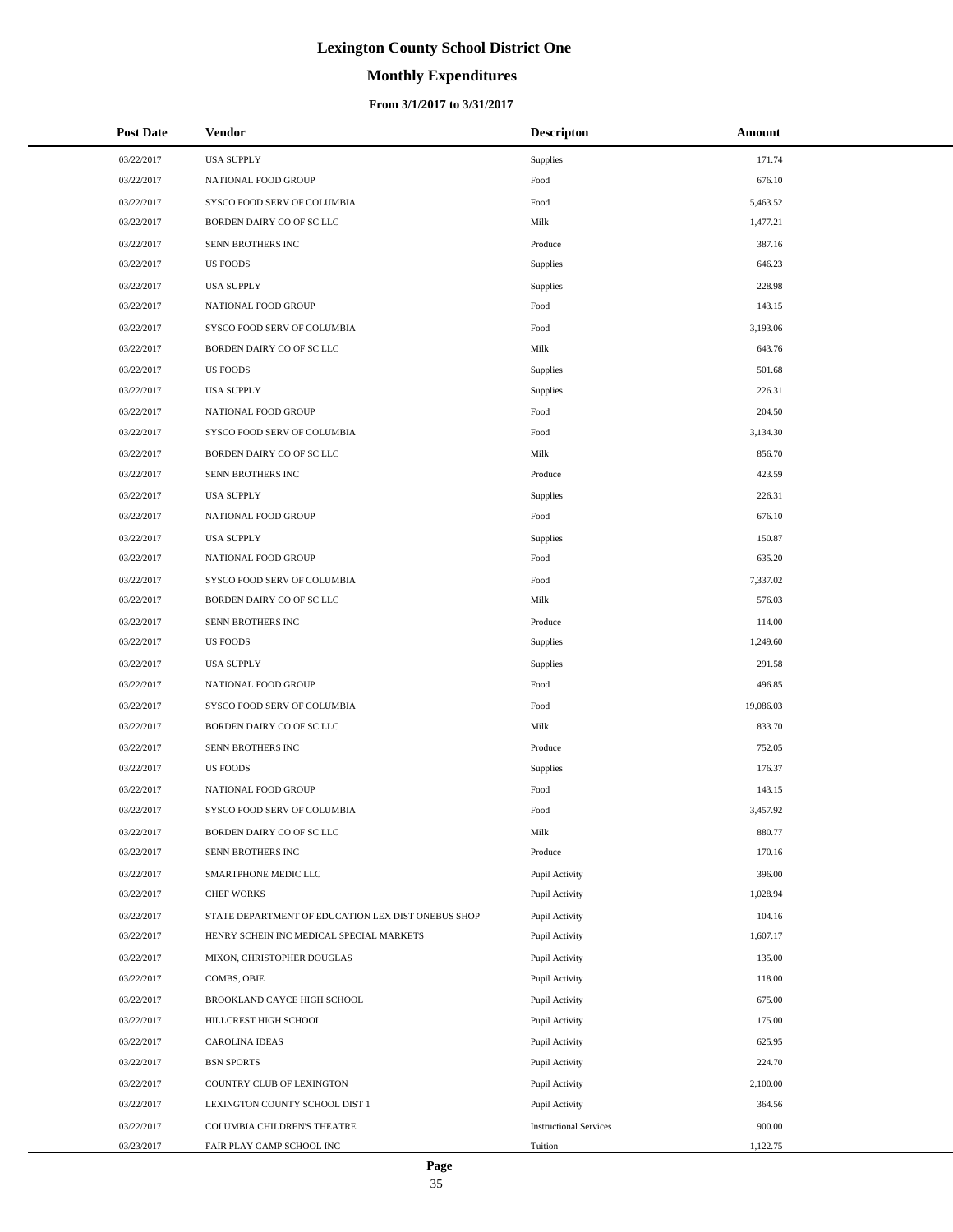# **Monthly Expenditures**

#### **From 3/1/2017 to 3/31/2017**

| <b>Post Date</b> | Vendor                                      | <b>Descripton</b>             | Amount    |
|------------------|---------------------------------------------|-------------------------------|-----------|
| 03/23/2017       | PALMETTO HEALTH ALLIANCE                    | <b>Instructional Services</b> | 325.00    |
| 03/23/2017       | PURCHASED SERVICE                           | Travel                        | 301.95    |
| 03/23/2017       | PURCHASED SERVICE                           | Travel                        | 100.63    |
| 03/23/2017       | BREEN, ELIZABETH                            | Tuition To Other Entity       | 175.00    |
| 03/23/2017       | FAKE-FLING, LAUREN                          | Tuition To Other Entity       | 350.00    |
| 03/23/2017       | FLACH, CYNTHIA M                            | Tuition To Other Entity       | 175.00    |
| 03/23/2017       | <b>GILBERT, DIANE</b>                       | Tuition To Other Entity       | 200.00    |
| 03/23/2017       | RAYNER, LISA                                | Tuition To Other Entity       | 450.00    |
| 03/23/2017       | RICHARDSON, ANNE S                          | Tuition To Other Entity       | 175.00    |
| 03/23/2017       | TAYLOR, EUGENIA GAYLE                       | Tuition To Other Entity       | 300.00    |
| 03/23/2017       | WILSON, BRENT                               | Tuition To Other Entity       | 250.00    |
| 03/23/2017       | WILSON, DONNA                               | Tuition To Other Entity       | 450.00    |
| 03/23/2017       | PURCHASED SERVICE                           | Travel                        | 132.68    |
| 03/23/2017       | PURCHASED SERVICE                           | Travel                        | 135.89    |
| 03/23/2017       | MARTIN MARIETTA MATERIALS                   | Supplies-Maintenace           | 422.11    |
| 03/23/2017       | SOUTHEASTERN PAPER                          | Supplies-Maintenace           | 400.61    |
| 03/23/2017       | SOUTHEASTERN PAPER                          | Supplies-Maintenace           | 462.24    |
| 03/23/2017       | SOUTHEASTERN PAPER                          | Supplies-Maintenace           | 400.61    |
| 03/23/2017       | SC DEPARTMENT OF ADMINISTRATION             | Repairs and Maintenance       | 14,885.78 |
| 03/23/2017       | FINLEY, STEPHEN CRAIG                       | Other Prof & Tech Service     | 180.00    |
| 03/23/2017       | WILFONG, MICHAEL BRIAN                      | Other Prof & Tech Service     | 180.00    |
| 03/23/2017       | YOUNG, MATTHEW                              | Other Prof & Tech Service     | 120.00    |
| 03/23/2017       | BONNETTE, THOMAS JAMES                      | Other Prof & Tech Service     | 120.00    |
| 03/23/2017       | DUBARD, ARCADEUS JEROME                     | Other Prof & Tech Service     | 120.00    |
| 03/23/2017       | HALL, ROY LEE                               | Other Prof & Tech Service     | 120.00    |
| 03/23/2017       | SHARPE, STEFAN ALEXANDER                    | Other Prof & Tech Service     | 120.00    |
| 03/23/2017       | MCMANUS, JOHN-PATRICK A.                    | Other Prof & Tech Service     | 180.00    |
| 03/23/2017       | LUDWIG, SHAWN MCGILL                        | Other Prof & Tech Service     | 120.00    |
| 03/23/2017       | GOVAN, TERRY                                | Other Prof & Tech Service     | 180.00    |
| 03/23/2017       | PURCHASED SERVICE                           | Travel                        | 265.63    |
| 03/23/2017       | PURCHASED SERVICE                           | Travel                        | 111.28    |
| 03/23/2017       | PURCHASED SERVICE                           | Travel                        | 177.89    |
| 03/23/2017       | PURCHASED SERVICE                           | Travel                        | 219.89    |
| 03/23/2017       | <b>CAMCOR</b>                               | <b>Technology Supplies</b>    | 1,368.53  |
| 03/23/2017       | HERSHEYS ICE CREAM                          | Food                          | 120.00    |
| 03/23/2017       | HERSHEYS ICE CREAM                          | Food                          | 120.00    |
| 03/23/2017       | HERSHEYS ICE CREAM                          | Food                          | 168.00    |
| 03/23/2017       | HERSHEYS ICE CREAM                          | Food                          | 132.00    |
| 03/23/2017       | HERSHEYS ICE CREAM                          | Food                          | 231.60    |
| 03/23/2017       | HERSHEYS ICE CREAM                          | Food                          | 144.00    |
| 03/23/2017       | HERSHEYS ICE CREAM                          | Food                          | 156.00    |
| 03/23/2017       | HERSHEYS ICE CREAM                          | Food                          | 144.00    |
| 03/23/2017       | HERSHEYS ICE CREAM                          | Food                          | 168.00    |
| 03/23/2017       | MICROSCOPES AMERICA INC                     | Pupil Activity                | 685.00    |
| 03/23/2017       | <b>COASTAL ENTERPRISES</b>                  | Pupil Activity                | 2,064.20  |
| 03/23/2017       | SC DEPARTMENT OF REVENUE (SALES TAX RETURN) | Pupil Activity                | 148.87    |
| 03/23/2017       | <b>BSN SPORTS</b>                           | Pupil Activity                | 2,403.22  |
| 03/24/2017       | PINE PRESS OF LEXINGTON INC                 | Printing and Binding          | 187.22    |

 $\overline{a}$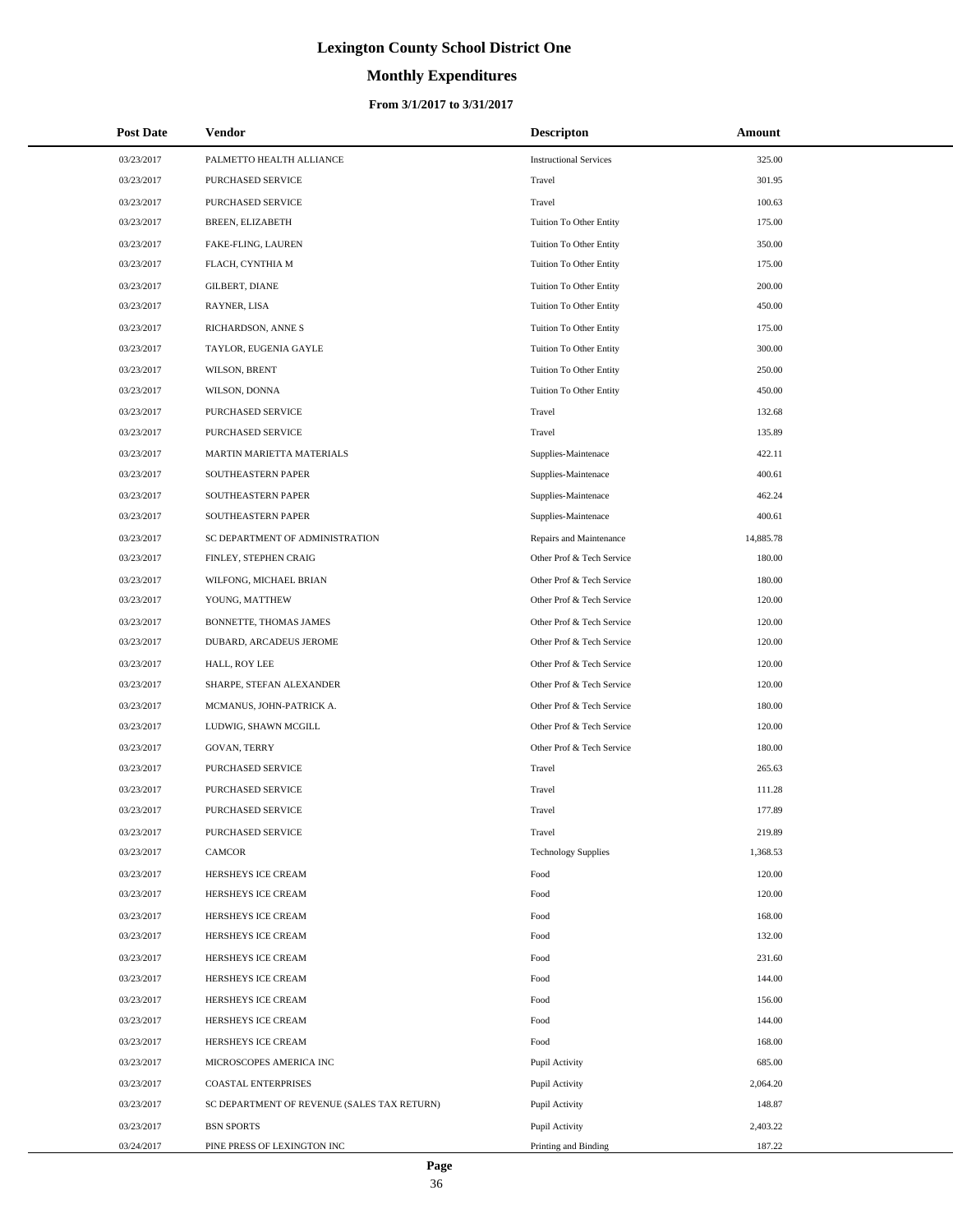# **Monthly Expenditures**

| <b>Post Date</b> | Vendor                                            | <b>Descripton</b>              | Amount    |
|------------------|---------------------------------------------------|--------------------------------|-----------|
| 03/24/2017       | SCHOOL SPECIALTY INC                              | Supplies                       | 977.55    |
| 03/24/2017       | FORMS AND SUPPLY INC (FSI)                        | Supplies                       | 362.64    |
| 03/24/2017       | <b>APPLIED VIDEO</b>                              | <b>Technology Supplies</b>     | 1,574.83  |
| 03/24/2017       | PINE PRESS OF LEXINGTON INC                       | Printing and Binding           | 500.44    |
| 03/24/2017       | <b>LRADAC</b>                                     | Other Prof & Tech Service      | 3,994.98  |
| 03/24/2017       | CERTIFIED TRANSLATION SERVICES                    | Other Prof & Tech Service      | 170.32    |
| 03/24/2017       | UNIFIED AV SYSTEMS INC DBA MULTI MEDIA SERVICES   | <b>Technology Supplies</b>     | 3,077.32  |
| 03/24/2017       | <b>WW GRAINGER</b>                                | Supplies-Maintenace            | 2,876.16  |
| 03/24/2017       | DADE PAPER AND BAG CO                             | Supplies-Maintenace            | 459.03    |
| 03/24/2017       | CRANDALL CORPORATION                              | Repairs and Maintenance        | 350.00    |
| 03/24/2017       | <b>BELCO</b>                                      | Supplies-Maintenace            | 235.40    |
| 03/24/2017       | PARKER, NICHOLAS                                  | Other Prof & Tech Service      | 120.00    |
| 03/24/2017       | LINT, CHARLES ROBERT                              | Other Prof & Tech Service      | 180.00    |
| 03/24/2017       | RR BOOKS LLC                                      | <b>Supplies</b>                | 1,658.00  |
| 03/24/2017       | MCGRAW HILL EDUCATION INC                         | <b>Supplies</b>                | 111.91    |
| 03/24/2017       | PINE PRESS OF LEXINGTON INC                       | Supplies                       | 393.79    |
| 03/24/2017       | NANCY K PERRY CHILDREN'S SHELTER                  | <b>Instructional Services</b>  | 337.50    |
| 03/24/2017       | PETEDGE DIRECT MARKETING                          | <b>Supplies</b>                | 104.08    |
| 03/24/2017       | PALMER, JIM C AND BRENDA                          | Improv Other Than Bldg         | 10,000.00 |
| 03/24/2017       | DATA NETWORK SOLUTIONS                            | Software Renewal/Agreemen      | 63,775.07 |
| 03/24/2017       | DATA NETWORK SOLUTIONS                            | Technology Equipment D F       | 94,630.80 |
| 03/24/2017       | PRAXAIR DISTRIBUTION                              | Pupil Act-Fee/Collection Refnd | 445.23    |
| 03/24/2017       | FORMS AND SUPPLY INC (FSI)                        | Pupil Activity                 | 329.56    |
| 03/24/2017       | <b>NASPINC</b>                                    | Pupil Activity                 | 113.00    |
| 03/24/2017       | <b>NEFF</b>                                       | Pupil Activity                 | 363.15    |
| 03/27/2017       | HP INC                                            | Supplies                       | 360.41    |
| 03/27/2017       | FORMS AND SUPPLY INC (FSI)                        | <b>Supplies</b>                | 199.08    |
| 03/27/2017       | CAROLINA BIOLOGICAL SUPPLY CO                     | Supplies                       | 115.13    |
| 03/27/2017       | US INK AND TONER INC                              | Supplies                       | 525.20    |
| 03/27/2017       | SCHOOL SPECIALTY INC                              | Supplies                       | 140.95    |
| 03/27/2017       | FORMS AND SUPPLY INC (FSI)                        | Supplies                       | 221.66    |
| 03/27/2017       | US INK AND TONER INC                              | Supplies                       | 330.55    |
| 03/27/2017       | US INK AND TONER INC                              | Supplies                       | 795.82    |
| 03/27/2017       | <b>APPLE INC</b>                                  | <b>Technology Supplies</b>     | 159.43    |
| 03/27/2017       | RECYCLINGBIN.COM                                  | Supplies                       | 303.24    |
| 03/27/2017       | US INK AND TONER INC                              | Supplies                       | 726.74    |
| 03/27/2017       | SKILLSUSA SC                                      | Travel                         | 150.00    |
| 03/27/2017       | <b>EMBASSY SUITES</b>                             | Travel                         | 619.08    |
| 03/27/2017       | TRADEWINDS ISLAND GRAND RESORTS                   | Travel                         | 705.12    |
| 03/27/2017       | PINE PRESS OF LEXINGTON INC                       | Printing and Binding           | 343.13    |
| 03/27/2017       | <b>GAYLORD BROTHERS INC</b>                       | Supplies                       | 270.35    |
| 03/27/2017       | CERTIFIED TRANSLATION SERVICES                    | Other Prof & Tech Service      | 139.84    |
| 03/27/2017       | SIMPLY SOUTHERN CATERING LLC                      | Other Objects                  | 162.64    |
| 03/27/2017       | GRAYBAR ELECTRIC CO INC                           | Supplies-Maintenace            | 146.06    |
| 03/27/2017       | <b>GRAYBAR ELECTRIC CO INC</b>                    | Supplies-Maintenace            | 1,462.16  |
| 03/27/2017       | SMITH AND JONES JANITORIAL SUPPLIES AND EQUIP INC | Supplies-Maintenace            | 938.12    |
| 03/27/2017       | <b>GRAYBAR ELECTRIC CO INC</b>                    | Supplies-Maintenace            | 146.05    |
| 03/27/2017       | SMITH AND JONES JANITORIAL SUPPLIES AND EQUIP INC | Supplies-Maintenace            | 577.80    |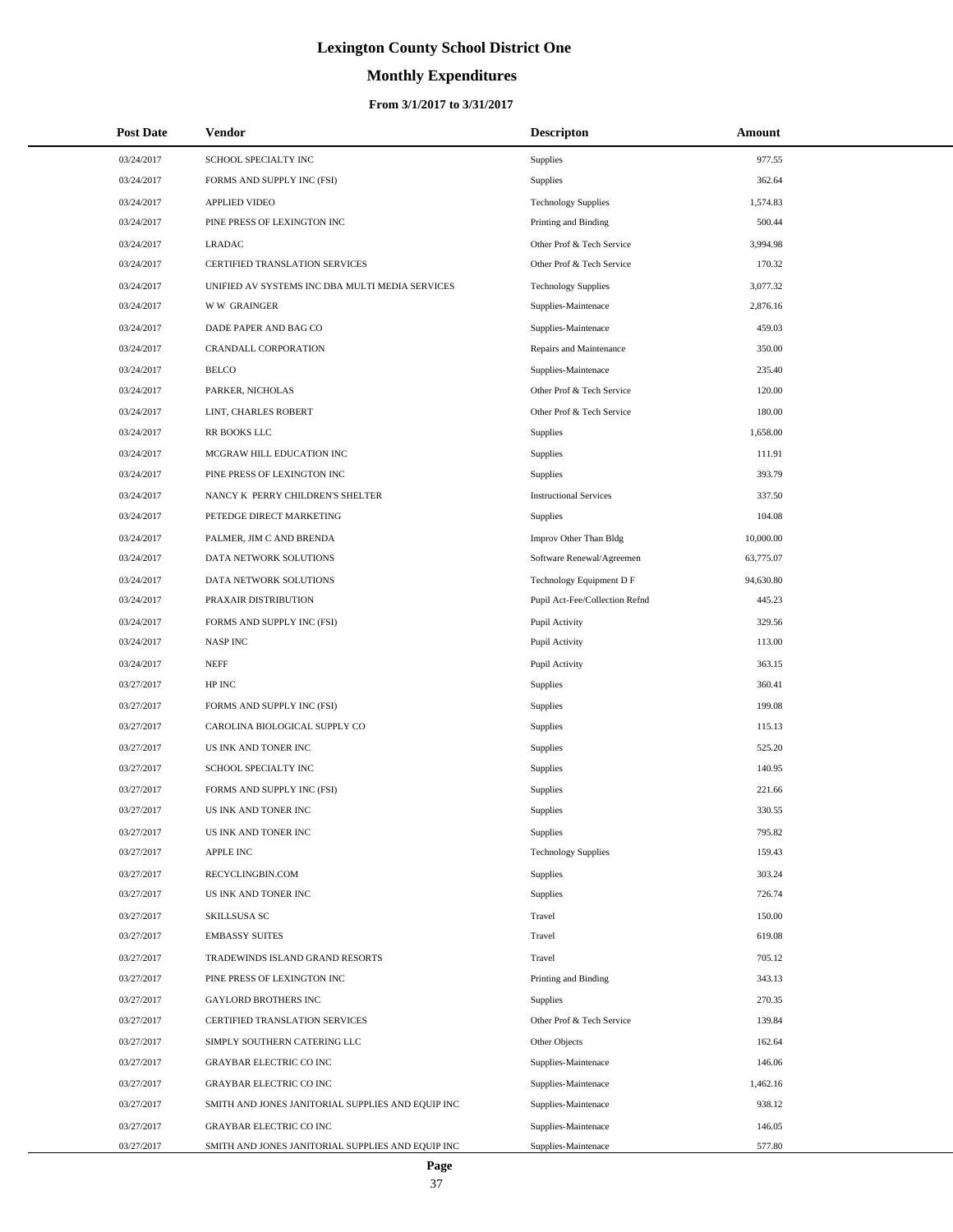# **Monthly Expenditures**

#### **From 3/1/2017 to 3/31/2017**

| <b>Post Date</b> | Vendor                                            | <b>Descripton</b>           | Amount    |
|------------------|---------------------------------------------------|-----------------------------|-----------|
| 03/27/2017       | <b>GRAYBAR ELECTRIC CO INC</b>                    | Supplies-Maintenace         | 264.83    |
| 03/27/2017       | SMITH AND JONES JANITORIAL SUPPLIES AND EQUIP INC | Supplies-Maintenace         | 867.13    |
| 03/27/2017       | <b>GRAYBAR ELECTRIC CO INC</b>                    | Supplies-Maintenace         | 1,763.35  |
| 03/27/2017       | <b>GRAYBAR ELECTRIC CO INC</b>                    | Supplies-Maintenace         | 2,028.18  |
| 03/27/2017       | SMITH AND JONES JANITORIAL SUPPLIES AND EQUIP INC | Supplies-Maintenace         | 241.40    |
| 03/27/2017       | COCKERILL, STEFFONIE CAROL LYNN                   | Other Prof & Tech Service   | 160.00    |
| 03/27/2017       | LEXINGTON COUNTY SHERIFF'S DEPT                   | Other Prof & Tech Service   | 3,309.70  |
| 03/27/2017       | PAYTON, BRIAN THOMAS                              | Other Prof & Tech Service   | 120.00    |
| 03/27/2017       | RIVERA, JONATHAN GARCIA                           | Other Prof & Tech Service   | 120.00    |
| 03/27/2017       | LEXINGTON COUNTY SHERIFF'S DEPT                   | Other Prof & Tech Service   | 3,309.70  |
| 03/27/2017       | LEXINGTON COUNTY SHERIFF'S DEPT                   | Other Prof & Tech Service   | 6,619.39  |
| 03/27/2017       | SNUFFER, ROBERT                                   | Other Prof & Tech Service   | 120.00    |
| 03/27/2017       | MCMANUS, JOHN-PATRICK A.                          | Other Prof & Tech Service   | 120.00    |
| 03/27/2017       | LEXINGTON COUNTY SHERIFF'S DEPT                   | Other Prof & Tech Service   | 3,309.70  |
| 03/27/2017       | LEXINGTON COUNTY SHERIFF'S DEPT                   | Other Prof & Tech Service   | 3,309.70  |
| 03/27/2017       | LEXINGTON COUNTY SHERIFF'S DEPT                   | Other Prof & Tech Service   | 3,309.70  |
| 03/27/2017       | LEXINGTON COUNTY SHERIFF'S DEPT                   | Other Prof & Tech Service   | 3,309.70  |
| 03/27/2017       | BLACK, CALEB JAMES                                | Other Prof & Tech Service   | 180.00    |
| 03/27/2017       | FRANKLIN, TIMOTHY WILLIAM                         | Other Prof & Tech Service   | 180.00    |
| 03/27/2017       | FRANKLIN, TIMOTHY WILLIAM                         | Other Prof & Tech Service   | 180.00    |
| 03/27/2017       | ISTE (INT'L SOCIETY FOR TECH AND EDUCATION)       | Travel                      | 1,350.00  |
| 03/27/2017       | <b>ACCUTECH INC</b>                               | <b>Technology Supplies</b>  | 1,715.21  |
| 03/27/2017       | <b>APPLE INC</b>                                  | <b>Technology Supplies</b>  | 62,370.94 |
| 03/27/2017       | CABLE AND CONNECTIONS                             | <b>Technology Supplies</b>  | 682.95    |
| 03/27/2017       | CAMCOR                                            | Supplies                    | 17,961.02 |
| 03/27/2017       | <b>LRP PUBLICATIONS</b>                           | Supplies                    | 644.00    |
| 03/27/2017       | STARLINE TOURS OF HOLLYWOOD                       | <b>Pupil Transportation</b> | 263.25    |
| 03/27/2017       | AIKIDO ACADEMY OF SELF DEFENSE LLC                | Other Prof & Tech Service   | 175.00    |
| 03/27/2017       | SAFETYKLEEN CORP                                  | Supplies                    | 2,186.01  |
| 03/27/2017       | <b>HEINEMANN</b>                                  | Supplies                    | 472.50    |
| 03/27/2017       | SCHOOL SPECIALTY INC                              | Pupil Activity              | 214.66    |
| 03/27/2017       | <b>WW GRAINGER</b>                                | Pupil Activity              | 264.83    |
| 03/27/2017       | SOUTHERN SPECIAL TEES INC                         | Pupil Activity              | 304.95    |
| 03/27/2017       | THE TROPHY & AWARDS CENTER                        | Pupil Activity              | 394.83    |
| 03/27/2017       | T AND T SPORTS                                    | Pupil Activity              | 459.03    |
| 03/27/2017       | PIGGIE PARK ENTERPRISES INC                       | Pupil Activity              | 1,090.00  |
| 03/27/2017       | T AND T SPORTS                                    | Pupil Activity              | 2,609.73  |
| 03/27/2017       | T AND T SPORTS                                    | Pupil Activity              | 865.42    |
| 03/28/2017       | FORMS AND SUPPLY INC (FSI)                        | Supplies                    | 784.40    |
| 03/28/2017       | HP INC                                            | <b>Technology Supplies</b>  | 195.90    |
| 03/28/2017       | FORMS AND SUPPLY INC (FSI)                        | Supplies                    | 448.36    |
| 03/28/2017       | US INK AND TONER INC                              | Supplies                    | 3,523.38  |
| 03/28/2017       | FORMS AND SUPPLY INC (FSI)                        | Supplies                    | 225.02    |
| 03/28/2017       | QUALITY INN AND SUITES DBA VAB 435 OCEANFRONT LLC | Pupil Transportation        | 1,633.90  |
| 03/28/2017       | QUALITY INN AND SUITES DBA VAB 435 OCEANFRONT LLC | Travel                      | 216.92    |
| 03/28/2017       | PECKNEL MUSIC CO INC                              | Repairs and Maintenance     | 600.00    |
| 03/28/2017       | BLICK ART MATERIALS LLC                           | Supplies                    | 440.00    |
| 03/28/2017       | <b>GE APPLIANCES</b>                              | Supplies                    | 104.00    |

L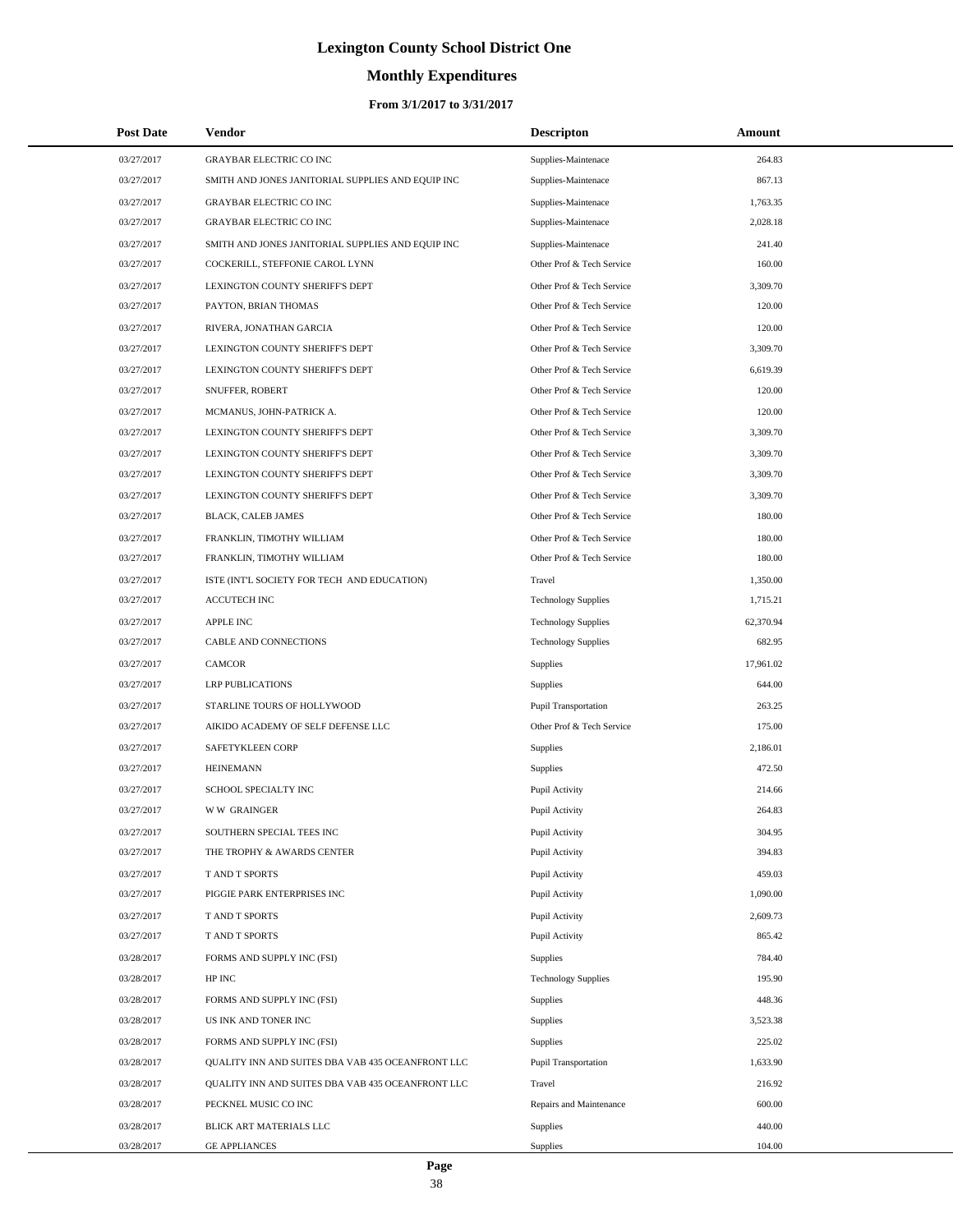# **Monthly Expenditures**

| <b>Post Date</b> | Vendor                                      | <b>Descripton</b>          | Amount    |
|------------------|---------------------------------------------|----------------------------|-----------|
| 03/28/2017       | SAFETYKLEEN CORP                            | Repairs and Maintenance    | 706.08    |
| 03/28/2017       | <b>JW PEPPER</b>                            | Supplies                   | 119.40    |
| 03/28/2017       | AMERICAN SCHOOL COUNSELOR ASSOCIATION       | Travel                     | 389.00    |
| 03/28/2017       | CERTIFIED TRANSLATION SERVICES              | Other Prof & Tech Service  | 493.84    |
| 03/28/2017       | DELL COMPUTERS                              | Supplies                   | 158.88    |
| 03/28/2017       | US INK AND TONER INC                        | Supplies                   | 1,027.74  |
| 03/28/2017       | APPLE INC                                   | <b>Technology Supplies</b> | 286.76    |
| 03/28/2017       | FORMS AND SUPPLY INC (FSI)                  | Supplies                   | 1,640.63  |
| 03/28/2017       | ACTION SUPPLY PRODUCTS INC                  | Supplies-Maintenace        | 858.00    |
| 03/28/2017       | SOUTHEASTERN PAPER                          | Supplies-Maintenace        | 503.33    |
| 03/28/2017       | <b>SUPPLY WORKS</b>                         | Supplies-Maintenace        | 161.89    |
| 03/28/2017       | <b>BUSINESS SERVICES</b>                    | Supplies-Maintenace        | 385.18    |
| 03/28/2017       | <b>WW GRAINGER</b>                          | Supplies-Maintenace        | 359.52    |
| 03/28/2017       | SOUTHEASTERN PAPER                          | Supplies-Maintenace        | 616.32    |
| 03/28/2017       | PASCON LLC                                  | Other Property Services    | 495.00    |
| 03/28/2017       | <b>BUSINESS SERVICES</b>                    | Supplies-Maintenace        | 385.18    |
| 03/28/2017       | <b>WW GRAINGER</b>                          | Supplies-Maintenace        | 335.08    |
| 03/28/2017       | ACE GLASS CO INC                            | Repairs and Maintenance    | 907.53    |
| 03/28/2017       | PINE PRESS OF LEXINGTON INC                 | Printing and Binding       | 153.92    |
| 03/28/2017       | AZURA INVESTIGATIONS LLC                    | Other Prof & Tech Service  | 1,953.00  |
| 03/28/2017       | RAPTOR TECHNOLOGIES LLC                     | Software Renewal/Agreemen  | 15,840.00 |
| 03/28/2017       | SC DEPARTMENT OF REVENUE (SALES TAX RETURN) | Software Renewal/Agreemen  | 1,108.80  |
| 03/28/2017       | SUNGARD PUBLIC SECTOR INC                   | Software Renewal/Agreemen  | 854.40    |
| 03/28/2017       | COMMUNICATION MANAGEMENT INC                | <b>Technology Supplies</b> | 152.00    |
| 03/28/2017       | COURTYARD BY MARRIOTT 1C5                   | Travel                     | 1,240.00  |
| 03/28/2017       | <b>CROSSOVER ATHLETICS</b>                  | Other Prof & Tech Service  | 960.00    |
| 03/28/2017       | SCHOLASTIC INC                              | Pupil Activity             | 632.00    |
| 03/28/2017       | FORMS AND SUPPLY INC (FSI)                  | Pupil Activity             | 1,726.98  |
| 03/28/2017       | FORMS AND SUPPLY INC (FSI)                  | Pupil Activity             | 2,395.94  |
| 03/28/2017       | FORMS AND SUPPLY INC (FSI)                  | Pupil Activity             | 1,726.98  |
| 03/28/2017       | <b>GREY HOUSE PUBLISHING</b>                | Pupil Activity             | 147.25    |
| 03/28/2017       | T AND T SPORTS                              | Pupil Activity             | 2,295.36  |
| 03/28/2017       | THE TROPHY & AWARDS CENTER                  | Pupil Activity             | 173.88    |
| 03/28/2017       | <b>BSN SPORTS</b>                           | Pupil Activity             | 673.92    |
| 03/28/2017       | ALUMINUM ATHLETIC EQUIPMENT CO              | Pupil Activity             | 460.00    |
| 03/28/2017       | <b>CAMP KEMO</b>                            | Pupil Activity             | 900.00    |
| 03/28/2017       | <b>BSN SPORTS</b>                           | Pupil Activity             | 1,052.88  |
| 03/28/2017       | NINETY SIX HIGH SCHOOL                      | Pupil Activity             | 200.00    |
| 03/28/2017       | <b>BSN SPORTS</b>                           | Pupil Activity             | 141.24    |
| 03/28/2017       | ALUMINUM ATHLETIC EQUIPMENT CO              | Pupil Activity             | 1,340.00  |
| 03/28/2017       | VARSITY SPIRIT FASHIONS AND SUPPLIES LLC    | Pupil Activity             | 1,686.86  |
| 03/28/2017       | <b>IRMO HIGH SCHOOL</b>                     | Pupil Activity             | 300.00    |
| 03/28/2017       | AIRPORT HIGH SCHOOL                         | Pupil Activity             | 264.00    |
| 03/28/2017       | RC WRESTLING SUPPLY COMPANY                 | Pupil Activity             | 981.00    |
| 03/28/2017       | <b>BSN SPORTS</b>                           | Pupil Activity             | 351.50    |
| 03/28/2017       | <b>EMBROIDME</b>                            | Pupil Activity             | 2,300.50  |
| 03/28/2017       | BOYS AND GIRLS CLUBS OF THE MIDLANDS        | Other Prof & Tech Service  | 1,760.00  |
| 03/29/2017       | THE NATIONAL PAIDEIA CENTER                 | Inst Prog Improvement      | 2,500.00  |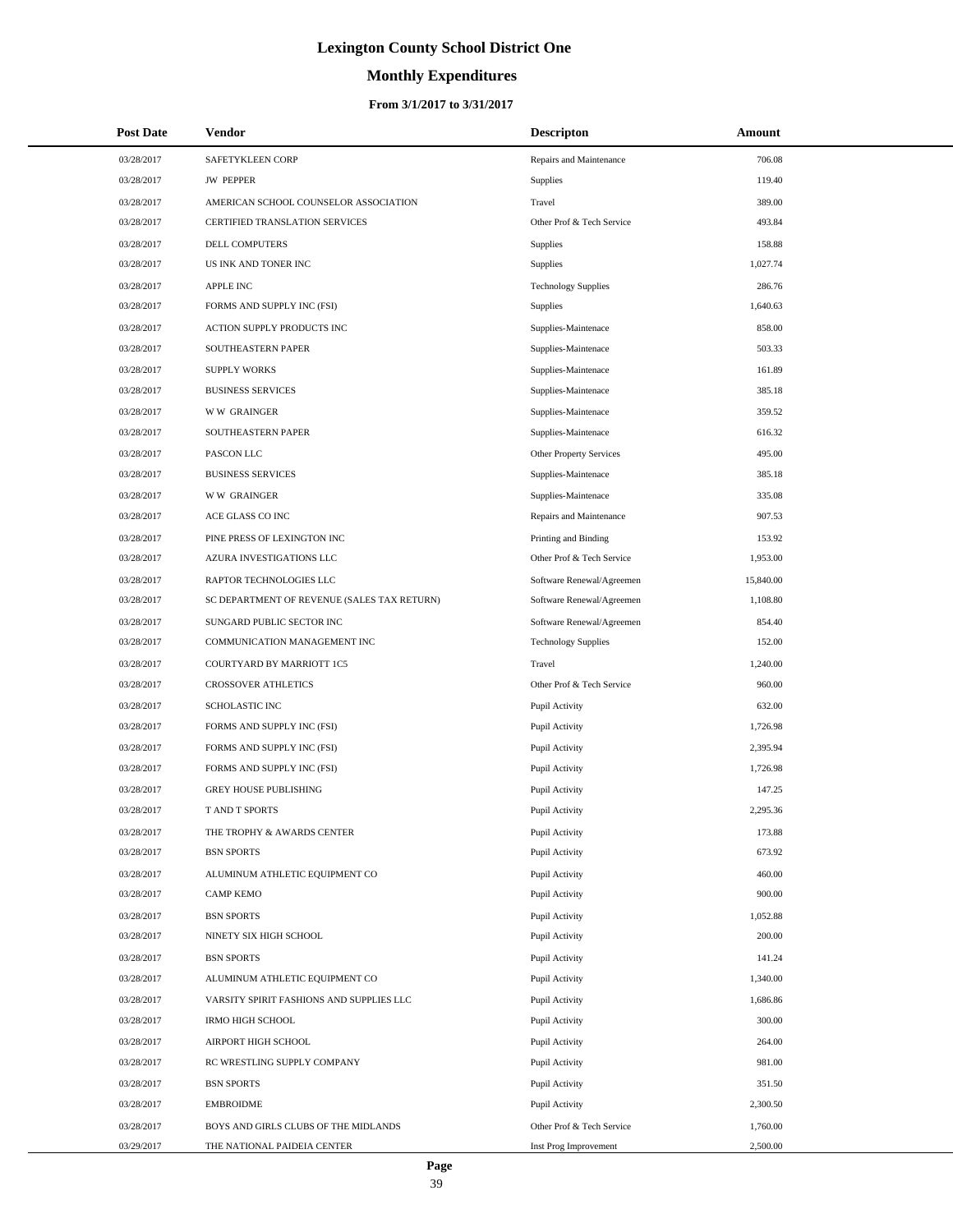# **Monthly Expenditures**

#### **From 3/1/2017 to 3/31/2017**

| <b>Post Date</b> | <b>Vendor</b>                                     | <b>Descripton</b>          | Amount   |
|------------------|---------------------------------------------------|----------------------------|----------|
| 03/29/2017       | SCHOOL SPECIALTY INC                              | Supplies                   | 218.28   |
| 03/29/2017       | PURCHASED SERVICE                                 | Travel                     | 285.50   |
| 03/29/2017       | PURCHASED SERVICE                                 | Travel                     | 403.29   |
| 03/29/2017       | PURCHASED SERVICE                                 | Travel                     | 288.06   |
| 03/29/2017       | PURCHASED SERVICE                                 | Travel                     | 172.50   |
| 03/29/2017       | PURCHASED SERVICE                                 | Travel                     | 172.50   |
| 03/29/2017       | PURCHASED SERVICE                                 | Travel                     | 172.50   |
| 03/29/2017       | PURCHASED SERVICE                                 | Travel                     | 172.50   |
| 03/29/2017       | PURCHASED SERVICE                                 | Travel                     | 259.00   |
| 03/29/2017       | PURCHASED SERVICE                                 | Travel                     | 259.00   |
| 03/29/2017       | PURCHASED SERVICE                                 | Travel                     | 899.55   |
| 03/29/2017       | FRANKLIN COVEY                                    | Software Renewal/Agreemen  | 1,605.00 |
| 03/29/2017       | <b>MACKIN LIBRARY MEDIA</b>                       | <b>Library Books</b>       | 872.43   |
| 03/29/2017       | PURCHASED SERVICE                                 | Travel                     | 501.48   |
| 03/29/2017       | CERTIFIED TRANSLATION SERVICES                    | Other Prof & Tech Service  | 563.96   |
| 03/29/2017       | APPLE INC                                         | <b>Technology Supplies</b> | 2,850.48 |
| 03/29/2017       | PURCHASED SERVICE                                 | Travel                     | 178.50   |
| 03/29/2017       | PURCHASED SERVICE                                 | Travel                     | 281.10   |
| 03/29/2017       | PURCHASED SERVICE                                 | Travel                     | 402.80   |
| 03/29/2017       | PURCHASED SERVICE                                 | Travel                     | 117.70   |
| 03/29/2017       | FORRESTER, STEPHEN PATRICK                        | Repairs and Maintenance    | 500.00   |
| 03/29/2017       | SMITH AND JONES JANITORIAL SUPPLIES AND EQUIP INC | Supplies-Maintenace        | 1,412.40 |
| 03/29/2017       | SMITH AND JONES JANITORIAL SUPPLIES AND EQUIP INC | Supplies-Maintenace        | 663.73   |
| 03/29/2017       | SMITH AND JONES JANITORIAL SUPPLIES AND EQUIP INC | Supplies-Maintenace        | 681.38   |
| 03/29/2017       | <b>SUPPLY WORKS</b>                               | Supplies-Maintenace        | 404.73   |
| 03/29/2017       | SMITH AND JONES JANITORIAL SUPPLIES AND EQUIP INC | Supplies-Maintenace        | 115.56   |
| 03/29/2017       | <b>SUPPLY WORKS</b>                               | Supplies-Maintenace        | 574.90   |
| 03/29/2017       | <b>SUPPLY WORKS</b>                               | Supplies-Maintenace        | 242.84   |
| 03/29/2017       | SMITH AND JONES JANITORIAL SUPPLIES AND EQUIP INC | Supplies-Maintenace        | 192.60   |
| 03/29/2017       | <b>SUPPLY WORKS</b>                               | Supplies-Maintenace        | 485.67   |
| 03/29/2017       | SMITH, THOMAS ALVIN                               | Other Prof & Tech Service  | 120.00   |
| 03/29/2017       | WISE, ROSS NICHOLAS                               | Other Prof & Tech Service  | 180.00   |
| 03/29/2017       | WISEMAN, DARREN MARK                              | Other Prof & Tech Service  | 180.00   |
| 03/29/2017       | YOUNG, MATTHEW                                    | Other Prof & Tech Service  | 120.00   |
| 03/29/2017       | COLLINS, STEPHEN M                                | Other Prof & Tech Service  | 180.00   |
| 03/29/2017       | FINLEY, STEPHEN CRAIG                             | Other Prof & Tech Service  | 120.00   |
| 03/29/2017       | SPIVEY, STEPHEN J                                 | Other Prof & Tech Service  | 180.00   |
| 03/29/2017       | FRANKLIN, TIMOTHY WILLIAM                         | Other Prof & Tech Service  | 180.00   |
| 03/29/2017       | RIVERA, JONATHAN GARCIA                           | Other Prof & Tech Service  | 120.00   |
| 03/29/2017       | WISEMAN, DARREN MARK                              | Other Prof & Tech Service  | 120.00   |
| 03/29/2017       | PURCHASED SERVICE                                 | Travel                     | 247.44   |
| 03/29/2017       | <b>APPLE INC</b>                                  | <b>Technology Supplies</b> | 487.87   |
| 03/29/2017       | PURCHASED SERVICE                                 | Travel                     | 242.89   |
| 03/29/2017       | PURCHASED SERVICE                                 | Travel                     | 418.75   |
| 03/29/2017       | COURTYARD BY MARRIOTT 1C5                         | Travel                     | 1,240.00 |
| 03/29/2017       | PURCHASED SERVICE                                 | Travel                     | 237.00   |
| 03/29/2017       | DODGE LEARNING RESOURCES                          | Supplies                   | 163.56   |
| 03/29/2017       | KERRS MARINE TOOL COMPANY                         | Supplies                   | 3,895.00 |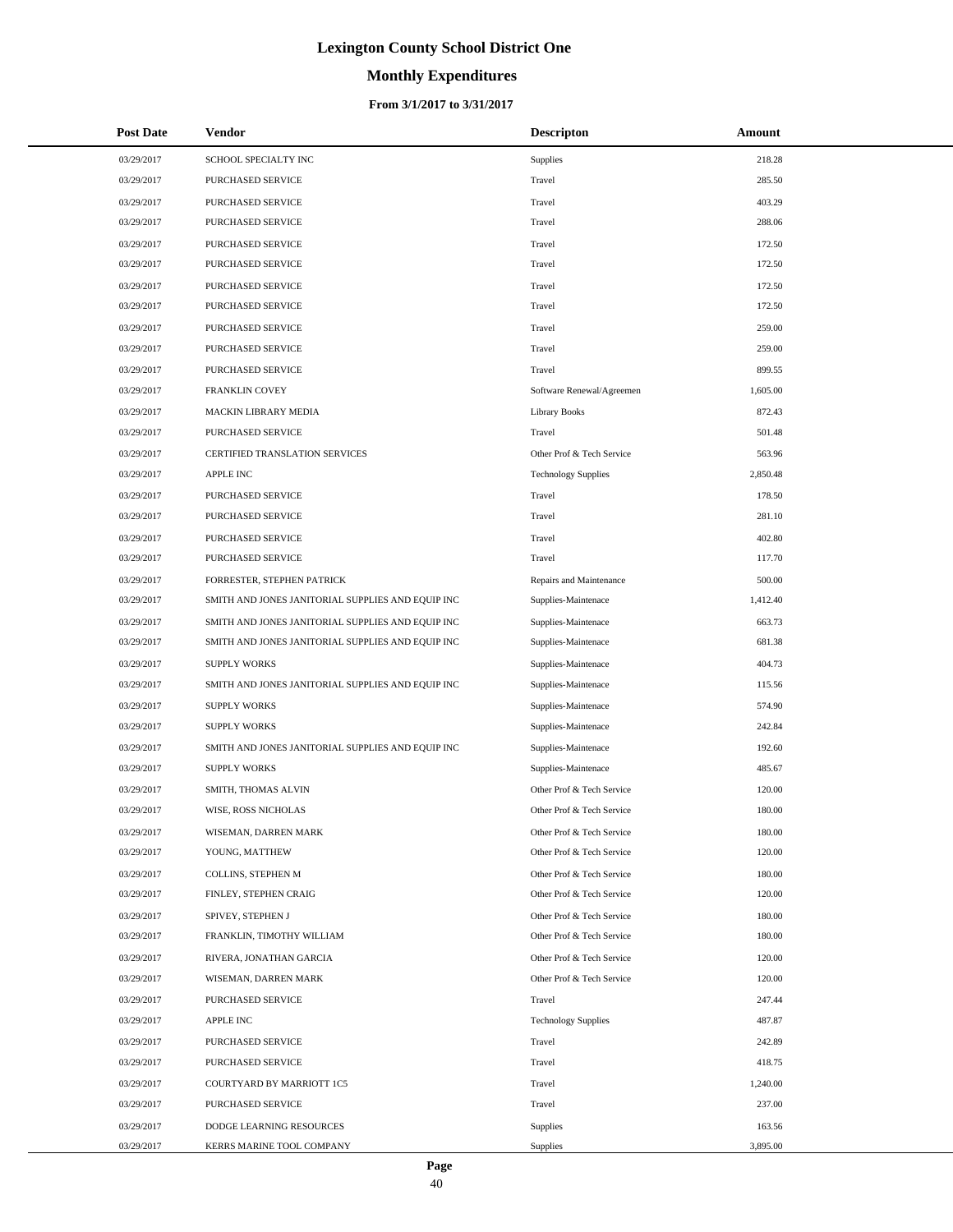# **Monthly Expenditures**

#### **From 3/1/2017 to 3/31/2017**

| <b>Post Date</b> | Vendor                                             | <b>Descripton</b>           | Amount    |
|------------------|----------------------------------------------------|-----------------------------|-----------|
| 03/29/2017       | SC DEPARTMENT OF REVENUE (SALES TAX RETURN)        | <b>Supplies</b>             | 272.65    |
| 03/29/2017       | PURCHASED SERVICE                                  | Travel                      | 605.90    |
| 03/29/2017       | SMARTPHONE MEDIC LLC                               | Pupil Activity              | 297.00    |
| 03/29/2017       | SMARTPHONE MEDIC LLC                               | Pupil Activity              | 198.00    |
| 03/29/2017       | WEISSMAN THEATRICAL SUPPLY DBA DESIGN FOR DANCE    | Pupil Activity              | 656.50    |
| 03/29/2017       | WEISSMAN THEATRICAL SUPPLY DBA DESIGN FOR DANCE    | Pupil Activity              | 349.89    |
| 03/29/2017       | SCHOOL SPECIALTY INC                               | Pupil Activity              | 367.44    |
| 03/29/2017       | PURCHASED SERVICE                                  | Pupil Activity              | 328.92    |
| 03/29/2017       | PEEL, RUSSELL                                      | Pupil Activity              | 150.00    |
| 03/29/2017       | PURCHASED SERVICE                                  | Travel                      | 364.24    |
| 03/30/2017       | <b>LEARNING A-Z</b>                                | Software Renewals-Immersion | 320.84    |
| 03/30/2017       | HP INC                                             | <b>Technology Supplies</b>  | 373.43    |
| 03/30/2017       | PURCHASED SERVICE                                  | Travel                      | 316.72    |
| 03/30/2017       | PINE PRESS OF LEXINGTON INC                        | Printing and Binding        | 448.31    |
| 03/30/2017       | MUSICAL INNOVATIONS                                | <b>Supplies</b>             | 594.88    |
| 03/30/2017       | TRAVEL VENTURES OF BAY COUNTY                      | Travel                      | 3,321.45  |
| 03/30/2017       | PURCHASED SERVICE                                  | Travel                      | 178.96    |
| 03/30/2017       | PURCHASED SERVICE                                  | Travel                      | 280.07    |
| 03/30/2017       | <b>EBSCO</b>                                       | Periodicals                 | 376.01    |
| 03/30/2017       | FOLLETT SCHOOL SOLUTIONS INC                       | <b>Library Books</b>        | 1,063.37  |
| 03/30/2017       | PURCHASED SERVICE                                  | Travel                      | 138.46    |
| 03/30/2017       | CERTIFIED TRANSLATION SERVICES                     | Other Prof & Tech Service   | 172.56    |
| 03/30/2017       | US INK AND TONER INC                               | <b>Supplies</b>             | 483.92    |
| 03/30/2017       | DUFF AND CHILDS LLC                                | <b>Legal Services</b>       | 6,739.65  |
| 03/30/2017       | MCNAIR LAW FIRM PA                                 | <b>Legal Services</b>       | 8,510.78  |
| 03/30/2017       | SOUTHEAST INDUSTRIAL EQUIPMENT                     | Travel                      | 676.95    |
| 03/30/2017       | FERGUSON ENTERPRISES INC FEI 27                    | Supplies-Maintenace         | 267.77    |
| 03/30/2017       | FERGUSON ENTERPRISES INC FEI 27                    | Supplies-Maintenace         | 135.40    |
| 03/30/2017       | A Z LAWN MOWER PARTS                               | Supplies-Maintenace         | 635.37    |
| 03/30/2017       | <b>BLACK, CALEB JAMES</b>                          | Other Prof & Tech Service   | 180.00    |
| 03/30/2017       | SPIVEY, STEPHEN J                                  | Other Prof & Tech Service   | 120.00    |
| 03/30/2017       | THE TROPHY & AWARDS CENTER                         | Other Objects               | 186.98    |
| 03/30/2017       | PURCHASED SERVICE                                  | Travel                      | 142.04    |
| 03/30/2017       | PURCHASED SERVICE                                  | Travel                      | 355.78    |
| 03/30/2017       | PURCHASED SERVICE                                  | Travel                      | 161.84    |
| 03/30/2017       | PURCHASED SERVICE                                  | Travel                      | 479.90    |
| 03/30/2017       | TRAVEL VENTURES OF BAY COUNTY                      | <b>Pupil Transportation</b> | 9,514.48  |
| 03/30/2017       | DAVIS FRAWLEY LLC TRUST ACCOUNT                    | Land                        | 20,000.00 |
| 03/30/2017       | PURCHASED SERVICE                                  | Travel                      | 330.63    |
| 03/30/2017       | WHALEY FOODSERV REPAIR DBA WHALEY PARTS AND SUPPLY | <b>Supplies</b>             | 260.20    |
| 03/30/2017       | US INK AND TONER INC                               | Pupil Activity              | 2,359.44  |
| 03/30/2017       | UNCOMMON SCIENCE INC                               | Pupil Activity              | 598.99    |
| 03/30/2017       | MODERN TURF INC                                    | Pupil Activity              | 300.00    |
| 03/30/2017       | T AND T SPORTS                                     | Pupil Activity              | 353.10    |
| 03/30/2017       | T AND T SPORTS                                     | Pupil Activity              | 192.60    |
| 03/30/2017       | <b>BSN SPORTS</b>                                  | Pupil Activity              | 1,271.16  |
| 03/30/2017       | <b>BSN SPORTS</b>                                  | Pupil Activity              | 179.76    |
| 03/30/2017       | <b>BSN SPORTS</b>                                  | Pupil Activity              | 1,251.92  |